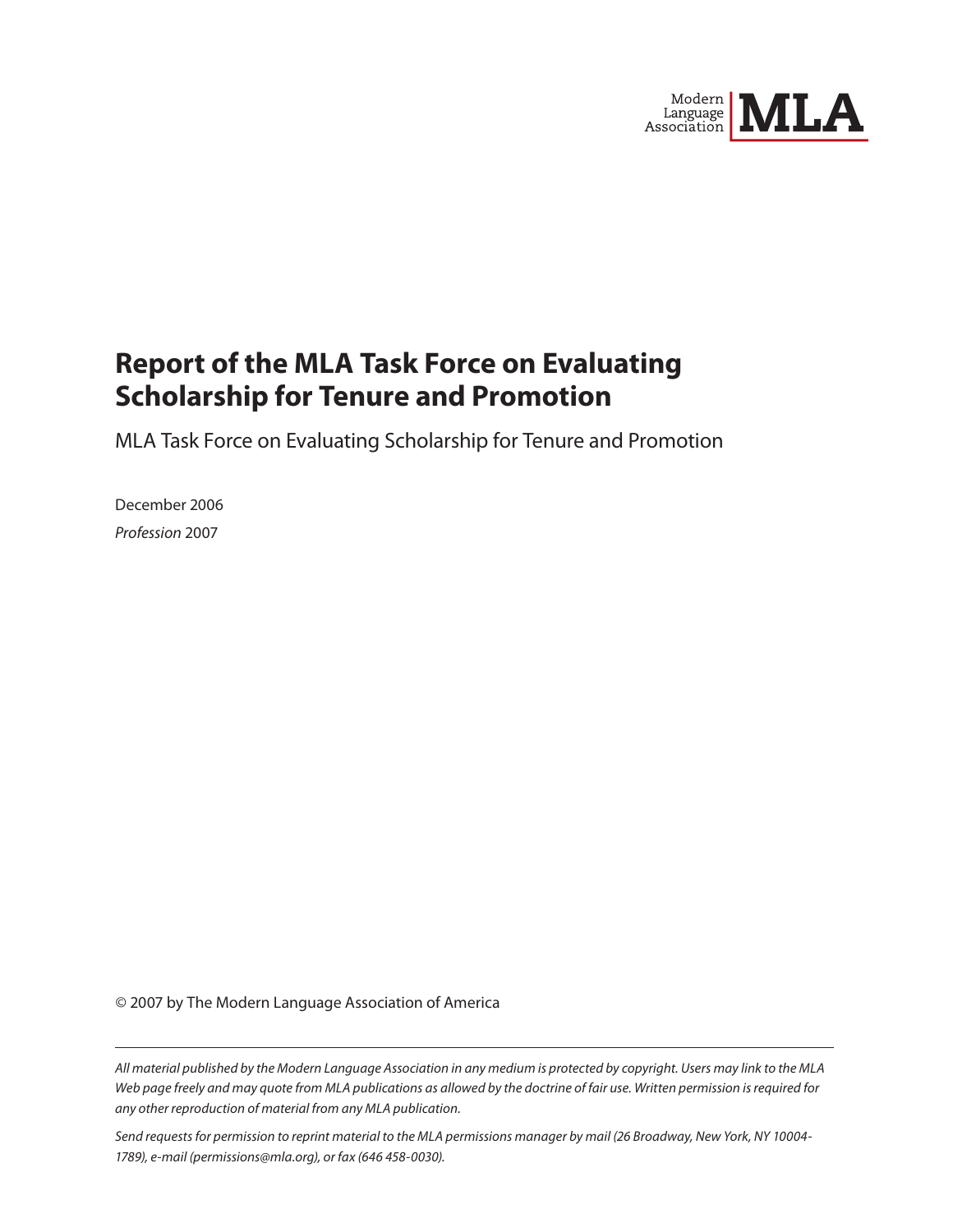# *Report of the MLA Task Force on Evaluating Scholarship for Tenure and Promotion*

# EXECUTIVE SUMMARY

In 2004 the Executive Council of the Modern Language Association of America created a task force to examine current standards and emerging trends in publication requirements for tenure and promotion in English and foreign language departments in the United States. The council's action came in response to widespread anxiety in the profession about ever-rising demands for research productivity and shrinking humanities lists by academic publish ers, worries that forms of scholarship other than single-authored books were not being properly recognized, and fears that a generation of junior scholars would have a significantly reduced chance of being tenured. The task force was charged with investigating the factual basis behind such concerns and making recommendations to address the changing environment in which scholarship is being evaluated in tenure and promotion decisions.

To fulfill its charge, the task force reviewed numerous studies, reports, and documents; surveyed department chairs; interviewed deans and other senior administrators; solicited written comments from association mem bers; and consulted with other committees and organizations. The most significant data-gathering instrument was a spring 2005 online survey of 1,339 departments in 734 institutions across the United States covering a range of doctorate, master's, and baccalaureate institutions. The response rate to the survey (51% of all departments and 67% of all institutions) provided a solid basis for the task force's analysis and recommendations.

The information gathered by the task force substantiates some worries and mitigates others. The results of the MLA survey, which covered the academic years from 1994–95 to 2003–04, initially seemed reassuring,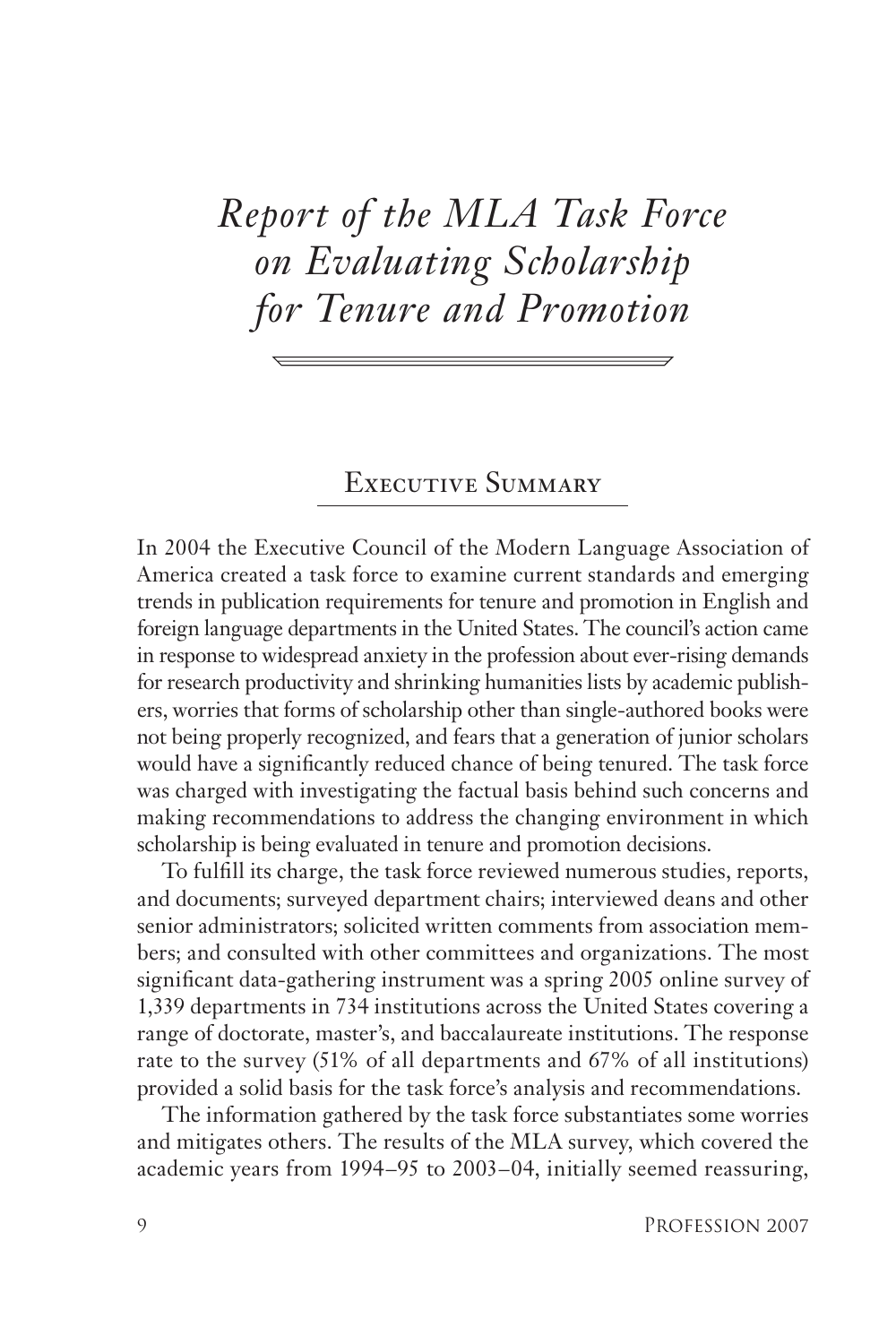since they suggested that there has been no perceptible lowering of tenure rates among those in the final stages of the tenure process, where the de nial rate seems to be around 10%. But further research presented a more complex picture. The MLA survey showed that well over 20% of tenuretrack faculty members leave the departments that originally hired them before they come up for tenure. Data from studies conducted by other groups suggest that fewer than 40% of the PhD recipients who make up the pool of applicants for tenure-track positions obtain such positions and go through the tenure process at the institutions where they are initially hired, and a somewhat larger number of modern language doctorate re cipients—more than 40%—never obtain tenure-track appointments. In the aggregate, then, PhDs in the fields represented by the MLA appear to have about a 35% chance of getting tenure.

The MLA survey further documents that the demands placed on can didates for tenure, especially demands for publication, have been expand ing in kind and increasing in quantity. While rising expectations have been driven by the nation's most prestigious research universities, the effects ripple throughout all sectors of higher education, where greater emphasis has been placed on publication in tenure and promotion deci sions even at institutions that assign heavy teaching loads. Over 62% of all departments report that publication has increased in importance in tenure decisions over the last ten years. The percentage of departments ranking scholarship of primary importance (over teaching) has more than doubled since the last comparable survey, conducted by Thomas Wilcox in 1968: from 35.4% to 75.7% (*Comprehensive Survey* 36).

Judging from the MLA's survey findings, junior faculty members are meeting these ever-growing demands even though this is a time when universities have lowered or eliminated subsidies for scholarly presses and libraries have dramatically reduced their purchases of books in the hu manities. And despite a worsening climate for book publication, the mono graph has become increasingly important in comparison with other forms of publication. Indeed, 88.9% of departments in Carnegie Doctorategranting, 44.4% in Carnegie Master's, and 48% in Carnegie Baccalaure ate institutions now rank publication of a monograph "very important" or "important" for tenure. The status of the monograph as a gold standard is confirmed by the expectation in almost one-third of all departments sur veyed (32.9%) of progress toward completion of a second book for tenure. This expectation is even higher in doctorate-granting institutions, where 49.8% of departments now demand progress toward a second book.

While publication expectations for tenure and promotion have in creased, the value that departments place on scholarly activity outside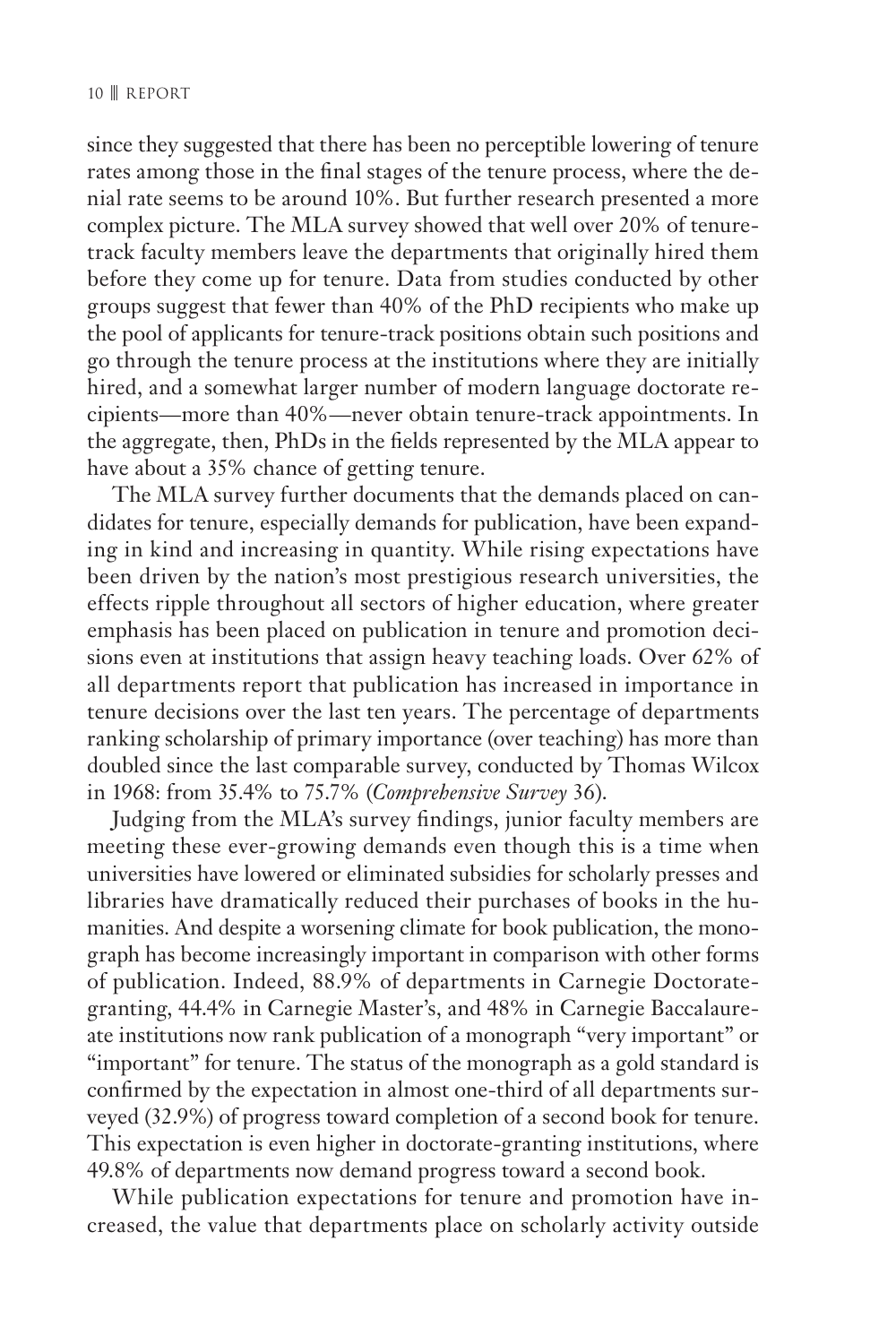monograph publication remains within a fairly restricted range. Refereed journal articles continue to be valued in tenure evaluations; only 1.6% of responding departments rated refereed journal articles "not important" in tenure and promotion decisions. Other activities were more widely de valued. Translations were rated "not important" by 30.4% of departments (including 31.3% of foreign language departments), as were textbooks by 28.9% of departments, bibliographic scholarship by 28.8% of departments, scholarly editions by 20% of departments, and editing a scholarly journal by 20.7% of departments. Even more troubling is the state of evaluation for digital scholarship, now an extensively used resource for scholars across the humanities: 40.8% of departments in doctorate-granting institutions report no experience evaluating refereed articles in electronic format, and 65.7% report no experience evaluating monographs in electronic format.

Given the trends the task force has identified, we offer the following rec ommendations to address this complex situation before it becomes a crisis.

- 1. Departments and institutions should practice and promote transparency throughout the tenuring process.
- 2. Departments and institutions should calibrate expectations for achieving tenure and promotion with institutional values, mission, and practice.
- 3. The profession as a whole should develop a more capacious conception of schol arship by rethinking the dominance of the monograph, promoting the scholarly essay, establishing multiple pathways to tenure, and using scholarly portfolios.
- 4. Departments and institutions should recognize the legitimacy of scholarship produced in new media, whether by individuals or in collaboration, and cre ate procedures for evaluating these forms of scholarship.
- 5. Departments should devise a letter of understanding that makes the expecta tions for new faculty members explicit. The letter should state what previous scholarship will count toward tenure and how evaluation of joint appoint ments will take place between departments or programs.
- 6. Departments and institutions should provide support commensurate with expectations for achieving tenure and promotion (start-up funds, subven tions, research leaves, and so forth).
- 7. Departments and institutions should establish mentoring structures that provide guidance to new faculty members on scholarship and on the optimal balance of publication, teaching, and service.
- 8. Department chairs should receive guidance on the proper preparation of a tenure dossier.
- 9. Departments and institutions should construct and implement models for intermediate reviews that precede tenure reviews.
- 10. Departments should conduct an in-depth evaluation of candidates' dossiers for tenure or promotion at the departmental level. Presses or outside referees should not be the main arbiters in tenure cases.
- 11. Scholarship, teaching, and service should be the three criteria for tenure. Those responsible for tenure reviews should not include collegiality as an additional criterion for tenure.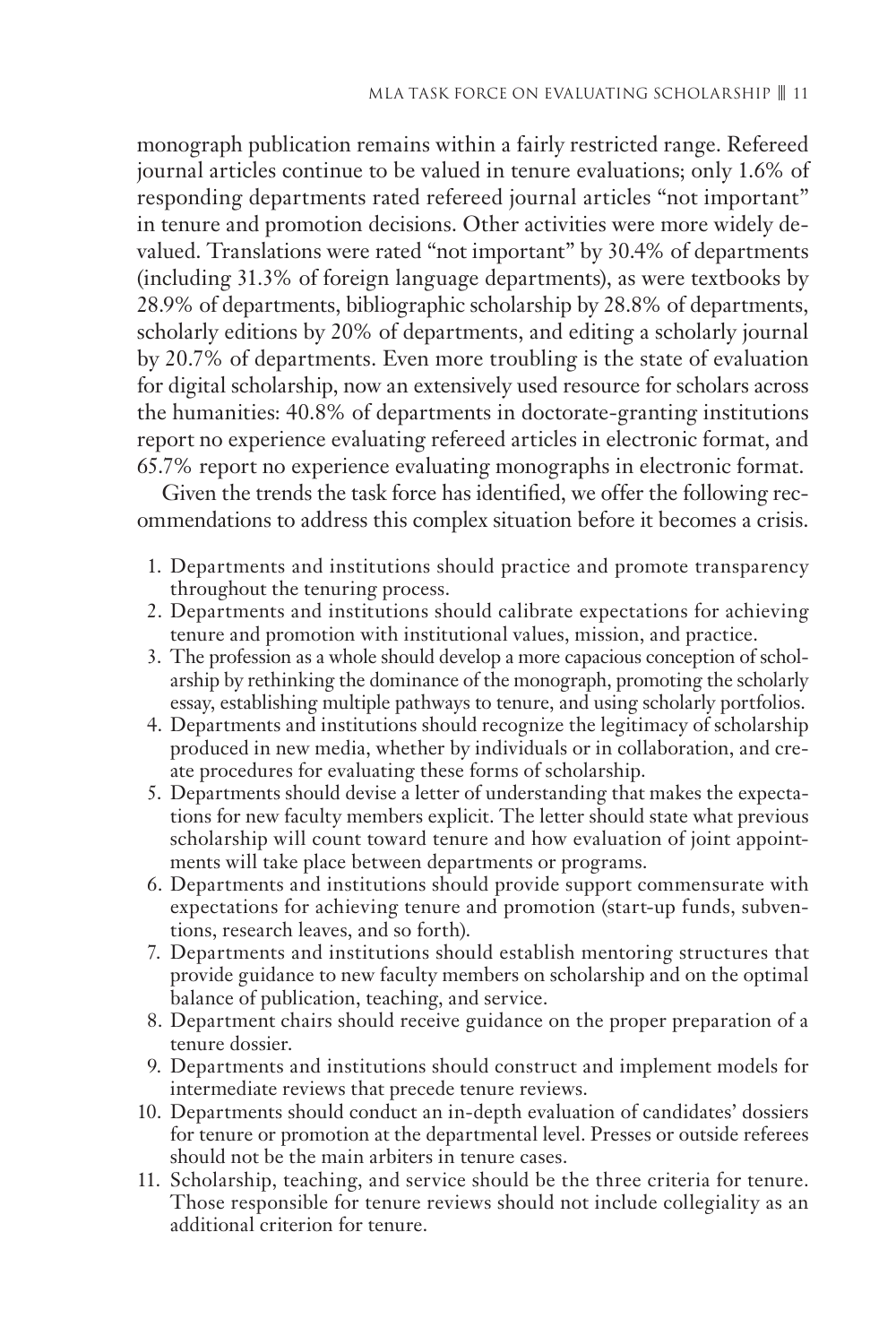#### 12 ||| report

- 12. Departments and institutions should limit the number of outside letters (in general, to no more than six). Scholars should be chosen to write letters based primarily on their knowledge of the candidate's field(s). Letters should be limited to evaluating scholarly work. Candidates should participate in se lecting (or rejecting) some of their potential reviewers.
- 13. The profession as a whole should encourage scholars at all levels to write substantive book reviews.
- 14. Departments and institutions should facilitate collaboration among scholars and evaluate it fairly.
- 15. The task force encourages further study of the unfulfilled parts of its charge with respect to multiple submissions of manuscripts and comparisons of the number of books published by university presses between 1999 and 2005.
- 16. The task force recommends establishing concrete measures to support uni versity presses.
- 17. The task force recognizes that work needs to be done on several questions not asked in its survey: salaries of junior and recently tenured faculty mem bers, the role of unions, tenure appeals processes, and the lengthening of the pretenure period.
- 18. The task force recommends that a study of faculty members of color be conducted.
- 19. The task force encourages discussion of the current form of the dissertation (as a monograph-in-progress) and of the current trends in the graduate curriculum.
- 20. Departments should undertake a comprehensive review to ensure that their expectations for tenure are consistent with their institutions' values and mis sion and that each step in the process is fair and transparent.

# TASK FORCE REPORT

## PREAMBLE

". . . How can ever-increasing demands for publication as a qualification for tenure and promotion be sustained when scholars find it harder and harder to publish their books? On a broader level . . . how [will the] shifts in academic publishing . . . affect our scholarship, as well as the profession as a whole?" (MLA Ad Hoc Committee 176). These questions defined the primary concerns of the 2002 report of the MLA Ad Hoc Committee on the Future of Scholarly Publishing, chaired by Judith Ryan. The report delineated a "current crisis" (182) in the profession, exacerbated by a per ceived disjunction between what tenure committees value—the scholarly monograph—and what they reportedly devalue—editions, collections of essays, anthologies, and textbooks—scholarship that is "forming a larger and larger part of what scholarly presses wish to publish." The possibility that "younger scholars may well be increasingly edged out of the publishing process" (177), as the report concluded, led the MLA Executive Council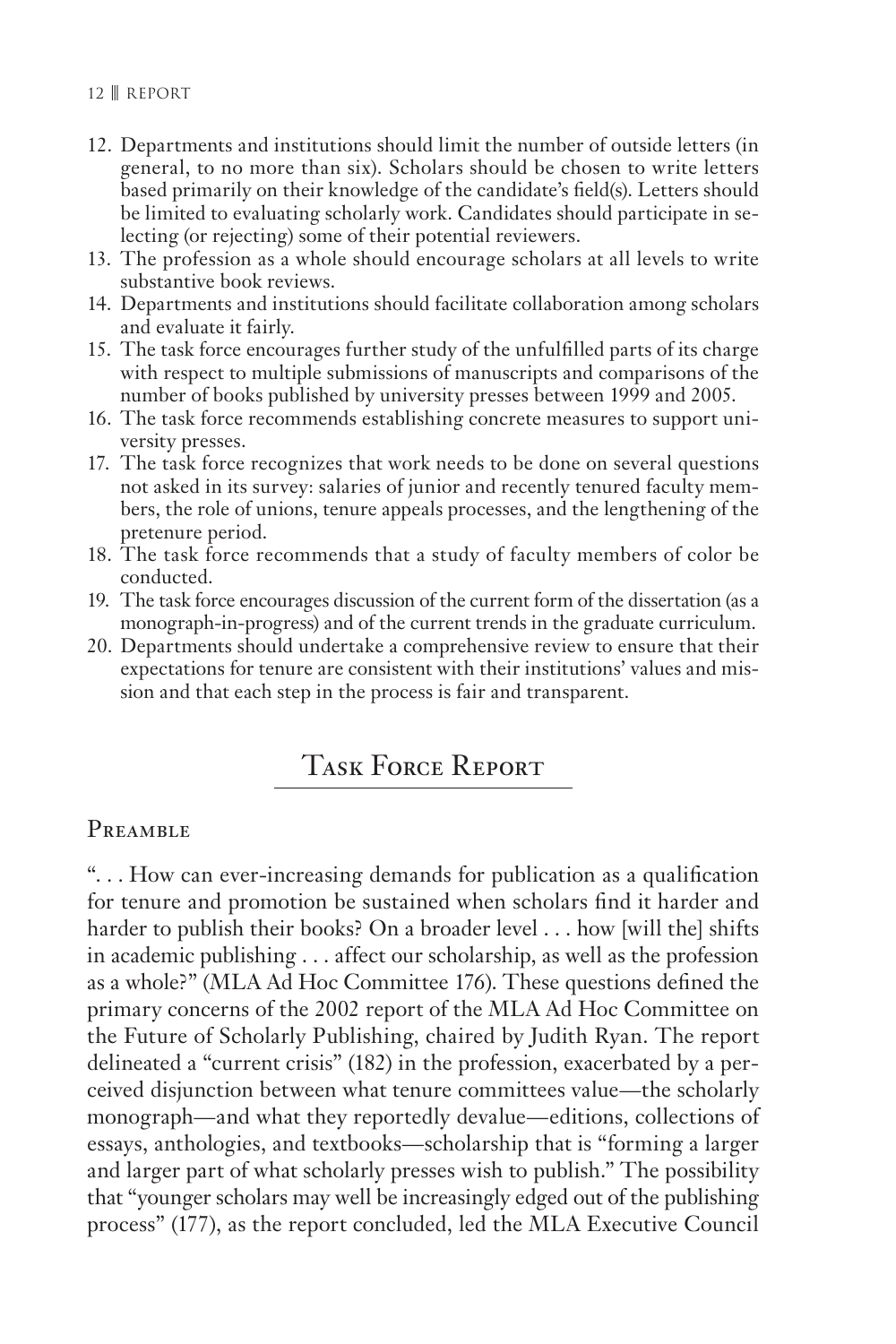and its then president, Stephen Greenblatt, to write an open letter to the members of the association, outlining a "systemic, structural, and at base economic" problem: because of departments' insistence "that only books and more books will do" to measure scholarly achievement, even as univer sity presses cut back on the number of books they publish annually in cer tain fields, "higher education stands to lose, or at least severely to damage, a generation of junior scholars." The ideas that Greenblatt and the Executive Council solicited from MLA members—specific ways to ease this complex and self-defeating situation largely by changing expectations for tenure generated an outpouring of responses. The Executive Council thus decided to create a task force in 2004 to continue analyzing these issues. This report summarizes the deliberations and findings of the task force.

The MLA Executive Council wished to address not only the concerns in the committee's report and the Greenblatt letter and responses to that letter but also, and more broadly, the general anxiety that appears to exist in the profession about ever-rising demands on the scholarship, teaching, and service of junior faculty members coming up for tenure; the dismay over the reduced output from or, in some cases, the phasing out of the humanities lists of academic presses; the worry that forms of scholarship other than the monograph are not properly recognized or evaluated, espe cially when they come in electronic form; and ultimately, because of this confluence of factors, the fear that a generation of junior scholars will have a markedly reduced chance of being tenured. The council was alarmed, then, that a disjunction existed between rising expectations for tenure and diminishing availability of publishing outlets in the fields represented by the MLA. It was concerned about the narrowing definitions of what con stitutes scholarship for tenure and promotion, about the exclusion of new, alternative forms of scholarship, and about the failure to take account of the full range of practices that now constitute the system of scholarly exchange. Finally, the council believed there was a need to revise proce dures for evaluating scholarship to achieve equity and fairness throughout the tenuring process. To address this set of issues, the Executive Council charged the Task Force on Evaluating Scholarship for Tenure and Promo tion first and foremost "with examining the procedures used to evaluate scholarly publications for tenure and promotion." In addition:

The task force will consider the effects of the widely discussed crisis in scholarly publishing (and the multiple forms that scholarly publishing now takes) on the criteria used to assess scholarly work in tenure reviews. The task force will review the guidelines and documents that the MLA has is sued in the past on matters relevant to its charge (e.g., recommendations on outside evaluation letters for tenure cases). The task force will acquire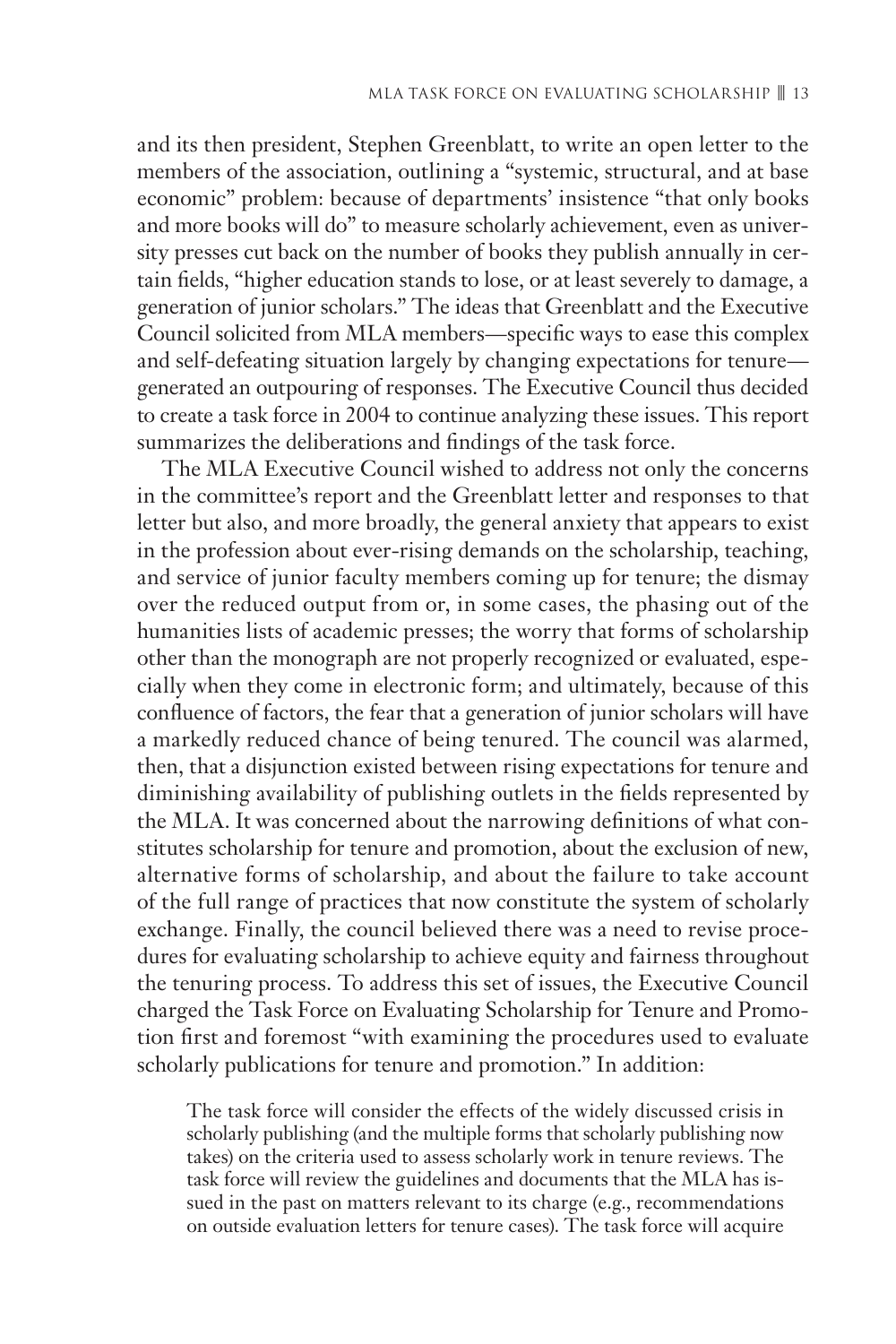specific information from department chairs, deans of humanities, and fac ulty members recently reviewed for tenure about the requirements for ten ure—and the outcome of tenure cases—in research institutions as well as liberal arts colleges and other kinds of postsecondary schools for the period 1999–2004. For the same period, the task force will compare the number of books (volumes) in the fields represented by the MLA published by aca demic presses. The task force will also discuss the issue of subventions and of multiple submissions of manuscripts to presses. ("Meeting" 280–82)

In striving to fulfill its charge, the task force reviewed numerous MLA studies, reports, documents, and statements and discussed a num ber of readings on topics related to our concerns; they will be referenced throughout this report (see the works-cited list). We also interviewed deans and other administrators; we published an item in the *MLA Newsletter* asking recently hired and recently tenured members of our pro fession to comment on the tenure process at their institutions and on their own experiences with this process; and we consulted with various MLA committees (Committee on the Status of Women in the Profes sion, Committee on Information Technology, Committee on the Litera tures of People of Color in the United States and Canada, Committee on Scholarly Editions) and held a meeting with the Council of Editors of Learned Journals. Several members of the task force presented some of our preliminary findings at the 2005 MLA Annual Convention.

The task force took seriously the charge to "acquire specific informa tion from department chairs," and we requested that the MLA conduct a substantial survey to determine as precisely as possible how expecta tions for achievements in scholarship, teaching, and service had evolved from 1995 to 2004 and what rates of granting tenure were realized during this period. It seemed crucial to the task force that statistical information replace the anecdotes about heightened tenure criteria and diminishing tenure rates that have circulated in the profession and contributed to the belief in the often-mentioned crisis. The knowledge that chairs have of their departments' practices and their institutions' procedures and values needed to be described as concretely as possible.

The Executive Council approved funding for this survey, which was conducted in spring 2005 and based on a questionnaire drafted by mem bers of the task force and the MLA staff and designed for Web-based administration. The MLA's file of department administrators was used to define a universe of 4,138 modern language departments in 1,365 four-year, degree-granting, Title IV–participating Carnegie Doctorate-granting, Master's, and Baccalaureate institutions in the continental United States. Of these 4,138 departments, a subset of 1,339 departments in 734 institu-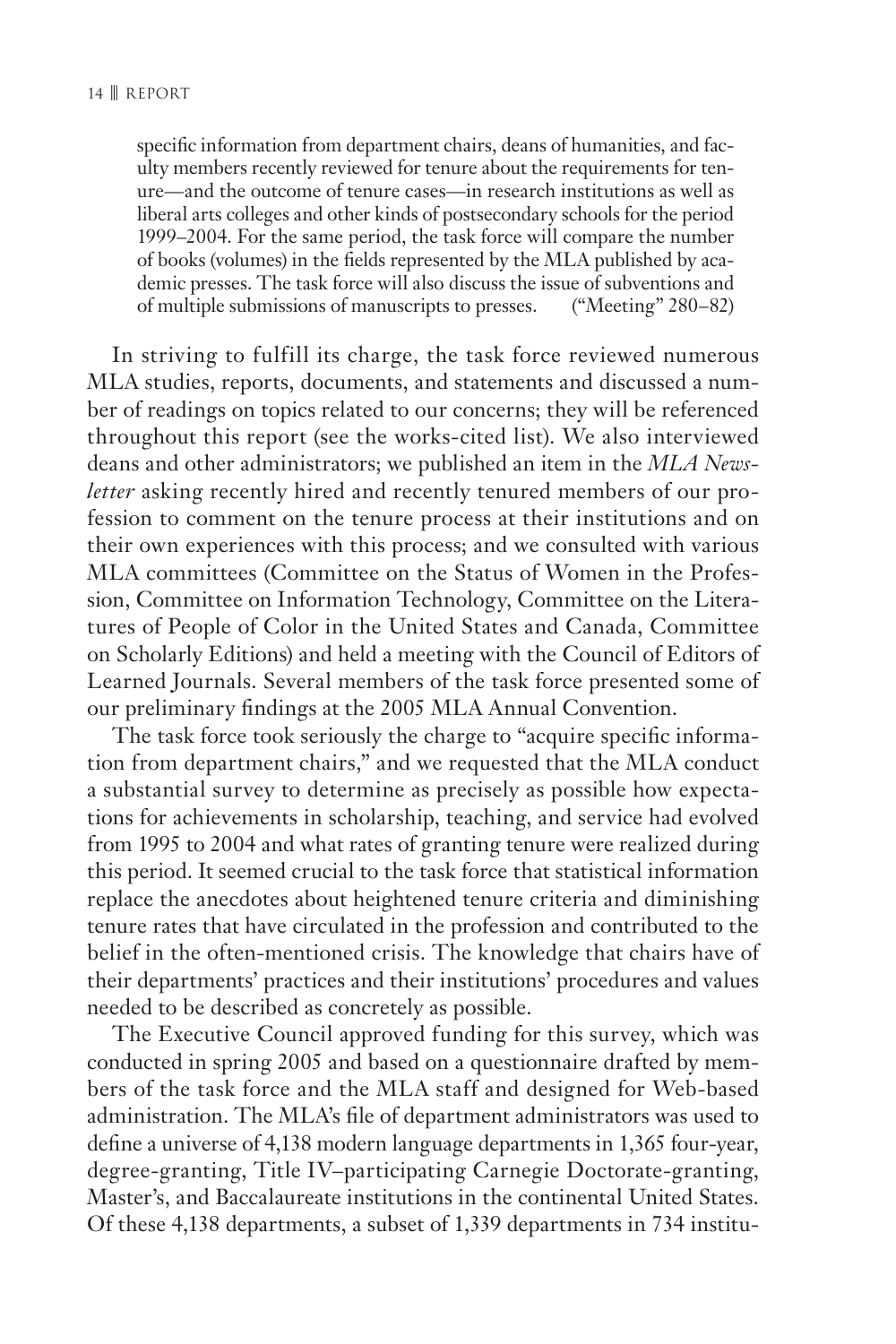tions was contacted by e-mail and invited to complete the survey online. These 1,339 academic units included 596 English departments, 647 foreign language departments, and 96 departments that encompass both English and foreign languages. Data collection took place between March and May 2005. Of the 1,339 departments, 686 (51.2%) responded, representing 490 institutions; at least one department responded in 67% of the 734 institu tions housing the entire set of 1,339 units canvassed in the survey.

The findings and analysis of the survey, which appear in this report, are based on responses from 671 departments in 476 institutions that re ported having a tenure system: 324 of the 331 responding English depart ments and 347 of the 355 foreign language or combined departments. While these departments and institutions do not constitute a sample rep resentative of all four-year United States colleges and universities, their answers nonetheless afford insight into practices and standards for tenure in English and other modern language departments across a significant swath of United States higher education.

In the interpretation of survey findings, the distribution of tenure-track faculty members across the different types of four-year institutions differs from the distribution of the institutions. Carnegie Doctorate-granting in stitutions constitute 18.1% of four-year institutions covered in the United States Department of Education's Integrated Postsecondary Education Data System (IPEDS) but 49% of the tenure-track faculty members employed in four-year institutions. Carnegie Master's institutions constitute 41.8% of the four-year institutions in the IPEDS but employ 36.8% of tenure-track faculty members. Carnegie Baccalaureate institutions constitute 40.1% of the fouryear institutions but employ 14.2% of tenure-track faculty members.<sup>1</sup> The large population of tenure-track faculty members in Carnegie Doctorategranting institutions means that practices in the doctoral sector have an im pact that goes far beyond the number of institutions represented.<sup>2</sup>

#### *1. A Critical Time, a New Conjuncture*

Any serious attempt to understand the issues surrounding the evaluation of scholarship for tenure and promotion today must first take into account the shifting nature of academic work over the past decades; the changes in the resources for disseminating scholarship, including the condition of university presses; and the significant changes in educational policies—all of which have increased pressure on the tenure system. Because of factors identified in our report, this conjuncture may well represent a threshold moment with large effects and consequences in the future.

First, we are seeing the effects of the cuts in funding for higher education at both the federal and the state levels. The subvention of substantial portions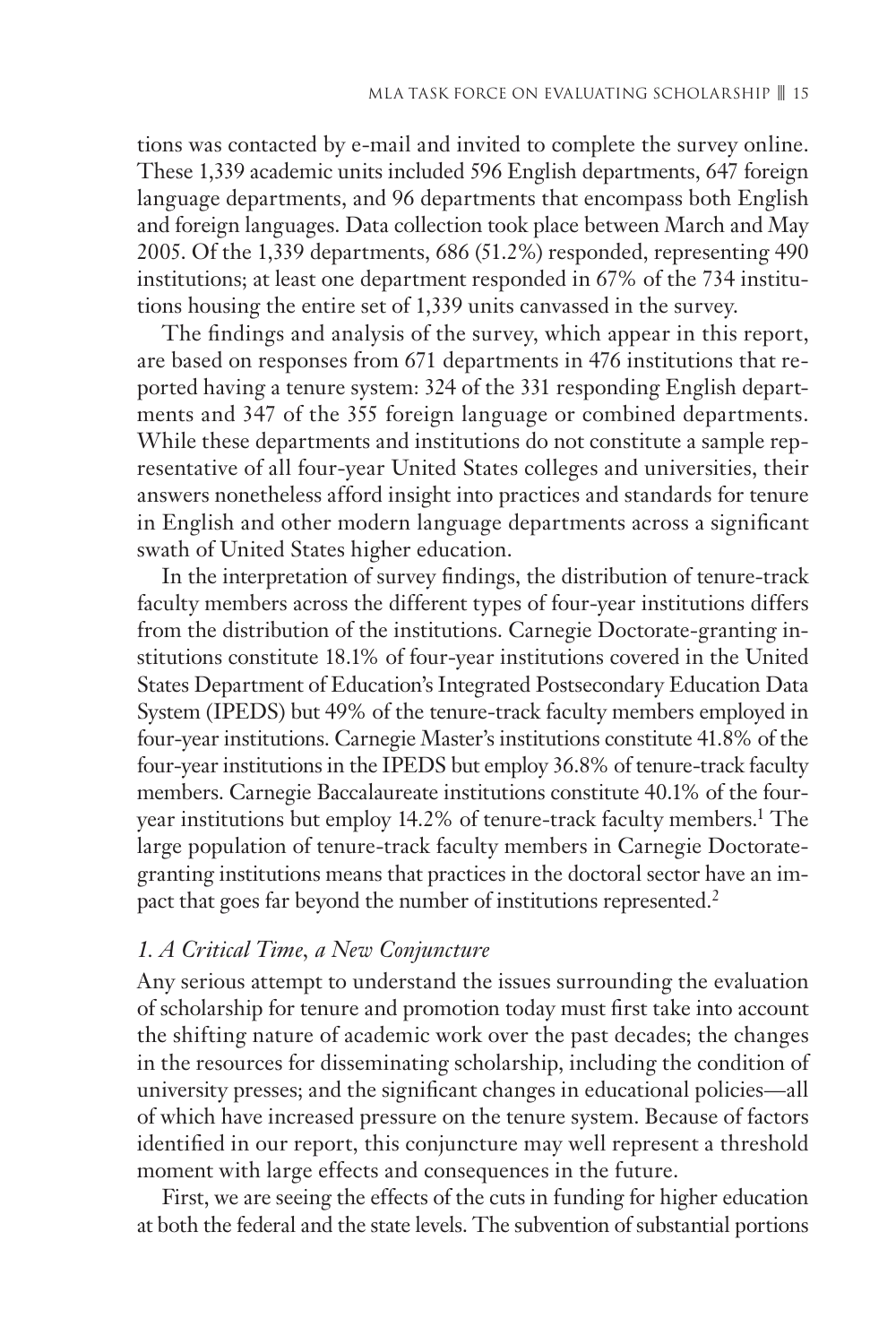of the costs of education for undergraduate and graduate students, what the MLA Committee on Professional Employment's report calls "the social and financial compact," existed for decades but began to erode with the end of the cold war (1163). And as Phyllis Franklin noted in 1997, citing from the report of the Council for Aid to Education, "Breaking the Social Contract":

[T]he cost of educating college students grew by "more than sixfold between 1961 and 1995, much faster than inflation, as measured by the Consumer Price Index."

. . . [B]oth federal and state governments have underfunded higher education since the mid-1970s because entitlement programs like Social Security, Medicare, and Medicaid have required an increasingly large proportion of public funds. . . . Thus, while the cost of educating a stu dent increased, funding from the public sector decreased. By the year 2015, the [CAE] report concludes, "the higher education sector will face a funding shortfall of about \$38 billion [in 1995 dollars]—almost a quarter of what it will need." (5)

This underfunding has occurred at a moment of marked growth in the student body and in administrations of higher education institutions (Schuster and Finkelstein 92). Indeed, the labor sector that has been most downsized and underfunded in recent history is the faculty.

Insufficient funding has gone hand in hand with—and is partly the result of—the corporatization of the university, which promotes a managerialcorporate culture that relies on the market to determine priorities and to value products and services to clients (Rice and Sorcinelli 105). The adop tion of business models that champion performance accountability and greater efficiency (MLA Committee on Professional Employment 1155) casts faculty members as productivity managers, in contrast to their tradi tional role as stewards of the educational mission of their institution, and undermines the commitment of academic administrations to what R. Eu gene Rice and Mary Deane Sorcinelli call a prestige economy (105). For the faculty, this new economy means that the quantity of research takes on greater prominence. In many colleges and universities, the managerialcorporate culture has led to a work speedup that equates more publication with greater productivity and productivity with accountability.

As the MLA Committee on Professional Employment's report points out, the tension in this country between increasing access to education and the expanding research mission of higher education was managed fairly well while resources were expanding in the 1960s. With structural expansion, the increase in undergraduate enrollments created a need for more campuses and thus more career faculty lines. In turn, the number of graduate students working toward the doctoral degree also increased;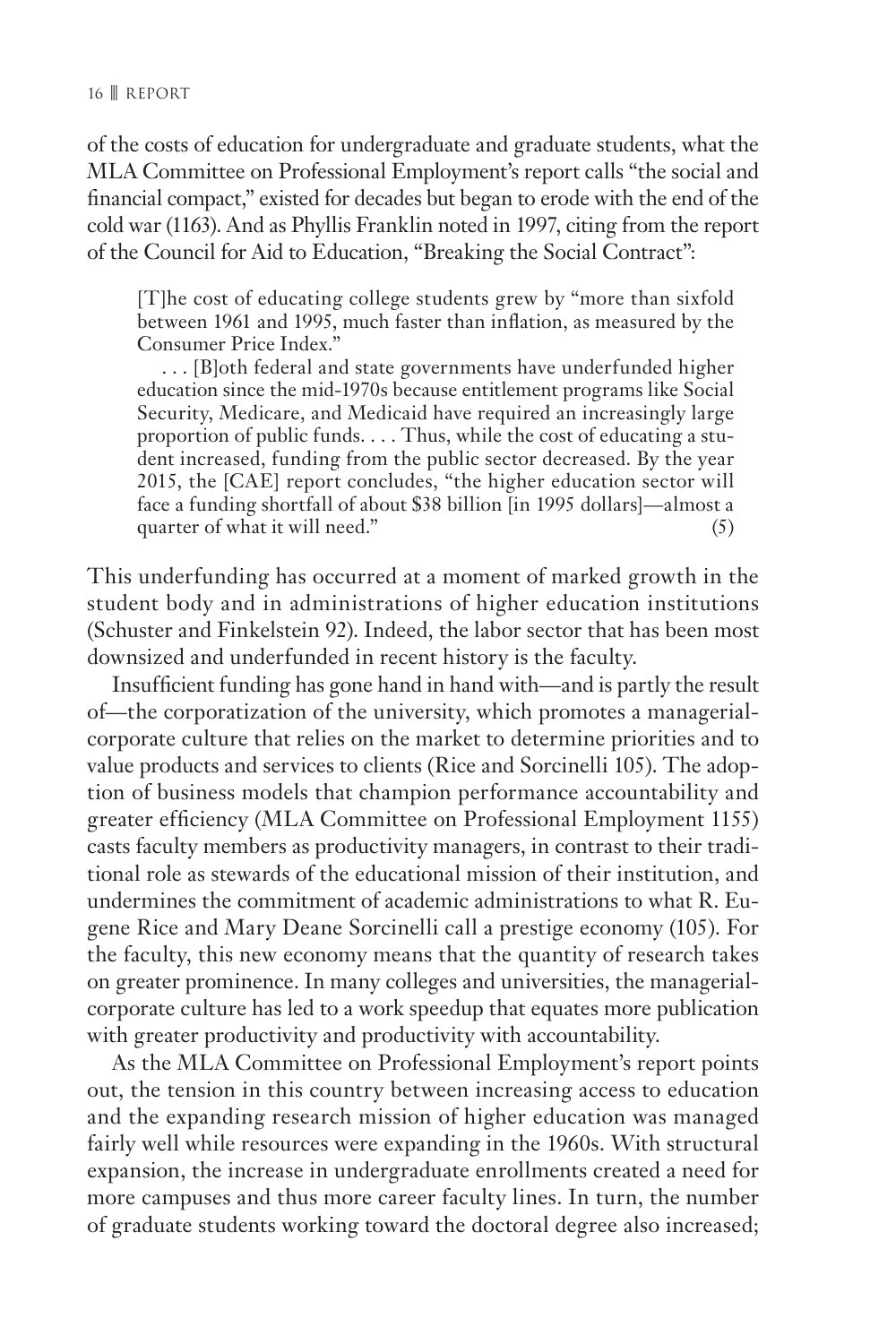in the fifteen academic years between 1958 and 1973, the expansion of graduate education led to an extraordinary rise in the number of PhDs. A limit on the capacity to fund new positions for faculty members was inevitably reached, however, and the market became saturated in the early 1970s. Since then, PhDs "have faced an academic marketplace where, with one brief, modest exception in the late 1980s, qualified candidates seek ing careers in tenure-track positions far outnumber available positions" (MLA Committee on Professional Employment 1165).

In the period from 1994–95 to 2003–04, the overall number of PhD recipients declined (by about 10%, as reported in the annual Survey of Earned Doctorates for those years). There has also been a general im provement in the placement of PhDs to tenure-track positions and a decrease in placements to non-tenure-track (NTT) positions, both fulltime and part-time, particularly for graduates in English. In the last three MLA surveys of PhD placement, placements to tenure-track positions for graduates in English increased from 35% in 1996–97 to 42.9% in 2000–01 to 49.7% in 2003–04. Placements of English graduates to NTT full-time positions declined from 24.7% to 20.2% to 20%, whereas placements to NTT part-time positions declined from 13% to 9.6% to 5.6%. The pat tern is similar, although less clear-cut, for graduates in foreign languages. In 1996–97 40.1% of foreign language doctorate recipients were placed in tenure-track positions; tenure-track placements fell to 38.5% in 2000–01 but rose to 45.5% in 2003–04. Placement of foreign language graduates to NTT full-time positions declined from 25.9% in 1996–97 to 17.5% in 2000–01 but increased to 26.4% in 2003–04. Placement to NTT part-time positions declined from 8.5% to 6.1% to 5% (Laurence and Steward).<sup>3</sup>

## *2. The Shifting Composition of the Faculty and the Shifting Nature of Academic Work*

The decrease in the number of faculty members gaining full-time tenuretrack positions in language and literature during a period in which the number of undergraduate students increased means that full-time faculty members had a significantly heavier workload in the 1990s than they did in the 1970s. As Jack H. Schuster and Martin J. Finkelstein point out, the weekly work effort of faculty members across institutional types increased from 40 hours per week in 1972 to 48.6 hours in 1998, and it increased most dramatically, to 50.6 hours, at research universities, where the fac ulty has been subjected to both increasing instructional demands and in creasing research demands (79). Across the board the proportion of faculty members working more than 50 hours a week has doubled since 1972, ris ing from a significant minority (23.2%) in 1972 to nearly 40% in 1998.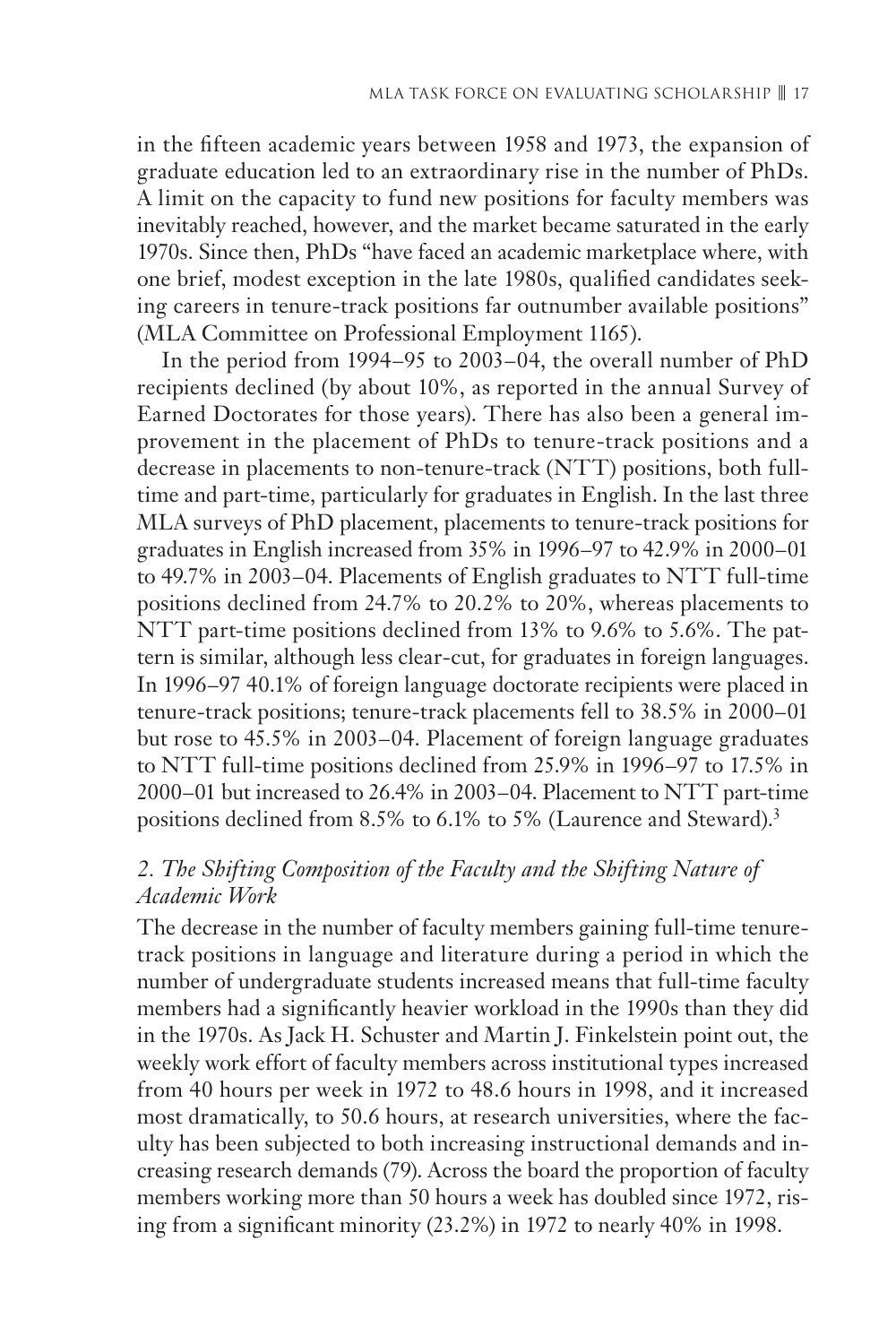Even more important, however, Schuster and Finkelstein's study con cludes that we are witnessing a reshaping of the faculty by academic func tion to an extent not seen since the emergence of graduate education in the nineteenth century (107). Most notable is the dramatic increase since the 1970s in the use of full-time and part-time NTT faculty members, what has been called the casualization of the academic workforce.<sup>4</sup> This casualization puts enormous pressure on the tenure system. As tenure-track jobs have declined relative to all faculty positions since the 1970s and as the number of students has grown considerably, part-time and full-time NTT academic labor has increased throughout the academy. In the 1970s, ac cording to a study led by Margaret Cahalan, 22% of the faculty nationwide consisted of part-time employees; by 1993, part-time employees constituted 40% of the faculty (Cahalan et al. 24–25). The American Association of University Professors (AAUP) has noted that "through the 1990s, in all types of institutions, three out of four new faculty members were appointed to non-tenure-track positions." More recent studies suggest that the rate of casualization has only increased. A 2005 article in *Inside Higher Ed*, re porting on a document released in May 2005 by the National Center for Education Statistics, stated that "between 2001 and 2003, the number of full-time faculty jobs at degree-granting institutions rose to 630,419 from 617, 868—a gain of 12,551 jobs. But the number of part-time jobs rose to 543,137, up from 495,315—a gain of 47,822 jobs. And as a percentage of faculty jobs at degree-granting institutions, part-time positions increased to 46 percent, from 44 percent, over those two years" (Jaschik).

Using figures derived from the *2004 National Study of Postsecondary Faculty* (Cataldi et al.), a survey of a sample of postsecondary faculty mem bers conducted by the United States Department of Education at five-year intervals, the AAUP produced a chart showing that over 40% of faculty members in foreign language departments and over 50% of faculty mem bers in the field of English and literature are part-time. Because the AAUP does not disaggregate four-year and two-year institutions (where there are large numbers of faculty members working part-time), the aggregate percentages mask the large disparity between two- and four-year sectors. When the figures for English and literature are combined with those in foreign languages and are disaggregated by Carnegie type of institution, the number of part-time faculty members is 29.5% in Doctorate-granting, 33.6% in Baccalaureate, 45% in Master's, and 69.5% in Associate's institu tions (i.e., two-year colleges that grant associate degrees).

The figures for full-time NTT relative to part-time NTT reveal im portant differences by type of institution. Of the NTT faculty members at doctoral institutions, 47.3% are full-time and 52.7% are part-time; at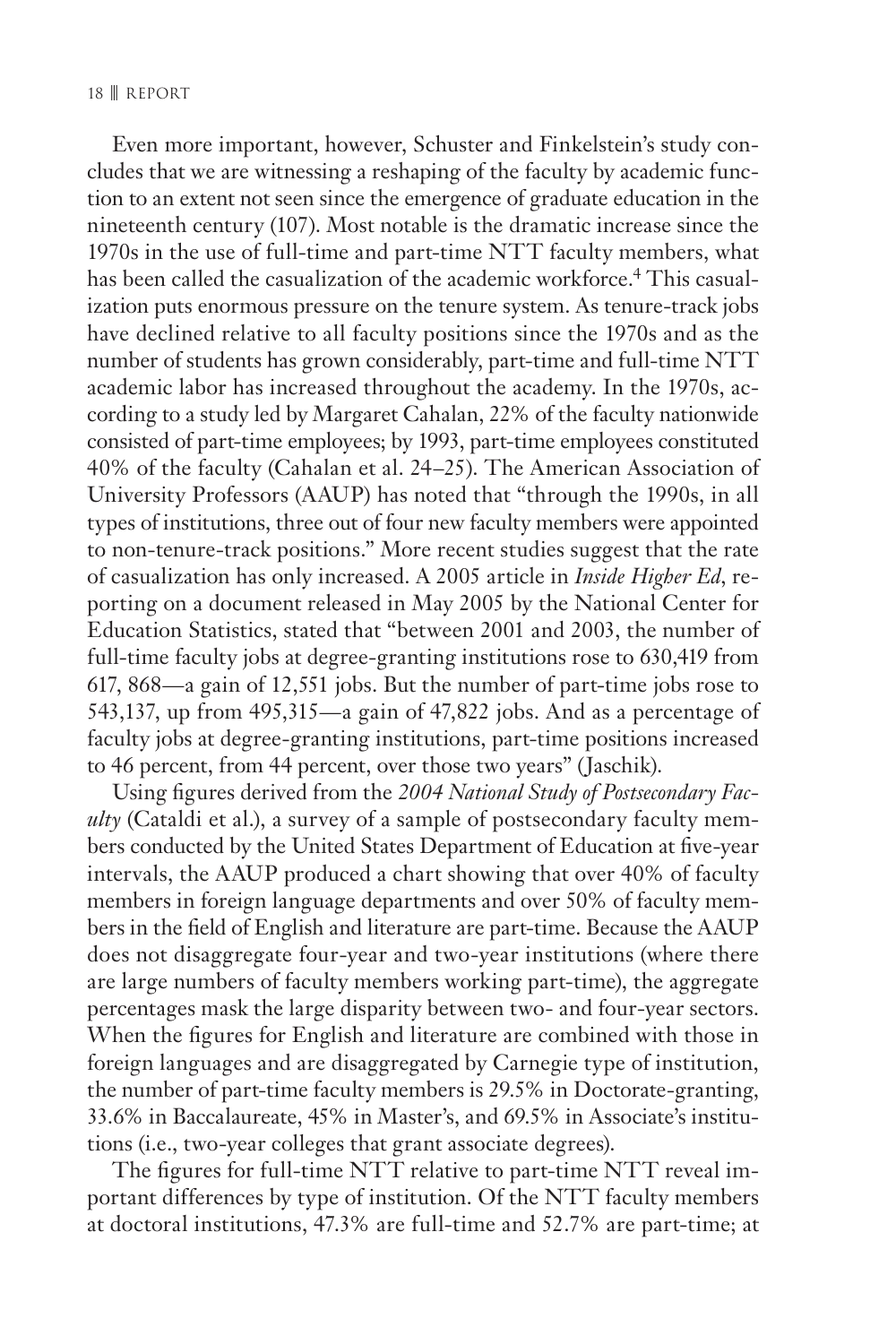master's, 22.3% are full-time and 77.7% are part-time; at baccalaureate, 40.7% are full-time and 59.3% are part-time; and at associate's, 13.0% are full-time and 87.1% are part-time. In other words, in all institutional sec tors, the percentage of part-time NTT faculty members is greater than the percentage of full-time NTT faculty members.<sup>5</sup> According to Schuster and Finkelstein, the prevalence of part-time NTT faculty members is more pronounced in English composition, foreign languages, mathemat ics, and business than in all other academic fields.

In Schuster and Finkelstein's view, full-time NTT appointments, which usually have term limits, have "become the model type of full-time appointment for new entrants to academic careers." There is "considerable permeability" between "off the tenure track" and "on track" full-time ap pointments, especially among those who have the doctorate; and men are more likely to move onto this track than women (219). Moreover, NTT faculty members appear satisfied with some aspects of their jobs, especially their workload and the level of control over their professional time, which seem to compensate partially for dissatisfaction with their organizational status, perquisites, and future prospects (230–31). For Schuster and Fin kelstein, the emergence of full-time NTT faculty members has been less visible in the faculty's structural evolution in the past two decades than the growth in part-time NTT faculty members, but they claim that this phenomenon "marks a seismic shift in the types of faculty appointments being made" and in the definition of the faculty's function (215).

The multitiered faculty structure in higher education, which is not likely to change in the foreseeable future, has direct implications for tenure. The dramatic increase in the number of part-time NTT fac ulty members and in the number of term-limited full-time NTT faculty members puts increased demands and pressure on all full-time tenuretrack and tenured faculty members in many areas for which the casualized work force is not—and should not be—responsible: service on department committees and in departmental governance; student advising; teaching upper-level undergraduate and graduate courses; directing dissertations; and, less concretely but no less importantly, contributing to intellectual community building in the department and outside it, in the college and the university (see MLA Committee on Professional Employment 9–10; Schuster and Finkelstein 104–05).<sup>6</sup>

## *3. The Condition of University Presses and of Humanities Lists*

The corporatization of the university and the imposition of business models of efficiency and output have affected not only the structure of the faculty but also the primary source for the dissemination of academic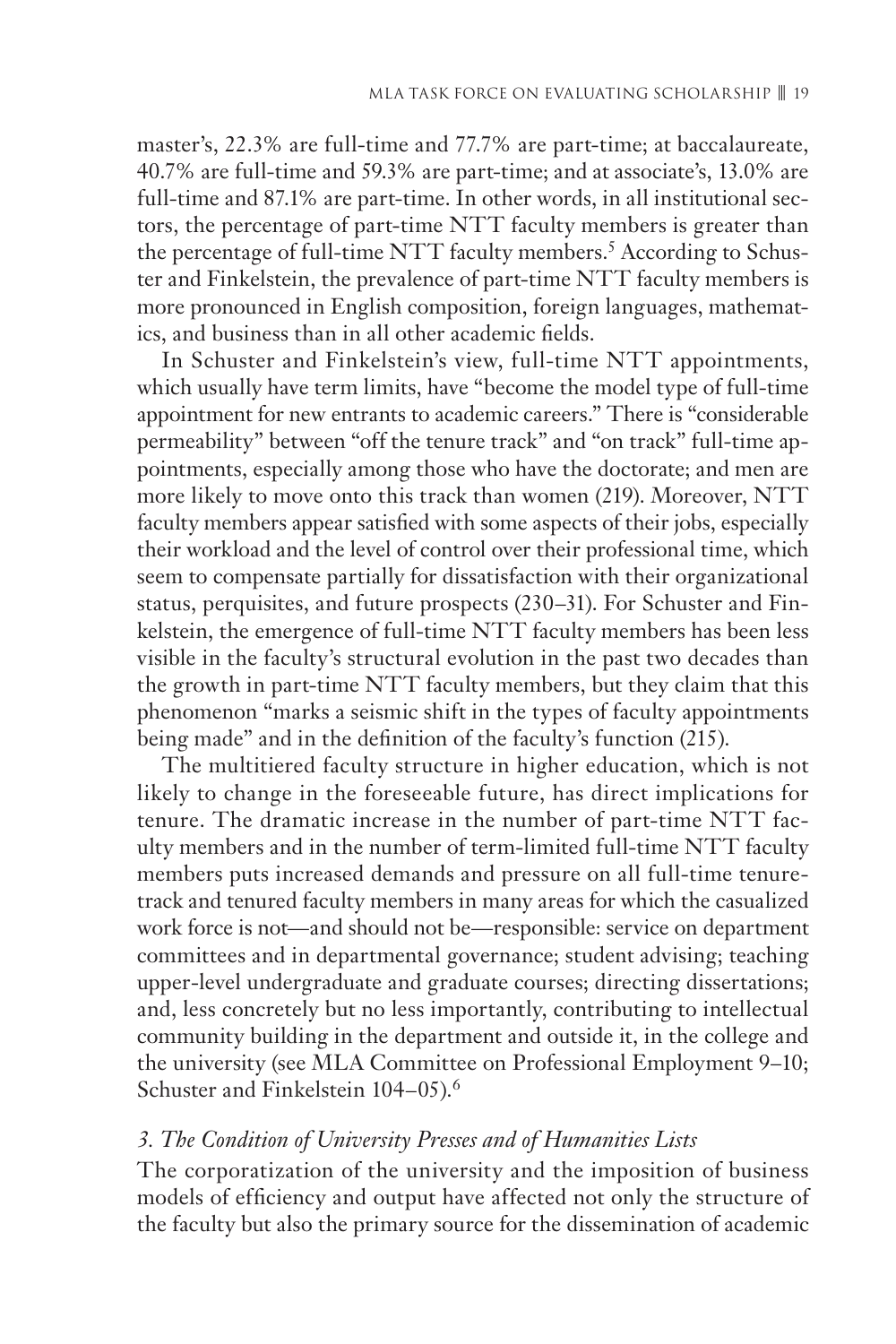scholarship in the humanities and social sciences: university presses. As Phil Pochada has pointed out, these presses have increasingly been asked to operate as businesses that must cover their costs and have lost or had sharply reduced their subsidies from the institution (qtd. in MLA Ad Hoc Committee 173).<sup>7</sup> They have reacted to—and accommodated—this new situation in part by discontinuing publication in certain humanities subjects altogether, such as the series in contemporary poetry at Oxford University Press and the series in French studies at Cambridge University Press (MLA Ad Hoc Committee 175), or by reducing the humanities list (as Stanford University Press has done) and the number of translations published (as Northwestern University Press has done). This narrowing of publishing possibilities, especially in fields viewed as marginal, may not have bottomed out but may in fact become more acute in years to come.

To be sure, some presses are now exploring the use of digital technology and collaborating with their campus libraries to find alternative ways to de liver humanities content, in a few cases restoring previously discontinued series.8 University presses have pursued further adjustments to the current situation. They have also learned to manage their inventories and distri bution more effectively to ensure more efficient sales and fewer returns. They maintain their humanities lists—indeed, often subsidize them—by publishing marketable regional fiction, guides to wildlife and cooking, and encyclopedias of states; reference books, which can command high prices; and volumes for nonuniversity readers, such as midlist books that trade publishers are now less likely to produce. Presses are thus devoting substantial editorial resources to finding and promoting profitable books that can keep the entire press enterprise afloat and, more pertinent to this report, that can sustain publication in the fields represented by the MLA.

The plight of humanities publishing lists is a direct result of a lack of sales of new hardcover books from university presses. We frequently hear publishers describe a downward trend of monograph sales to libraries, from as many as 600–1,000 clothbound copies for the initial printing to around 250 today. Accordingly, university presses have seen the unit cost of their titles increase markedly: in a study of 60 libraries conducted by the Association of Research Libraries (ARL), the median cost of a monograph was \$28.99 in 1986 and \$51.19 in 2004 (an increase of 77%). The drop in humanities books is particularly evident for sales to col lege and university libraries, the primary outlet for monographs. Even where library budgets have grown, purchases of books in the humani ties have not increased. Libraries have scaled back on these purchases as costs of subscriptions to major scientific journals have skyrocketed; some subscription rates are in the thousands of dollars.<sup>9</sup> The ARL study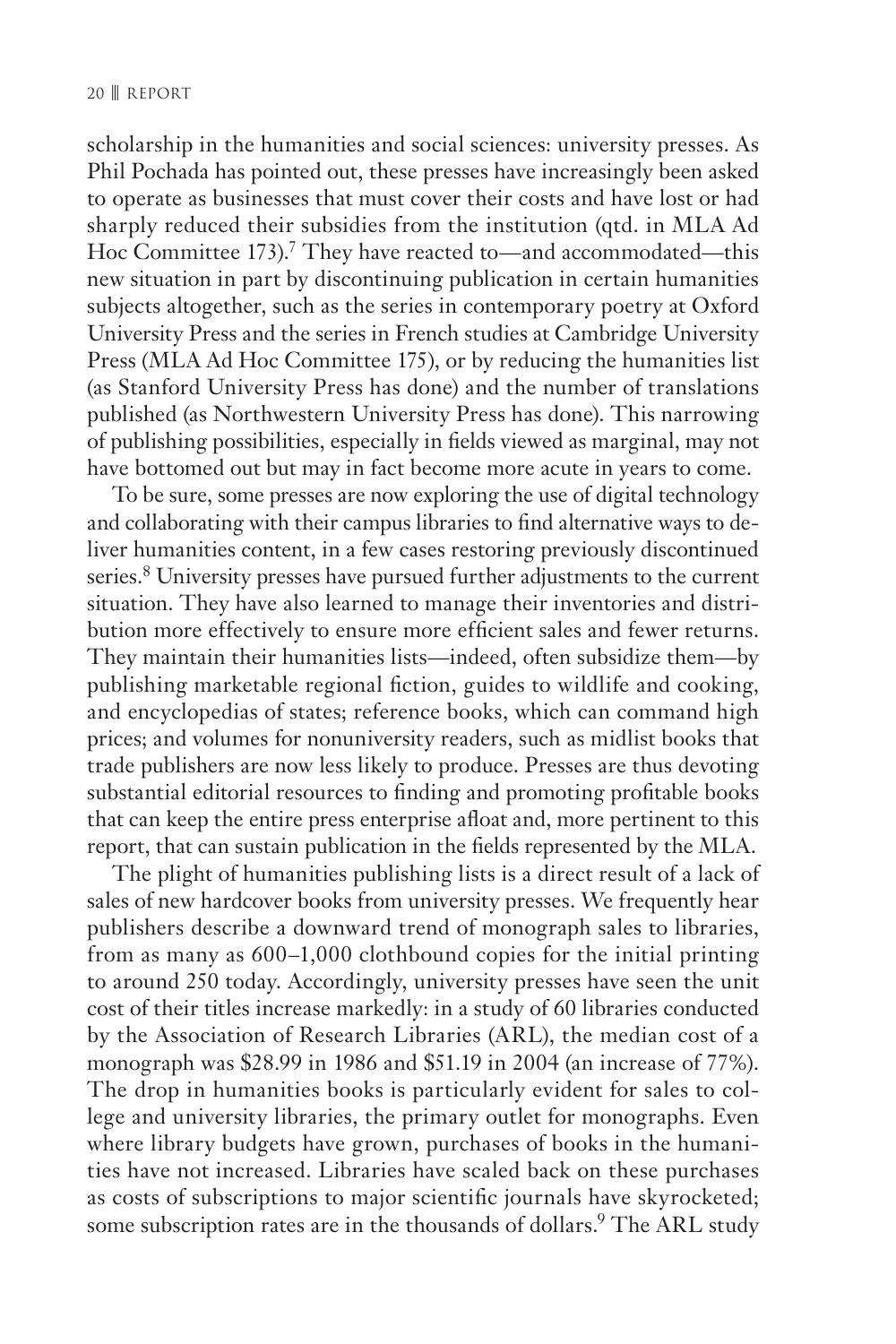found that, from 1986 to 2004, library expenditures for serials rose 273%, whereas expenditures on monographs rose 63% ("Monograph and Serial Expenditures"); there was an increase of 42% in the number of serials purchased, but a 9% decrease in the number of monographs purchased.10 Furthermore, investment in electronic journal subscriptions, such as the indispensable JSTOR, has reduced budgets for humanities monographs. As a result, "automatic buy lists"—agreements between libraries and lead ing university presses that ensure the purchase of a press's entire list of new books—have largely become a thing of the past.

A corollary consideration by many editors concerns the extent to which books are being purchased and read by faculty members and students in the language and literature disciplines. If the sale of monographs is a rough indicator of readership (and, of course, it is a very rough measure given the availability of photocopying, course packs, the system of interlibrary loans, and, most recently, texts online), then the editors of presses conclude that the monographs they publish are being read by fewer and fewer scholars. Even if this is true, the decline in readership can be attributed only in part to the rising cost of books. It is possible that the accumulated volume of scholarship in book form is increasingly difficult to master and that schol ars tend to read monographs in very restricted contexts: in relation to their own research, requests for reviews, teaching, and the evaluation of tenure and promotion cases. Thus editors express concern that too few mono graphs draw a readership across different fields in language and literature and between these fields and the social and applied sciences.

Some scholars have suggested that online publishing would help re solve the problem of the increased cost of books. However, as Jennifer Crewe of Columbia University Press has pointed out, only part of the cost of producing new books would be reduced by online publication, since the costs of editing and refereeing remain the same in either medium and keeping up with new developments in technology represents added costs (Crewe 28; see also MLA Ad Hoc Committee 180). Online publication by itself is therefore not likely to solve the problems underlying the financial difficulties faced by libraries and presses.

## *4. Changes in Educational Policy and Practices*

Over and beyond the different factors that we have enumerated—the problems of academic presses in publishing books in the humanities, the altered structure of the faculty, a dominance of casualized part-time NTT and full-time term NTT faculty positions, and the reduced fund ing for hiring faculty members and for supporting higher education in general in the past three decades—there have also been significant shifts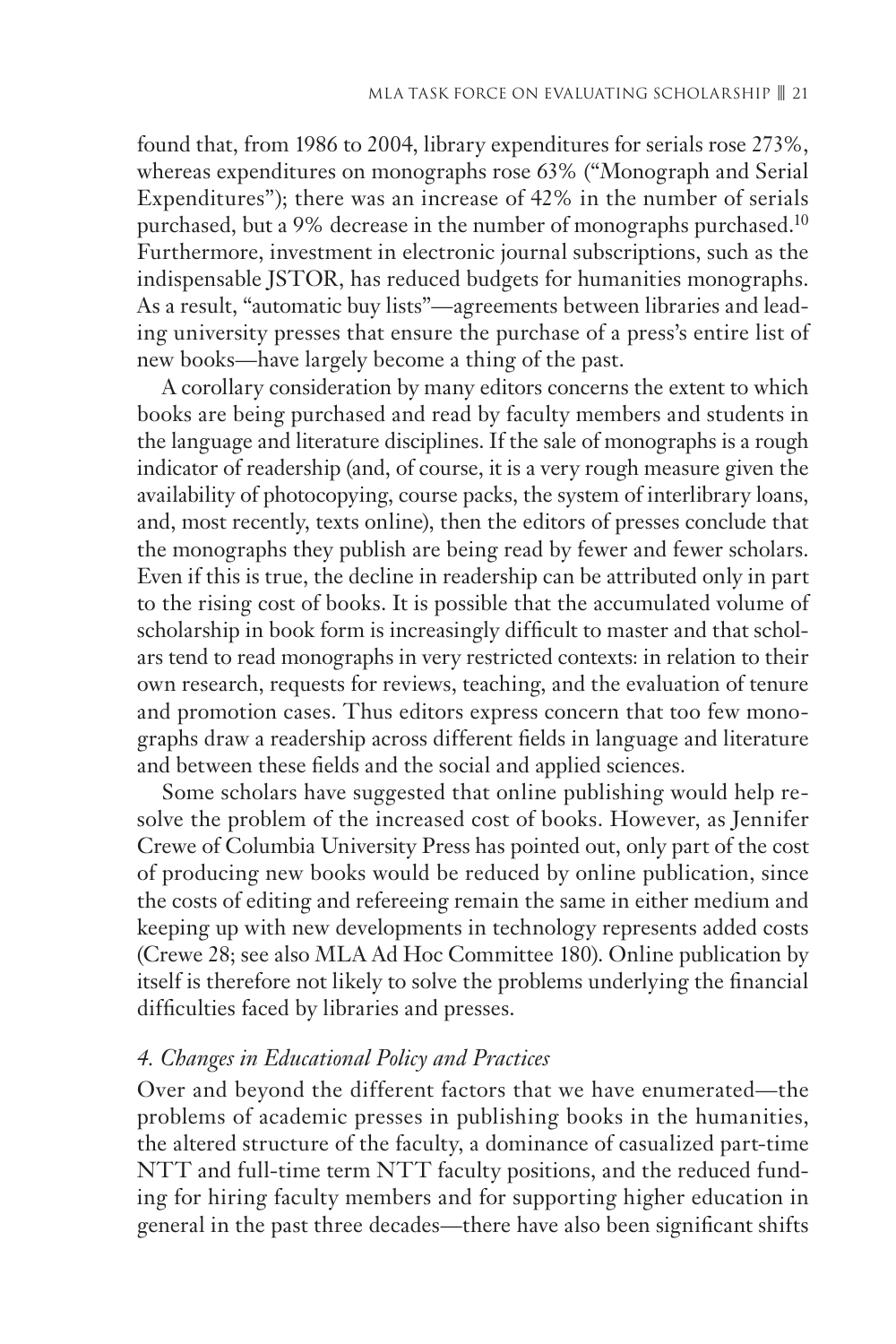in educational policy and, as a result, in educational practices. These shifts have produced revised criteria for determining what faculty mem bers must do to be tenured and promoted.

In 1990, Ernest Boyer published *Scholarship Reconsidered: Priorities of the Professoriate*, an enormously influential book that attempted to reframe the discussion of the nature and function of scholarship and to challenge the traditional dichotomy between scholarship and teaching and thus be tween content and process. Boyer embraced an expanded view of scholarly work that highlighted teaching, engagement, integration, and discovery. Based on a 1988 inquiry sponsored by the Carnegie Foundation for the Advancement of Teaching, *Scholarship Reconsidered* led to conceptualizing teaching as a scholarly enterprise in the 1990s. There was an outpour ing of pedagogical colloquiums, teaching circles, and the production of teaching portfolios, a practice that has become widely used in tenure and promotion cases. Advocates of Boyer's views went on to form the Carne gie Academy for the Scholarship of Teaching and Learning and created a national network of institutions with teaching academies (see Rice and Sorcinelli 107–09).

Moreover, as the notion of a scholarship of engagement suggests, Boyer and his followers believed that scholars should learn from and involve members of the community and apply their scholarship to the nation's critical societal issues. The scholarship of integration was designed to combat fragmentation and alienation in the academy, to promote collab orative work, and to reach across disciplinary boundaries, not only con necting the usual disciplines but also achieving what David Scott calls "transdisciplinarity" (49), an ideal that is both invoked and underfunded on college and university campuses. Boyer's fourth category, the scholar ship of discovery, the traditional goal of scholarship, was cast in scientific terms that had little to do with the humanities and, in general, seemed to be undervalued in his efforts to forge a more inclusive conception of scholarship that embraced teaching, application, and cross-disciplinarity. The faculty's intellectual and scholarly interests were depicted as narrow and in need of infusion, or replacement, by civic values—if not depicted by Boyer himself then by his followers, by higher education administra tors, and by governmental voices in higher education reform who have been calling for a reorientation of faculty work.

The considerable amount of work required to implement the goals of *Scholarship Reconsidered* has been evaluated (see Rice and Sorcinelli 107–22), and its impact on institutional policy and practice has also been examined. KerryAnn O'Meara and Rice's *Faculty Priorities Reconsidered: Rewarding Multiple Forms of Scholarship* features essays about the ideas of *Scholarship*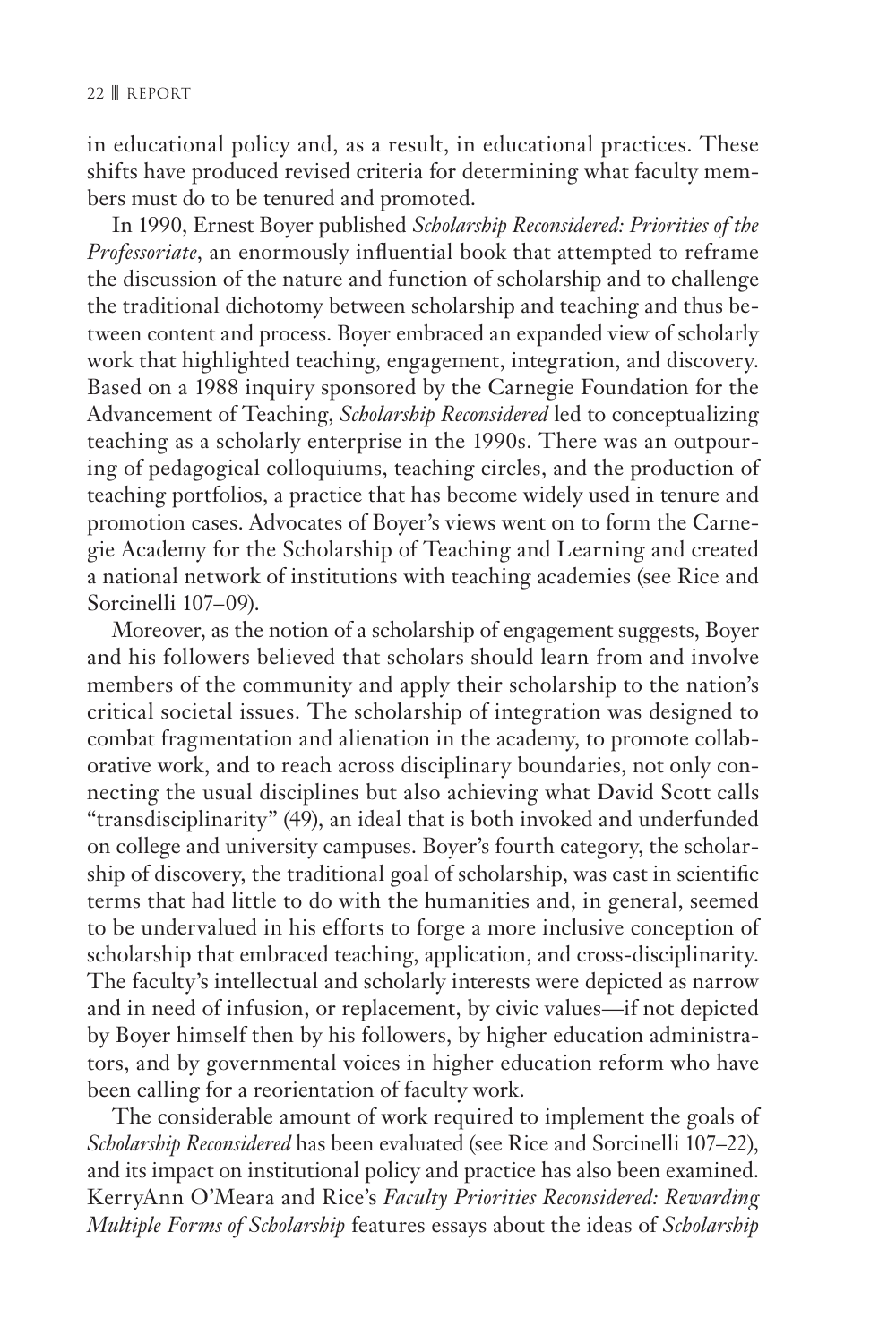*Reconsidered*, reports from nine campuses on how they have revised ten ure and promotion policies, and a national survey of chief academic of ficers at four-year institutions on concrete ways in which their institutions changed in the decade following the publication of Boyer's work. The essays reveal that many institutions did revise their tenure and promotion policies in keeping with Boyer's views, most notably in the area of the scholarship of teaching and learning, spurred by public concern about the faculty's commitment to the education of undergraduate students. Yet in "Scholarship Reconsidered: Barriers to Change," Robert M. Diamond ob serves that "many faculty members in key leadership roles were comfort able with the status quo and were reluctant to change reward structures or definitions of scholarly work that had worked so well for them" (57). He concludes that there are several ways to overcome "potential barriers" to change: ensure top leadership support, select the leaders of the initiative with care, institutionalize the process, reinforce new policies and proce dures as they are approved, and ensure that communications are open and that the entire faculty has the opportunity for input (58–59).

The findings of the national survey of chief academic officers reported in *Faculty Priorities Reconsidered* reveal that the primary change in the decade following the publication of *Scholarship Reconsidered* consisted of heightened demands that faculty members excel in every area, principally "publication productivity" (51% of the chief academic officers surveyed said that it "counts more"). Even more notable, the officers who classified theirs as "reform" institutions, that is, those that were changing tenure and promotion policies, as compared with "traditional" institutions, those that were not changing policies, reported that "emphasis has increased" in all areas surveyed: in publication productivity (54%), teaching (39%), engagement and professional service (39%), service to the institution (23%), and service to the profession (23%). In "traditional" institutions, the figures for increased emphasis were lower in all these categories: 45% in publication, 26% in teaching, 12% in engagement, 9% in service to the institution, and 10% in service to the profession. Even those institutions that are not engaged in reforming their policies have increased expecta tions in all areas (O'Meara and Rice 320).

This startling conclusion seriously concerns the task force. Change in favor of a more capacious conception of scholarship, which we strongly endorse, should not mean ever-wider demands on faculty members, most especially those coming up for tenure and promotion. We endorse the specific ways in which Diamond suggests that change can be effected within an institution to combat the predominant satisfaction with the status quo that we found in our survey. In the same vein, we endorse most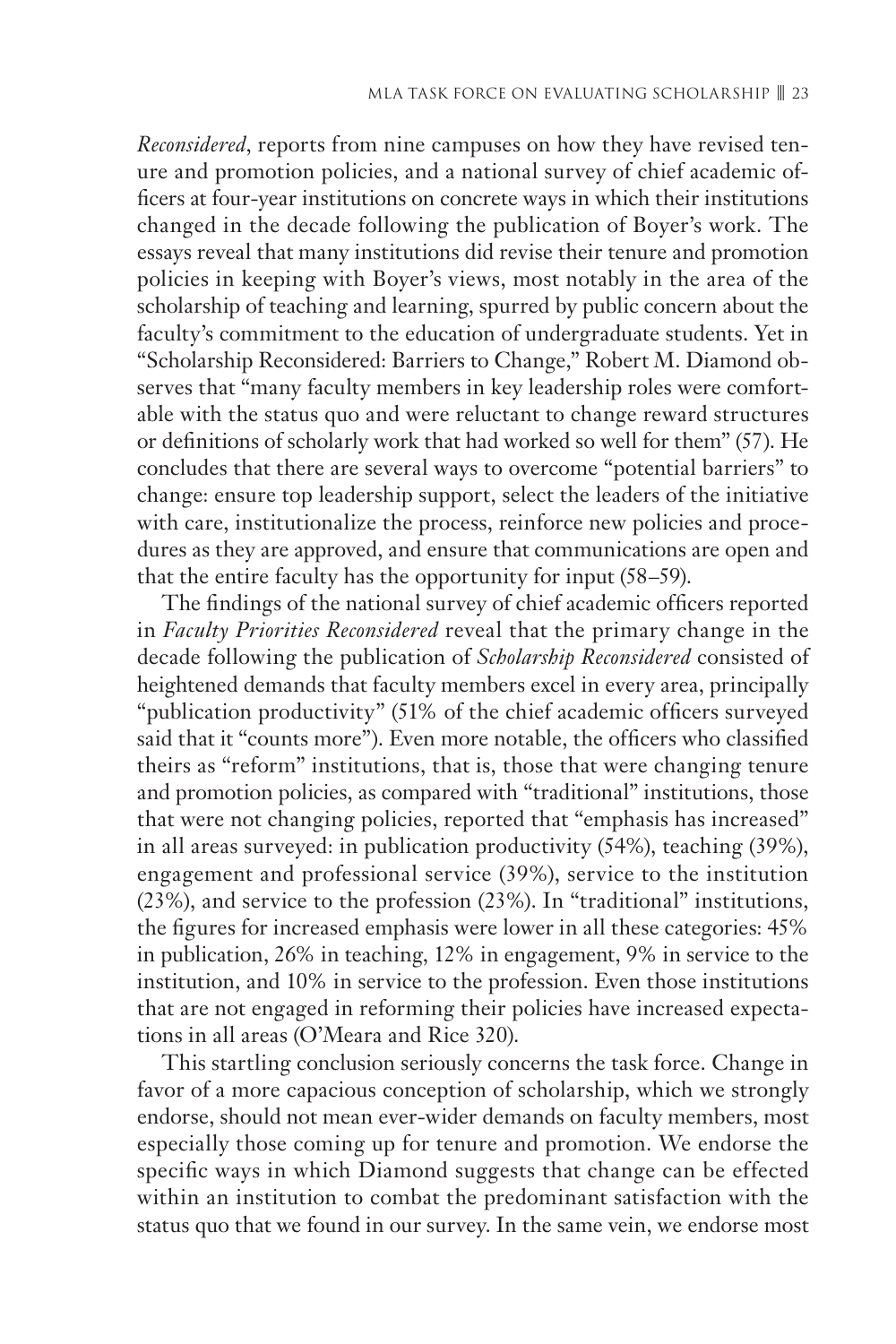of O'Meara's principles for "encouraging multiple forms of scholarship in policy and practice" (290): prepare students in graduate school for the va riety of roles and types of scholarship in which they will engage; socialize new faculty members to the broader institutional definition of scholar ship; present clear expectations for scholarship in promotion and tenure guidelines; do not expect or reward the "overloaded plate"; provide useful feedback to faculty members during their evaluations; support pioneers with resources—structural and financial, training and development, po litical and symbolic; define and emphasize scholarship in the context of institutional mission; and resist increasing research expectations to en hance institutional prestige (293–300).

It would appear that the decline in the importance of teaching, high lighted in *Scholarship Reconsidered*, has been followed by an increased em phasis on teaching since the mid-1990s, at least according to Schuster and Finkelstein's findings. This increase is accompanied by a consistent, modest increase in emphasis on research spread throughout the higher education landscape (89–90). The findings of our survey confirm the con clusions of Schuster and Finkelstein. Of the three criteria for tenure and promotion—scholarship, teaching, and service—teaching is the criterion where there is the least variation among the departments we surveyed (monograph publication has the most variation). Teaching was rated "very important" for tenure by 74.6% of departments in the doctoral institu tions, 94% of the master's, and 97.4% of the baccalaureate, in contrast to the monograph, which was ranked "very important" by 62% of de partments in the doctoral institutions but by only 12.5% of the bacca laureate and 8.6% of the master's, and in further contrast to publication in general, which was ranked as "very important" by 98.3% of the doc toral institutions, 59.9% of the baccalaureate, and 58.2% of the master's. Overall, however, only 24.6% of departments report that teaching has increased in importance (far fewer than the 62.1% that report publica tion increased in importance and the 30% that report monograph publi cation has increased in importance). Indeed, teaching increased most in importance in departments in doctoral institutions (36.2%), as compared with 18.4% of baccalaureate and 14.2% of master's institutions, where, presumably, teaching has always been considered important. That pub lication increased in importance most in baccalaureate institutions con firms the notion of increased demands for both teaching and publication throughout the Carnegie system of institutions. (Of the three traditional areas of faculty activity, service showed the lowest percentage increase in importance—17.3% across all sectors—and the highest decrease in impor tance—11.2%.)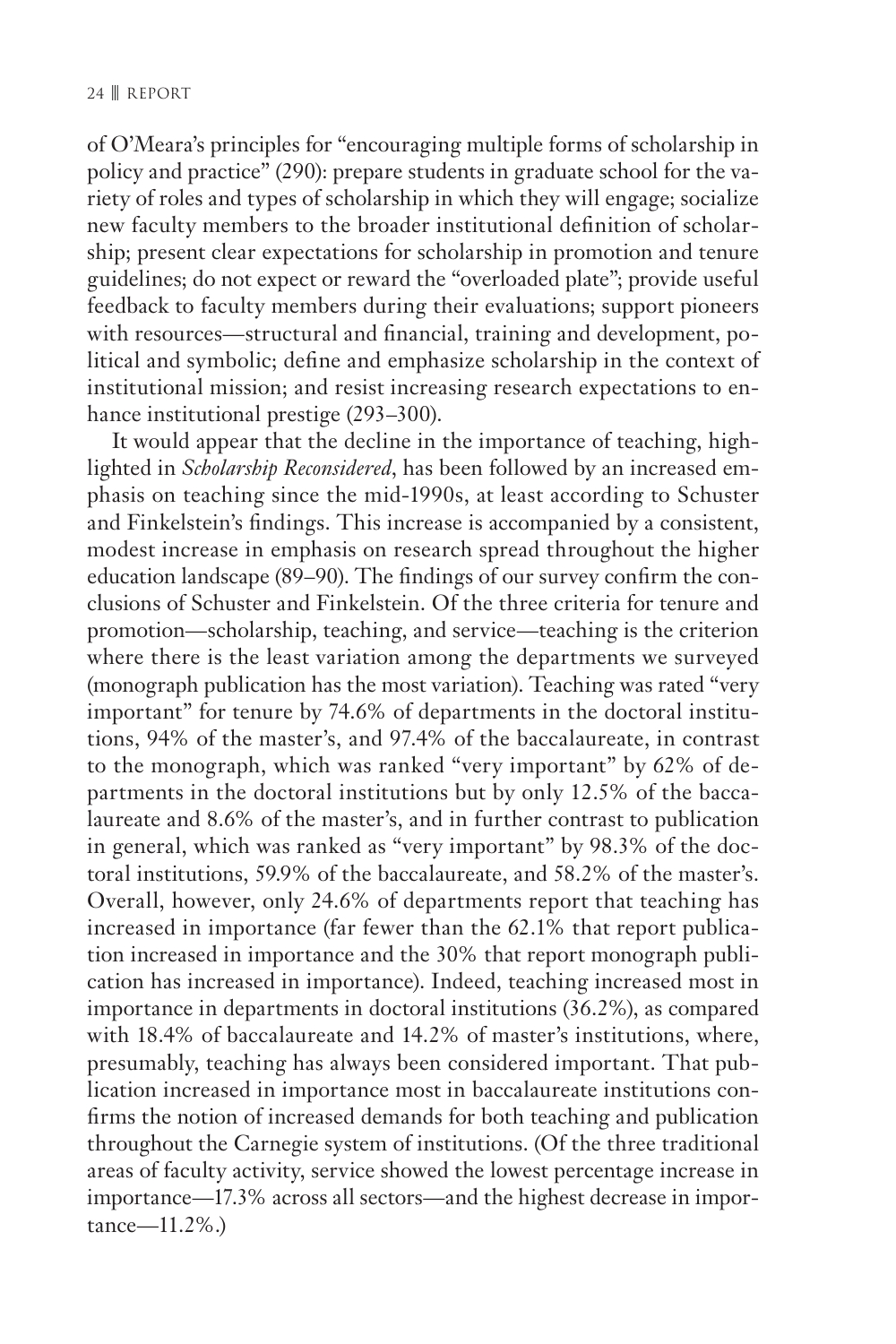## *5. Teaching and Service as Forms of Scholarship; A Provisional Definition of Scholarship*

Although it is not the primary focus of this report, the task force wants to emphasize, along with Boyer and others, the importance of teaching as a form of scholarship, indeed, as a venue for making scholarship public. As John Guillory (a member of the task force) has written, most of us know "important teachers," brilliant scholars whose scholarship went into the classroom and not onto the page (26). Charles E. Glassic and his coauthors have rightly criticized the failure of the profession to devise ways to rec ognize this kind of scholarly achievement. Similarly, service, traditionally viewed in research institutions as the least significant of the scholarship, teaching, and service triad, should be seen as a crucial part of faculty work that overlaps with—and involves—both other elements. The 1996 report of the MLA Commission on Professional Service rejects the old "unwieldy, confused category, encompassing almost any faculty work that falls outside research and scholarship or teaching" (170) in favor of the categories intel lectual work and academic and professional citizenship (162), which can oc cur at a number of "sites," including classrooms, committee meetings, the Internet, scholarly conventions, journals, and community boards (163). In this schema, intellectual work "is not restricted to research and scholarship but is also a component of teaching and service," and citizenship, which "encompasses the activities required to create, maintain, and improve the infrastructure that sustains the academy as a societal institution," comprises aspects of research and scholarship, such as participating in promotion and tenure reviews, evaluating manuscripts, and serving on committees in pro fessional organizations or on task forces in one's field (162, 163). The applied work of citizenship makes knowledge available to government, industry, the law, the arts, and nongovernmental organizations; examples include "serv ing on a state or local humanities council, helping a school system revamp its curriculum, working on a community literacy project, writing a script for public television, and consulting on expert testimony for Congress" (164). Visual grids in the MLA report on professional service convincingly show the overlapping, ambiguous, and connected activities in various fac ulty work efforts and among sites and serve as a model for rethinking the conventional triad of faculty work (see also Stanton).

This more complex and expanded view of the sites of scholarship is subsumed in our understanding, influenced by the work of Guillory, that scholarship in the humanities constellates three activities: research, in terpretation, and reflection. Research is not to be equated with scholar ship; it is a component of scholarship that, in the fields represented by the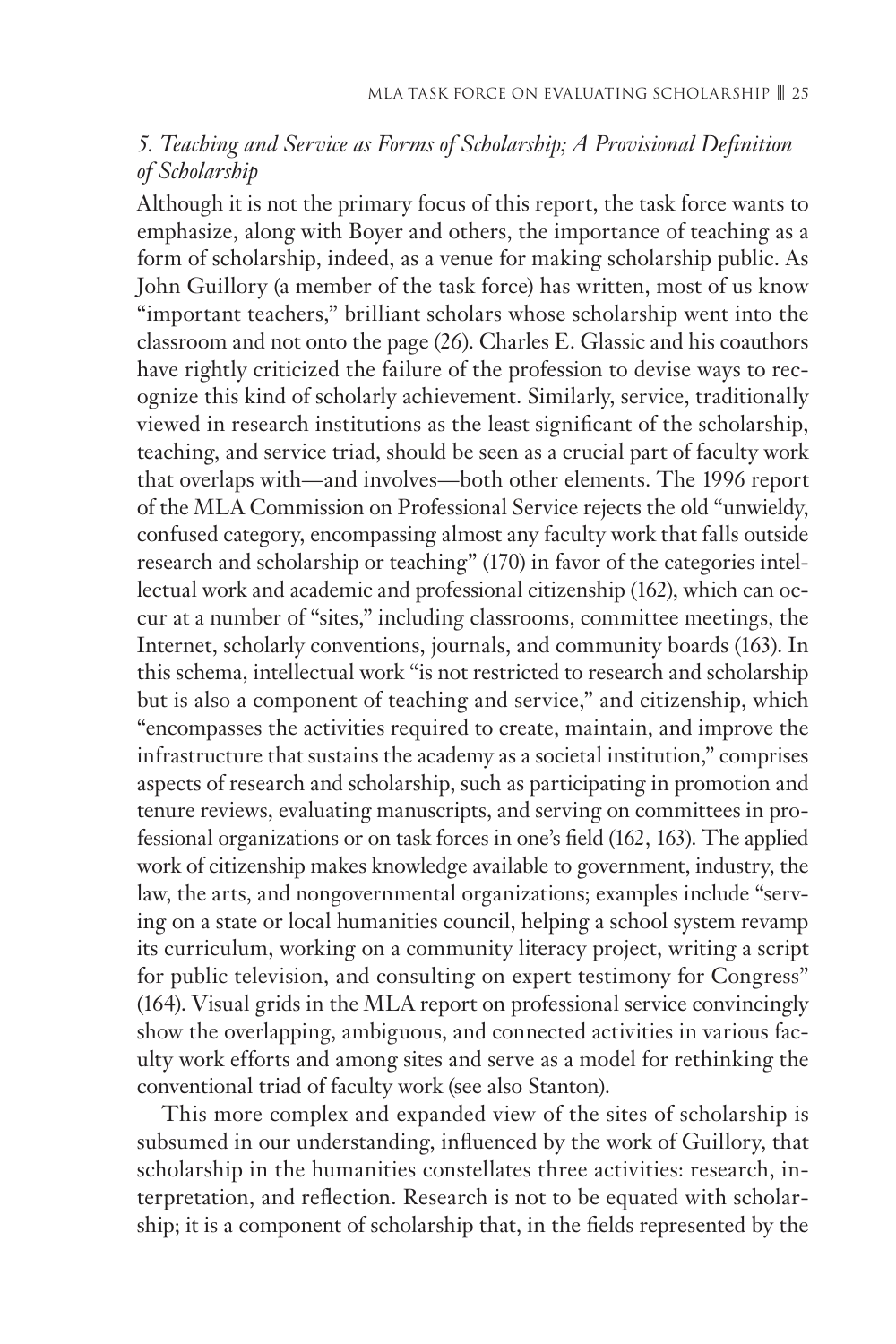MLA (and more broadly, the humanities), can include archival, artifactual, or textual objects that essentially involve human matters. Scholarship in our field requires (re)interpretation, an analysis or critique that calls for a revision or reconfiguring of what has previously been thought—what Paul Armstrong calls "the subtle altering of opinion about ideas long and securely held, . . . a more effective explanation and dissemination of con cepts, interpretations, and information that originated with other scholars" (ADE Ad Hoc Committee 87)—and that enters into conversation with those other scholars and interpretations. But as Guillory emphasizes, any serious work of scholarship in our field also demands a moment of reflec tion (or theorization), "a continuous examination of concepts and argu ments as they arise from and are altered by the practices of interpretation and research" (30), and a self-consciousness about the method appropriate to the object of study. This constellation of research, interpretation, and reflection can produce knowledge that makes sense of complex states of affairs in the human world or complex states as objectified in human ar tifacts. Furthermore, scholarship should not be equated with publication, which is, at bottom, a means to make scholarship public, just as teaching, service, and other activities are directed toward different audiences. Pub lication is not the raison d'être of scholarship; scholarship should be the raison d'être of publication.

Although the working definition of scholarship that we have adopted differs from that of Boyer and his followers, our task force report cer tainly takes up some of his recommendations and, even more pertinently, those of the report from the MLA Ad Hoc Committee on the Future of Scholarly Publishing, with which we began. As the following pages show, our task force report shares the committee's view that the goals of scholarship in the fields represented by the MLA would be better served if the monographic book were not so broadly required or considered the gold standard for tenure and promotion, as it is in a growing percentage of institutions; that journal publication should continue to be a primary venue for the advancement of knowledge in our field; that we need to be open to a variety of models and other forms of expression to do better jus tice to different kinds of scholarly projects and alternative conceptions of the body of work; and that we always need to value quality over quantity (MLA Ad Hoc Committee 179).

## *6. Preliminary Findings and Conclusions*

We are living through profound changes in the academy that should com pel us to reexamine our ways of evaluating scholarship for tenure and pro motion. These profound changes provide the context and the lens through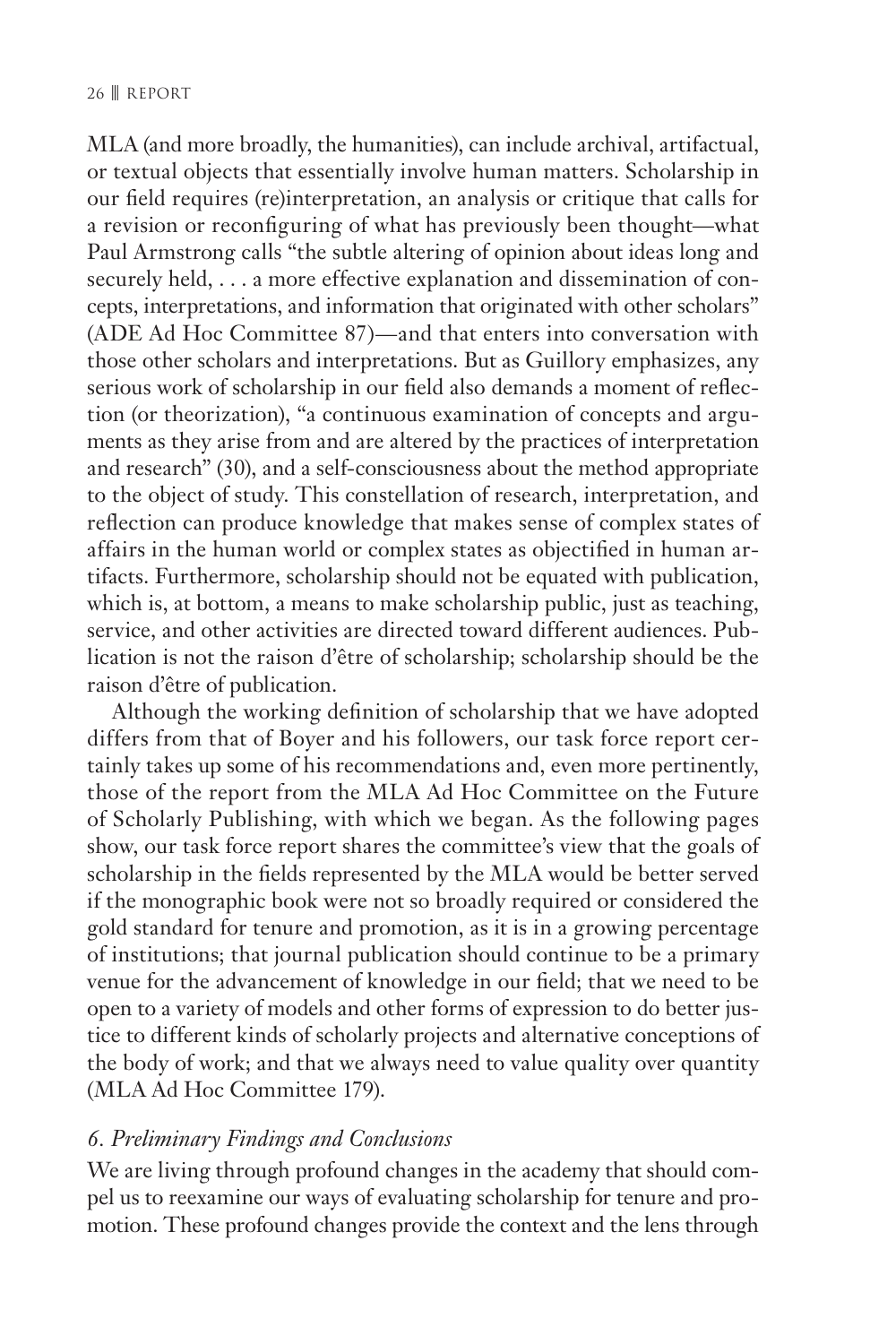which the principal findings of the MLA survey need to be understood. We can report that our survey of 1,339 department chairs does not reveal a considerable lowering of tenure rates. Our survey does reveal, however, the increased demands, particularly for publication, placed on candidates for tenure. While this development has been driven by Carnegie Research I institutions, its effects ripple through all the Carnegie sectors, thereby placing greater emphasis on publication in tenure and promotion decisions. Yet our data reveal that junior faculty members have risen to meet these ever-growing demands. The chairs responding to the MLA survey indicate that until 2004, candidates for tenure in their departments had not suffered for lack of publishing venues; and, in general, these chairs support the sta tus quo regarding demands for tenure and the relative emphasis on schol arship over teaching and service in their departments and institutions.

Thus we can state that faculty members hired to tenure-track ap pointments over the last ten years have been tenured in ways—and at rates—similar to their predecessors. There has, to date, been no "lost generation of scholars" from the tenure track. Universities have lowered or eliminated subsidies for scholarly presses, and libraries have dramati cally reduced the purchase of books in the humanities, thereby weakening the market for monographs, a trend that may not yet have peaked. None theless, up to 2004, these developments had not resulted in substantially increased tenure denials or substantially decreased rates of tenuring, at least in terms of the candidates who came up for tenure and promotion. Non-tenure-track appointments continue to constitute well over half of all faculty positions in four-year institutions for those whose principal teaching fields are English and foreign languages. And available data sug gest that 40% or more of graduates who receive doctorates in English and foreign languages remain in NTT positions or leave the academy for employment elsewhere three to five years after receiving their de grees. Further, findings from the MLA survey, along with data from the 2003 National Survey of College Graduates (available from Scientists and Engineers Statistical Data System [www.sestat.nsf.gov]) about the em ployment situations of those holding doctorates in English and foreign languages, indicate that substantial numbers of junior scholars—from 20% to 30%—leave the institution before their final review for tenure begins. (The MLA survey indicates that the largest number leave one tenure-track appointment for another. We have no way of tracking tenure outcomes for these junior faculty members.) By our best estimate, then, only about 38% of modern language doctorate recipients obtain a tenuretrack position and go through the tenure process at the institution where they were hired (see fig. "Estimated Percentage").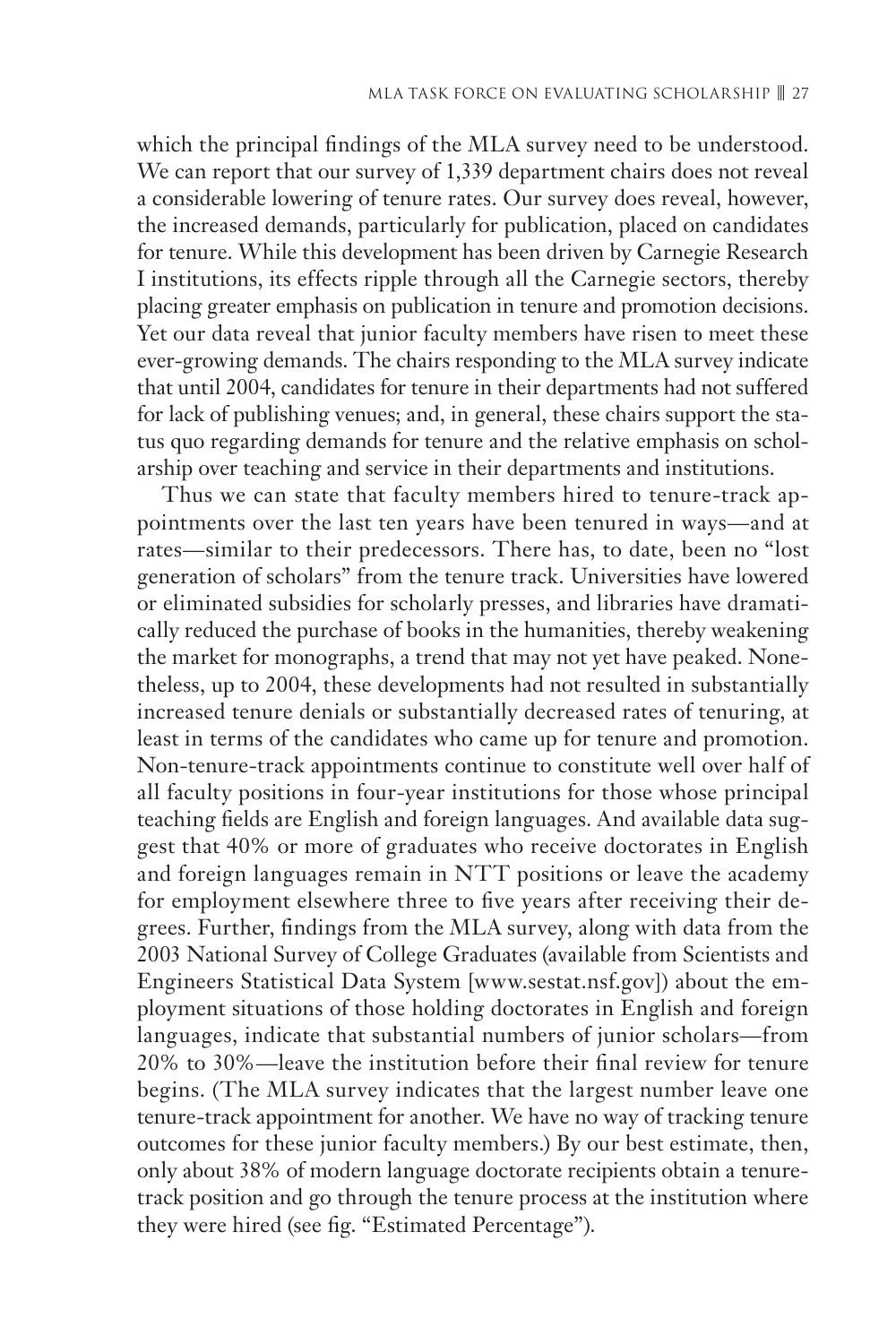Estimated Percentage of English and Foreign Languages Doctorate Recipients Who Become Tenure-Track Faculty Members and Achieve Tenure at the Institution Where Hired



The task force believes that the declining number of tenure-track positions in relation to the total number of positions accounts in large measure for the widespread anxiety in the profession about standards for tenure and promotion. This anxiety may also be understood as un ease about the continued escalation of quantitative demands for schol arly production, the extension of such demands to a widening circle of institutions of higher learning, and the harm being done to scholars and scholarship as demands increase. As a result of our survey of 1,339 depart ment chairs, we clearly see increasing pressure on the system of scholarly production and the mechanics of its evaluation. Scholars and institutions have adapted to changing circumstances over the years as requirements for tenure have expanded and demands have been increased throughout the profession. But the results have taken their toll on individual scholars and institutions—and on the academy's infrastructure as a whole—and strained the profession in ways that are intensely serious but not yet well understood or articulated.

Our report aims to address this complex, critical situation before it becomes a crisis. The new conjuncture, born of emergent historical, edu cational, economic, and professional conditions, demands new thinking, new flexibility and openness, and new solutions. We are living through profound changes in the academy that require our ways of evaluating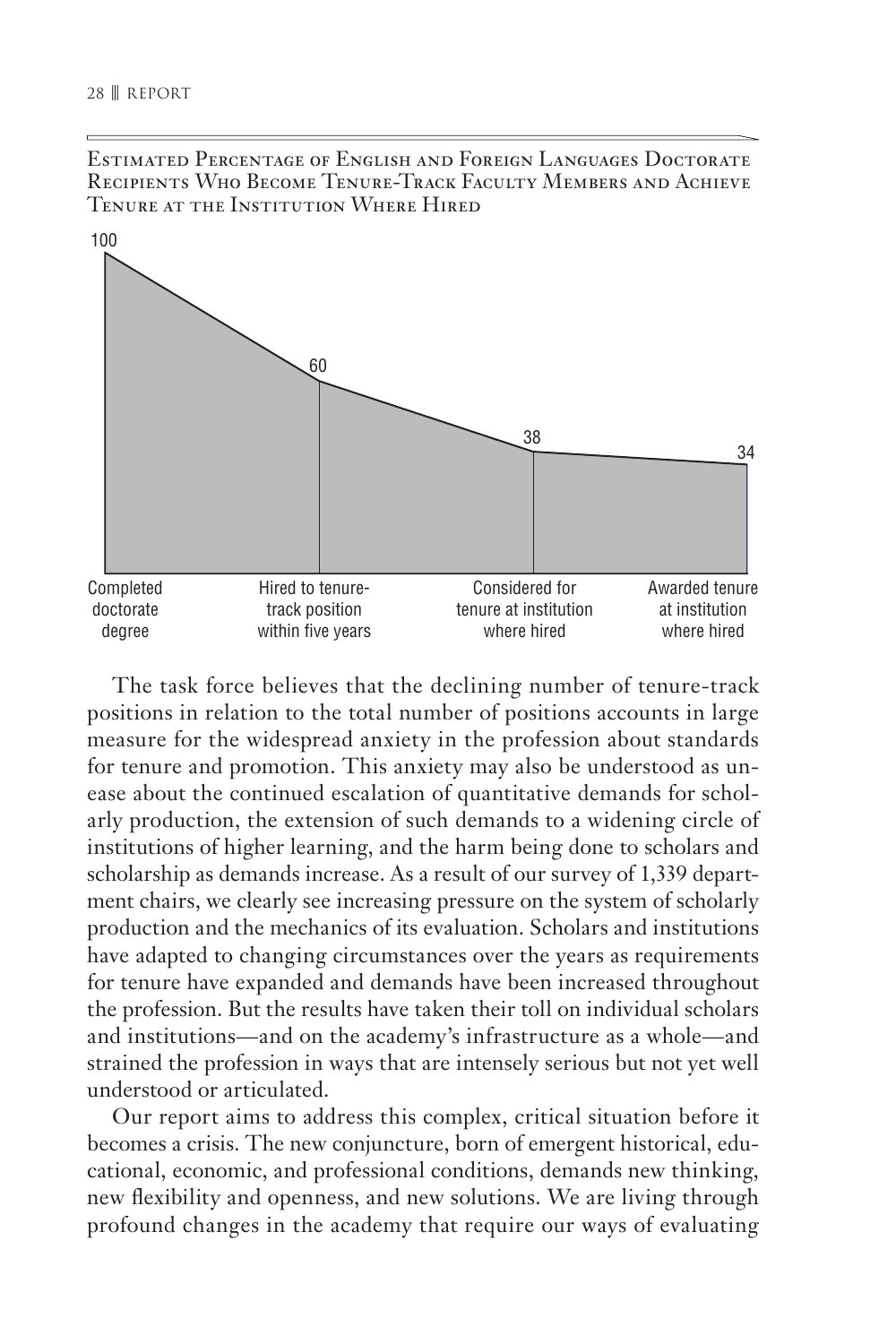scholarship for tenure and promotion to undergo serious reexamination. The task force concludes that we in the fields represented by the MLA need to change our conception of what scholarship includes and excludes; that institutions should calibrate their demands for tenure to their par ticular mission and values and devise requirements that are appropriate to their own academic contexts; and that the profession as a whole should reconsider the processes used in evaluating scholarship for tenure in the interest of fostering all the forms of scholarly exchange in which scholars engage and in the name of fairness and transparency throughout the pro cess of evaluation, principles that should exemplify the highest standards of equity for our profession.

#### PART I: REVISING THE MEANING OF SCHOLARSHIP

*1. The Dominance of the Monograph; Increased Publication Demands for Tenure* The monograph lies at the nexus of a number of crucial issues: it repre sents a historical matter concerning changes in requirements for tenure, a practical matter involving the extension of the requirement of a tenure monograph beyond doctoral institutions to master's and baccalaureate institutions, and a policy matter regarding its proper role in promoting research and scholarship and their dissemination in our fields.

Few concrete longitudinal data exist on when and where the publica tion of a scholarly monograph emerged as the chief requisite, the gold standard, for tenure. One survey from the late 1960s, conducted jointly by the National Council of Teachers of English and the MLA, with sup port from a grant from the then United States Office of Education, pro vides some answers. Designed to produce systematic information about English departments, the survey, which was administered to a sample of 300 departments in four-year institutions and received a remarkable 94.6% response, included questions about criteria and procedures gov erning tenure and promotion. According to the findings of the survey, which was prepared by Thomas Wilcox of the University of Connect icut,<sup>11</sup> before 1968 neither the monograph nor other kinds of publication were regarded as a principal requirement for tenure. Asked to list in order of importance the criteria used to decide tenure and promotion, only 35.4% of Wilcox's respondents ranked published scholarship of any kind, including the monograph, first or second. By contrast, in the new MLA survey, 75.8% of respondents rank publication "very important" for earning tenure in their departments. More specifically, publication of a monograph is now "very important" in 32.3% of all departments in four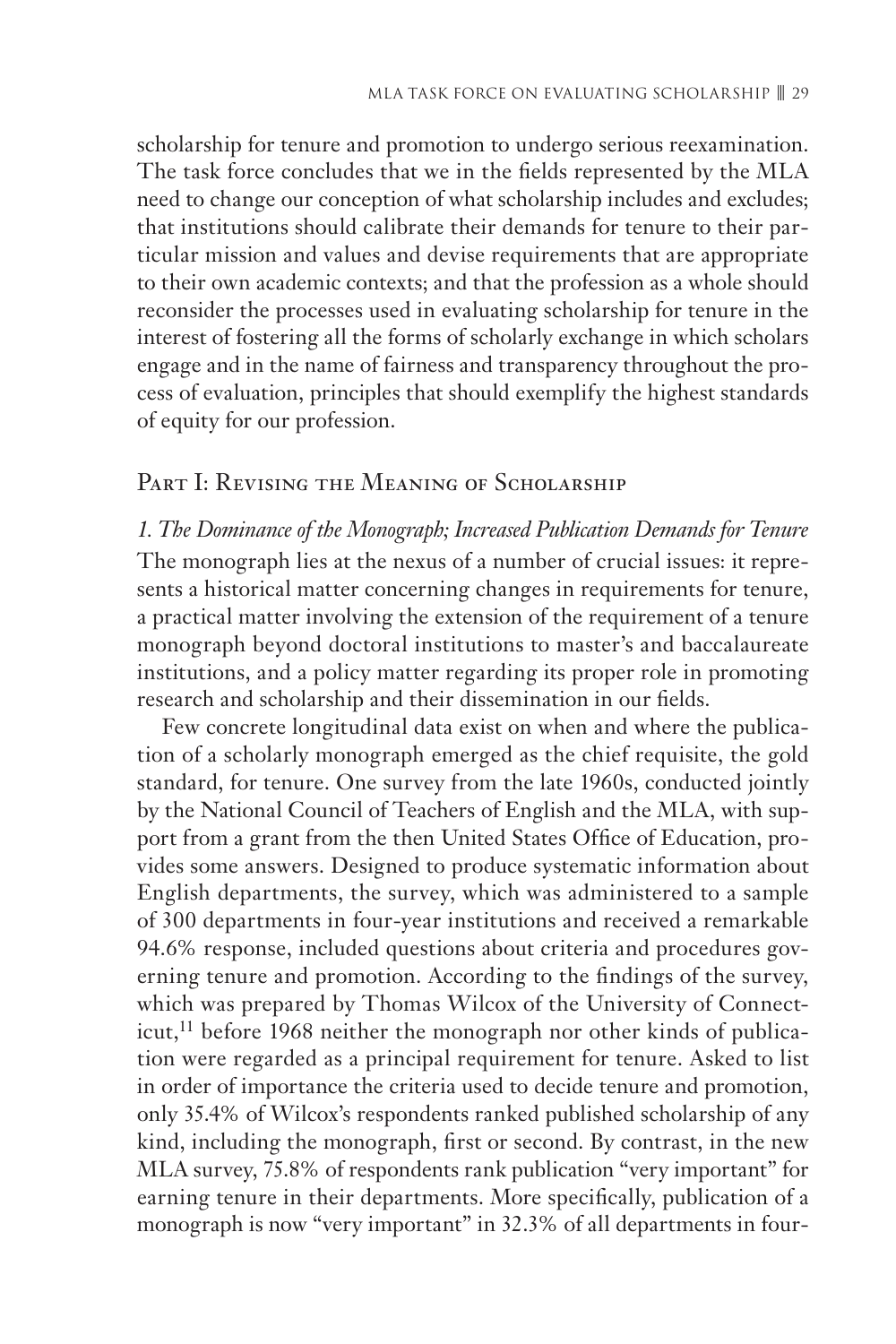year institutions and in 62% of Carnegie Doctorate-granting institutions. These data document the change that has occurred in requirements for tenure and promotion and confirm beyond doubt that for the majority of institutions where the monograph became routine, it did so after 1968. Although requiring publication of a monograph remains a practice con centrated in Carnegie Doctorate-granting institutions, the findings of the MLA survey also make clear that publication of a monograph is now generally regarded as desirable and considered a reasonable demand at four-year colleges and universities throughout the United States.

The MLA survey findings also indicate that the monograph has be come increasingly important in comparison with other forms of pub lication, a fact confirmed by the requirement in many institutions of "progress toward the completion of a second book," that is, a second monograph for tenure. A total of 32.9% of responding departments con sider "progress toward the completion of a second book" "important" or "very important" for tenure. Among Carnegie Doctorate-granting insti tutions, 49.8% of respondents say that progress toward the publication of a second monograph is "very important" or "important"; 24.4%, or about half of the 49.8%, indicate that emphasis on this requirement has increased over the past decade, and 23.3% indicate that it has remained about the same. These figures show that progress toward a second mono graph was already well established ten years ago. In fact, 62.1% of all departments surveyed report that publication has increased in importance over the last ten years, a figure that attests to the growing significance of publication in master's and baccalaureate institutions. Baccalaureate institutions rank the monograph even more important than do master's (48% versus 44.4%); the difference reflects the tenure criteria of selective private institutions in the baccalaureate sector.

This dramatic change in the requirements for tenure—specifically, the rise of what we might call the tenure monograph—is a direct result of the abrupt collapse of employment opportunities for new PhDs in the academy, as Wilcox observed in the early 1970s. A buyers' market thus emerged in the early 1970s, which made it possible for hiring departments to demand more of candidates seeking entry-level jobs, particularly evi dence of scholarly potential. Often today, Carnegie Doctorate-granting departments expect that graduate students will already have published one or more articles by the time they graduate; these institutions expect the same of the junior faculty members they hire. Such increased de mands on graduate students exerted pressure on programs to adjust their curricula; as they did so, the dissertation was reconceived as the first draft of a publishable book. The appearance of the tenure monograph was thus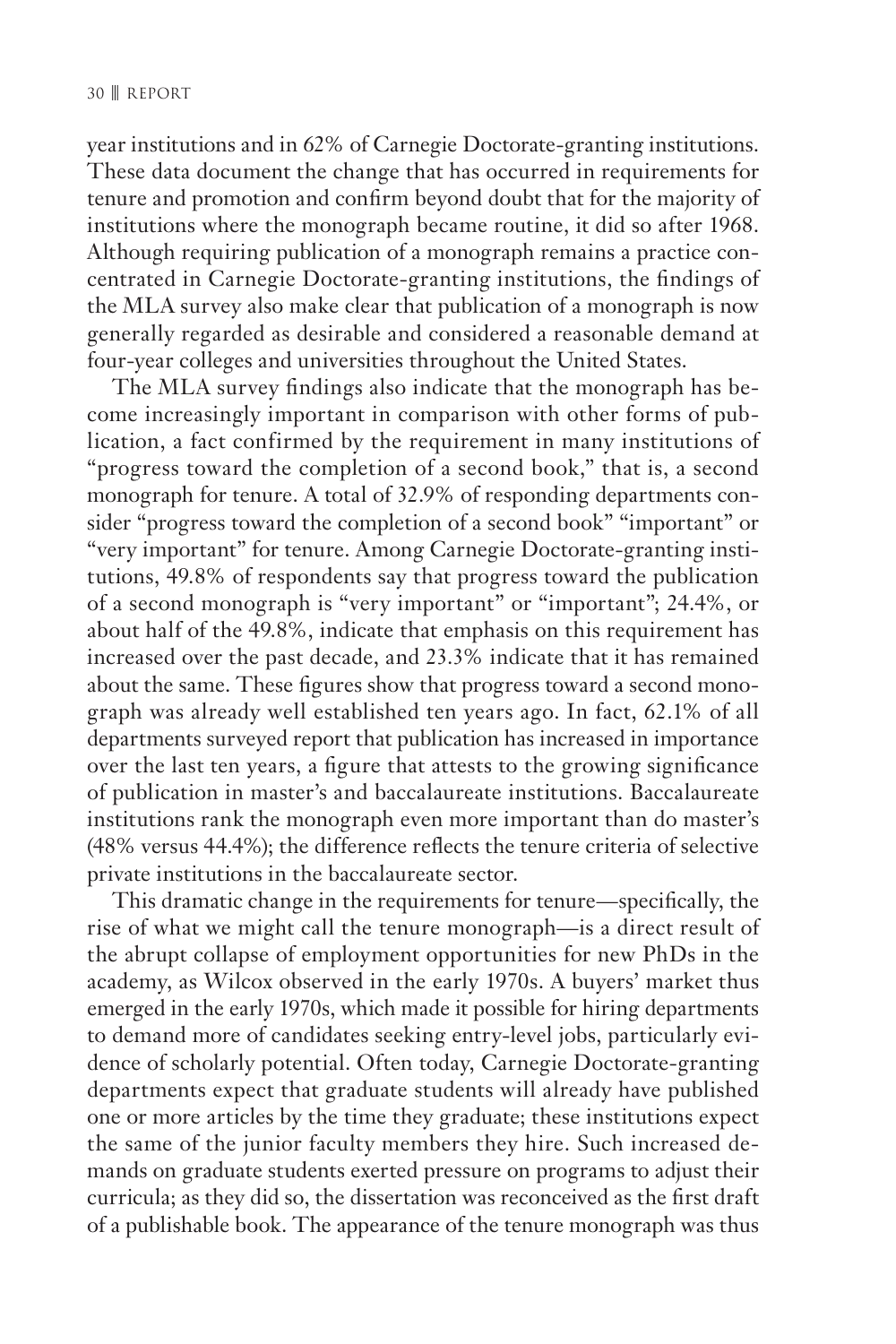linked to a reconceptualization of the dissertation. In turn, the expecta tion that the dissertation would be published after revision made it easier for departments to demand a monograph of tenure candidates.

In addition to the buyers' market, two other dramatic shifts in the cul ture and demographics of the university, in the period after 1968, made it possible and even routine for departments to demand more of candidates for both hiring and promotion. First, the number of women entering the profession increased greatly (women are now a numerical majority in the fields of language and literature)<sup>12</sup> and further enlarged the available pool of academic labor. Second, the field of literary study was shaken—some would say, transformed—by the emergence of theory, which provoked ideological factionalism in some, perhaps many, departments. These fac tors, along with the effort after 1968 to democratize academic structures, meant that the authority for tenure decisions was largely removed from the office of the chair, where, according to the Wilcox survey, it had resided in the majority of institutions. Responses to that survey indicate that tenure decisions were made by the chair alone in 42.8% of the departments; in an additional 21%, tenure decisions were made "by the chairman and an advi sory committee appointed by him" (32–33). Findings about promotion de cisions matched those for tenure: in 44.6% of the departments, decisions about promotion were made by the chair alone; in 22.7%, they were made by the chair and a committee appointed by the chair (33). These statistics from the 1960s describe key points of the old-boy system—Wilcox called the concentration of power in the chair "this most autocratic, least demo cratic procedure" (33)—that over the following decades was swept away. In its place, ad hoc department committees and outside letters of reference emerged as a fairer and more objective modus operandi. The new empha sis on publication and other criteria for tenure was an expression, then, not only of the higher demands created by a buyers' market but also of the search for safeguards against the possible arbitrariness or bias of chairs and of department factions unsympathetic to the new demographics of the profession and to new developments in literary study.

In certain respects, the emergence of expectations oriented more to ward publication than toward teaching in the period between 1968 and 1995 corrected a system of promotion and reward that had few procedures of accountability. It could thus be argued that the buyers' market made procedures of evaluation fairer throughout the profession, possibly even improving the general quality of the professoriat. What emerged after 1968 is a system of bureaucratic equity, the core principle of which is that personnel actions are to enact (or at least appear to enact) institutional rules and procedures rather than personal inclinations and biases.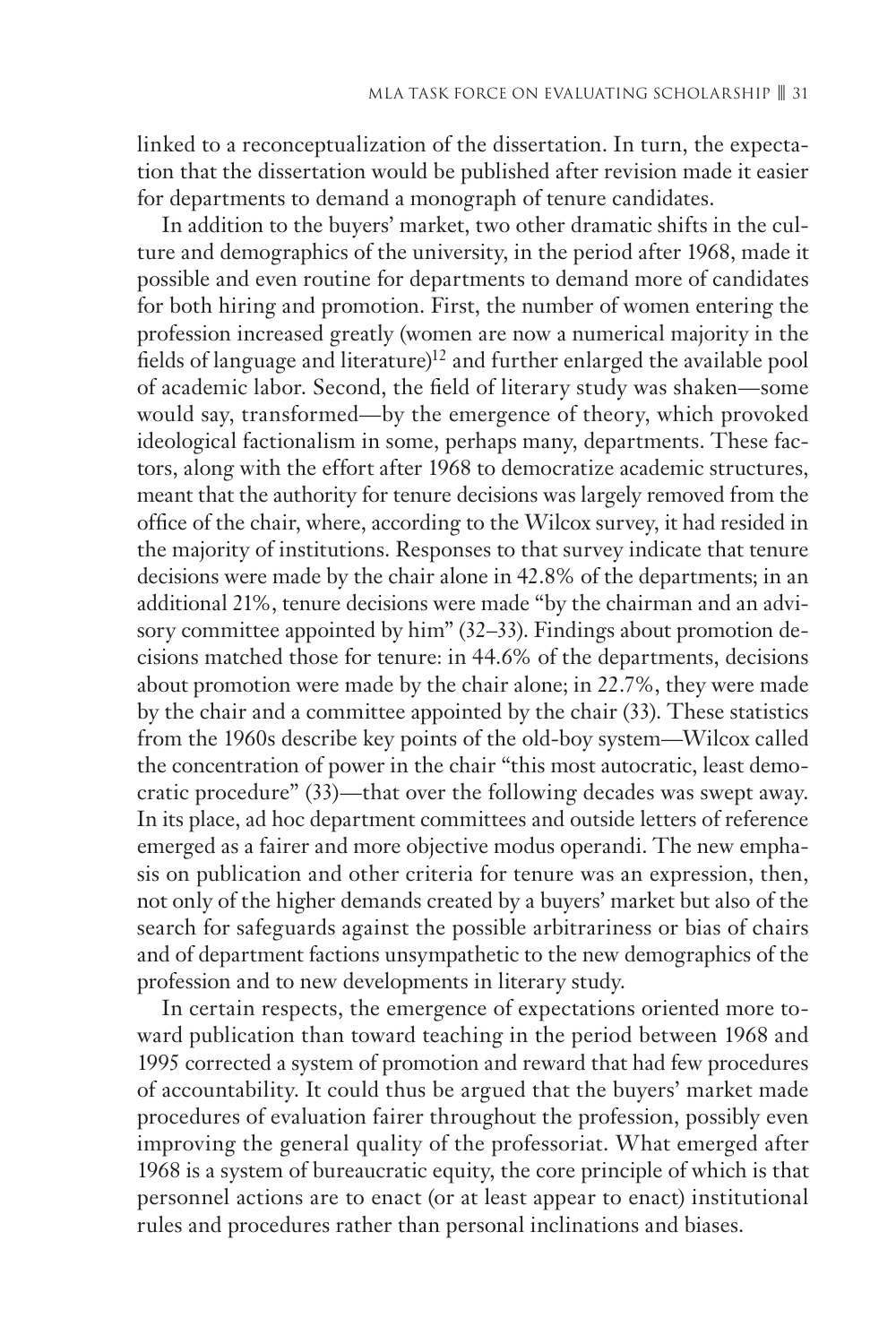*2. The Rates of Tenuring, 1994–2004; Gender Difference in Tenure Rates* The increasingly prevalent demand for a tenure monograph, and some times a portion of a second monograph, along with the current problems that university presses are facing, has produced concerns throughout our profession about a possible decline in the rate of tenure. A narrow major ity of respondents (51.6%) agrees or strongly agrees that tenure prospects for junior faculty members in the humanities are at risk because of the financial difficulties university presses face (37.6% agree and 14% strongly agree). But less than a quarter of respondents (23.1%) affirm that the ten ure prospects of one or more junior faculty members in their own depart ments are at risk (17% agree and 6.1% strongly agree), and three-fifths (60.6%) of respondents disagree that prospects for junior faculty members in their departments are at risk (18.6% strongly disagree and 42% dis agree). A substantial group of respondents stated that they did not have enough information to adopt a position about the prospects of junior fac ulty members, either generally (15.8%) or in their departments (16.2%).

The MLA survey, however, indicates that, at least up to 2005, anxiety about the future tenuring of young scholars had not yet become mani fest as reality. Asked whether any candidates in their departments had been denied tenure because of the limitations that university presses have placed on monograph publication, 93.3% of respondents said, "No"; only 1% said, "Yes, definitely," and 3%, "Yes, possibly." But 30.3% express con cern that there may be such an effect in the future, and 26% are unsure but think such problems likely in the future. Our data cannot describe sit uations that are in the making, but there are reasons to believe that there may be a narrowing of publishing opportunities in the future that can have a negative impact on tenure reviews. (Once again, the survey yields information about completed tenure reviews through 2003–04 and does not predict outcomes for junior professors now in pretenure positions.)

As we indicated in the preamble, the tenure rate for candidates whom responding departments considered for tenure in the period 1994–2004 needs to be understood in the context of the current academic job market, where an estimated 40% of all those who receive doctoral degrees do not obtain tenure-track positions. For graduates who began tenure-track ap pointments, findings from the MLA survey indicate that well over 20% leave their positions before being considered for tenure, some for tenuretrack or non-tenure-track appointments at other institutions, some for pursuits outside college and university teaching. For junior faculty mem bers who completed their probationary period and came up for tenure, respondents reported a tenure rate averaging around 90%, with a slightly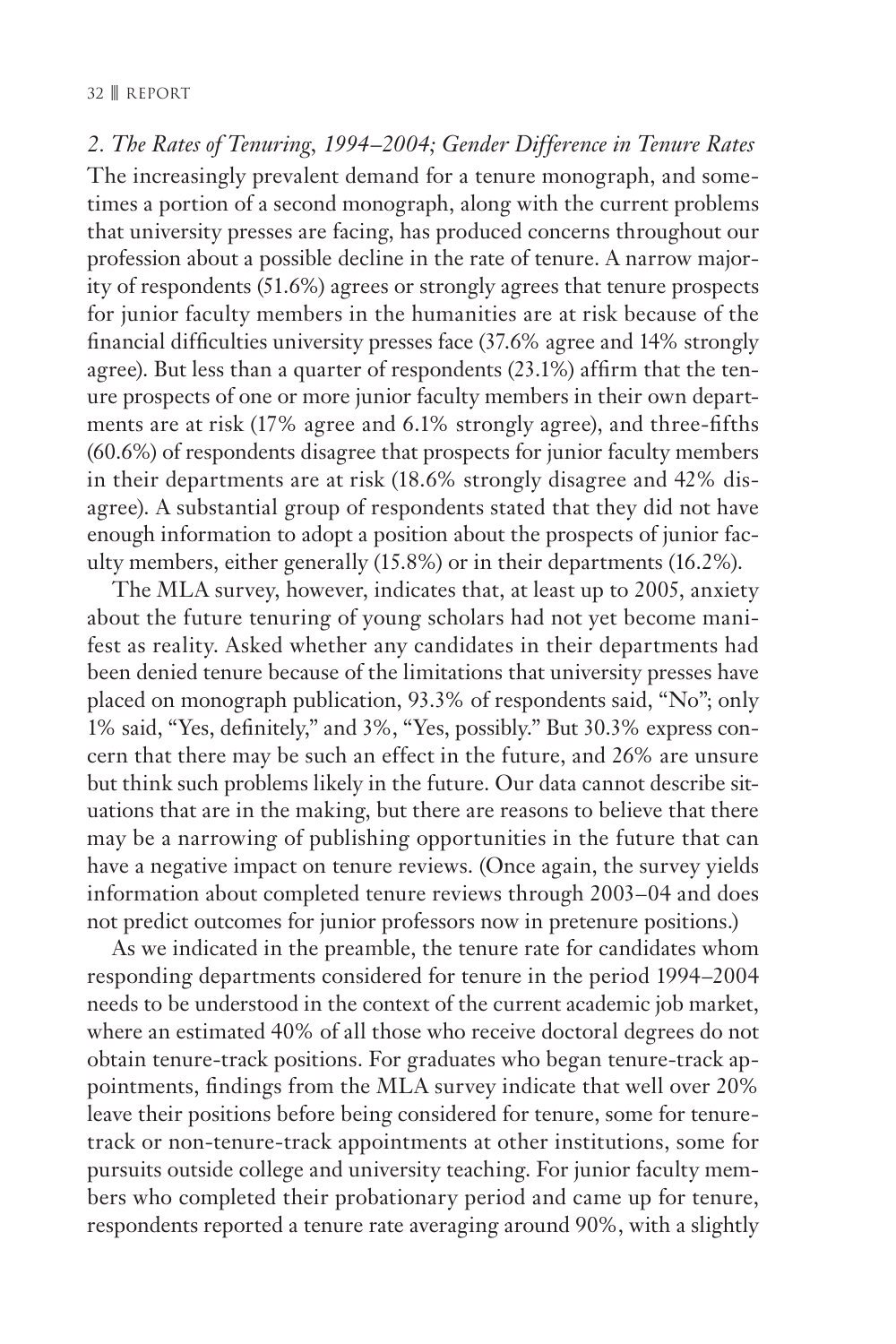lower rate of about 84% for Carnegie Doctorate-granting institutions.<sup>13</sup> The tenure rate did not vary between the two five-year periods the MLA examined—1994–95 to 1998–99 and 1999–2000 to 2003–04.

Taken together, information from the MLA survey and other sources suggests that about 55% to 60% of the tenure-track assistant professors hired to a tenure-track position actually go through the tenure process and receive tenure at the institution where they held their original appoint ment. A recent study of tenure rates in the Penn State University system, presented by Michael Dooris and Marianne Guidos, found that "[i]n the 2004–05 academic year, 86 percent to 96 percent of the second-, fourth-, and sixth-year cases reviewed at the college level resulted in recommenda tions for continuation or early tenure" and went on to note that "similar studies have clearly shown that the approval percentage at the university level has almost always been over 90 percent" (6). Dooris and Guidos also found that, in the Penn State system, where outcomes are examined from the point of hiring to a tenure-track position, "[f]or the last nine entering cohorts—that is, those beginning [as newly hired tenure-track appointees] in 1990 through 1998—55 percent of new entrants had received tenure by the end of their seventh year on the tenure track" (4). The success rate for junior faculty members formally considered for tenure masks the actual number of those who held a tenure-track position but did not come up for consideration at the institution that initially hired them.14

The MLA study suggests that great demands have been made on the junior professoriat in the last several decades and that, by and large, the junior scholars who completed their probationary period have risen to meet these demands. The heightened demands for the monograph and other forms of scholarship, coupled with the increased demands for teaching and service (which also have strong scholarly aspects), have not, in fact, depressed the tenure rate. Yet when there are few tenure-track jobs available, department chairs and committees must work particularly hard to ensure that the faculty members hired will be strong candidates for tenure, since the failure to be approved at college committee and ad ministrative levels can sometimes result in negative consequences for the department, such as losing the faculty line. A more worrisome possibility is that the need to try to ensure from the outset that the junior faculty member hired will be qualified to receive tenure may discourage hiring committees from taking risks on scholars who do not fit a narrow aca demic profile and on work that is not perceived to be mainstream. But it is also reasonable to infer that departments are being highly selective and taking advantage of a pool of well-qualified applicants in a buyers' market for tenure-track positions.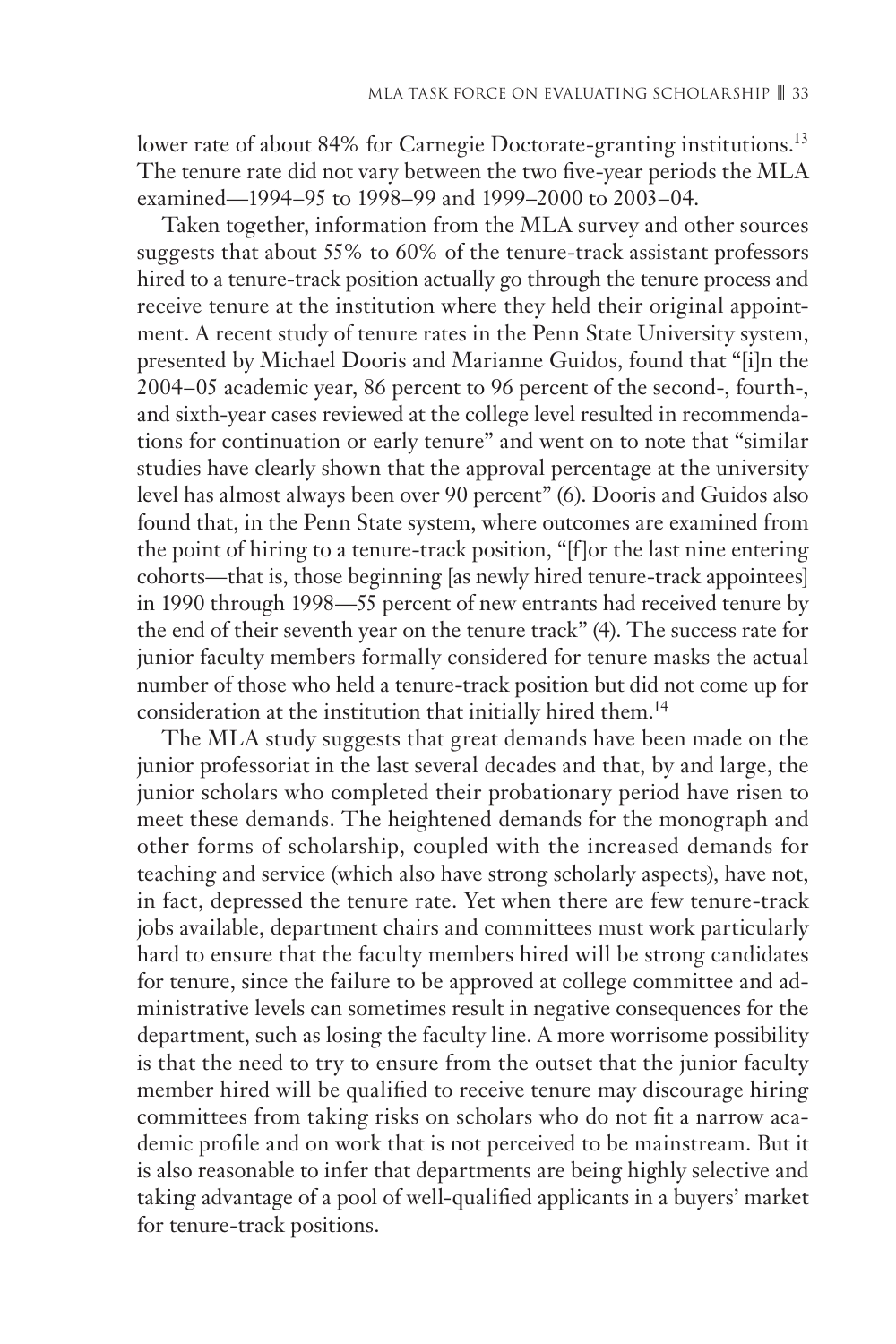Within the group of tenure candidates counted in the MLA study, there are important gender differences. Across all institutional categories, women consistently outnumber men in the pools of candidates considered for tenure and the number of candidates awarded tenure (in the candidate pools, 55% are women and 45% are men). The difference between the numbers of men and women considered for tenure is smallest in Carnegie Doctorate-granting institutions (where 53.6% are women) and largest in Carnegie Baccalaureate institutions (where 57.5% are women) in the period from 1999–2000 to 2003–04. For this same period, overall ten ure rates for men and women are comparable: 90.1% for women, 91.8% for men. Tenure rates for women are lower than for men in Carnegie Doctorate-granting institutions (86.8% for women, 90.2% for men), whereas tenure rates for men in Carnegie Baccalaureate institutions are lower than for women (91.9% for men, 96.4% for women).

Almost all the differences between tenure rates for men and women can be traced to differences in tenure rates in foreign language departments. For the period from 1999–2000 to 2003–04, the tenure rate for men was 92% versus 91.2% for women in English; but in foreign languages, it was 92.1% for men versus 88.7% for women. The tenure rate for women for this fiveyear period is markedly lower in doctorate-granting foreign language depart ments: 92.3% for men versus 79.8% for women. Such differences also emerge in master's-granting foreign language departments: 93.6% for men versus 86.4% for women. In baccalaureate-granting foreign language departments, this trend is reversed: 90.8% for men versus 95.5% for women. By compari son, the figures for various degree-granting types of English departments are: for doctorate-granting institutions, 88.2% for men versus 88.1% for women; for master's institutions, 97.5% for men versus 94.5% for women; and for baccalaureate institutions, 94.2% for men versus 94.7% for women.<sup>15</sup>

The analysis of exit rates (cases where faculty members left a depart ment before being formally considered for tenure) also reveals gender dif ferences. Women have an exit rate slightly higher than men (22.8% versus 20.1%), with the largest difference in departments in Carnegie Doctorategranting institutions—23.6% for women versus 19.1% for men. Exit rates after the third-year review, however, are higher for men than for women: 2.7% versus 2.2%—more specifically, 2.3% for men versus 2% for women in Carnegie Doctorate-granting institutions; 2.5% for men versus 2% for women in Carnegie Master's institutions; and 4.6% for men versus 3.2% for women in Carnegie Baccalaureate institutions. The salient exception to this trend is for departments in institutions with the smallest tenured and tenure-track faculties, where there is a significantly higher exit rate for women as compared with men: 32.1% versus 24.7%.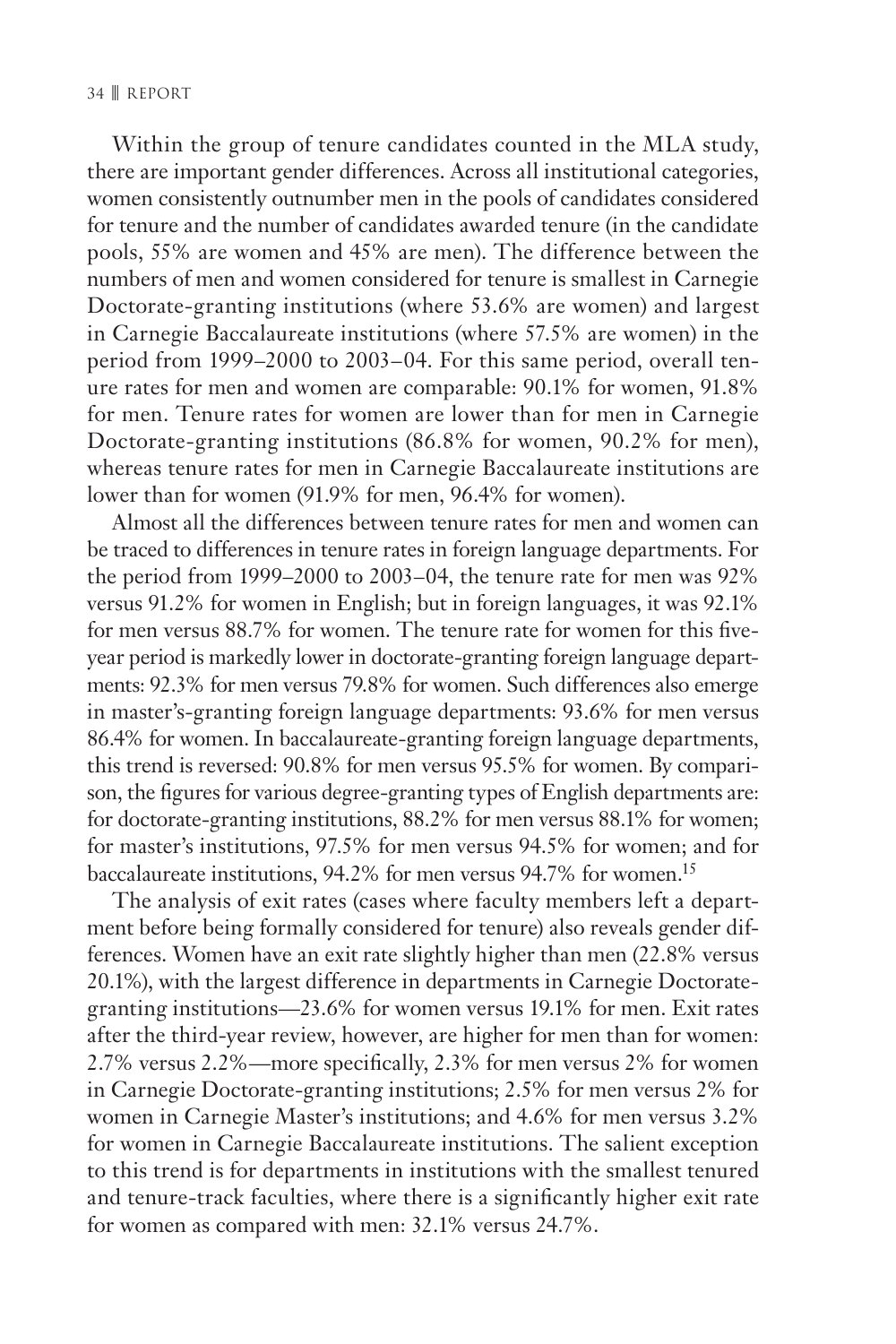#### *3. Favoring the Status Quo*

The tenure rate that emerges from the MLA survey thus suggests that over the last decade the increasing demands for scholarly publication have not noticeably harmed the tenure rate of junior scholars. This finding counters some prevailing opinions about an inverse relation between de mands and the percentage of junior scholars tenured and promoted. Nev ertheless, there are still compelling reasons to be concerned about the dominance of the tenure monograph in the system of evaluation. There is, inevitably, the worry that in a buyers' market demands will continue to be raised, beyond those currently prevalent, although it is difficult to imagine that even more publication could be expected of candidates coming up for tenure than is already required. Nevertheless, department chairs do not express concern about the current level of demands for ten ure; on the contrary, they seem to approve of the status quo. Only 12.7% of respondents overall agree or strongly agree that the tenure and pro motion process in their institutions overemphasizes book-length mono graphs and gives too little credit to refereed journal articles—although 24.4% of respondents in Carnegie Doctorate-granting institutions see too much emphasis on monograph publication and too little credit for articles, as compared with 4.3% of respondents in Carnegie Master's and 3.3% in Carnegie Baccalaureate institutions.

Responses to several survey items that explored attitudes toward teaching and publication in tenure and promotion processes reveal the broad-based support that continues to exist for both current publication requirements and the current balance between publication and teach ing across departments in different institutional sectors. More than 70% of all respondents disagree or strongly disagree that accomplishment in teaching should count more than it does in their institutions' tenure and promotion decisions, and variation among departments in different insti tutional types is modest: 67.9% of departments in Carnegie Doctorategranting institutions disagree or strongly disagree that teaching should count for more, compared with 71.6% of departments in Carnegie Mas ter's and 75.7% in Carnegie Baccalaureate institutions. Survey findings also indicate respondents' broad-based support for the current emphasis on monograph publication in their institutions. When respondents were asked whether they agree or disagree that the tenure and promotion pro cess in their institutions emphasizes monograph publication too much and gives too little credit to refereed journal articles, 72.8% of respon dents in Carnegie Doctorate-granting institutions disagreed or strongly disagreed, as did 92.2% in Carnegie Master's institutions and 94.1%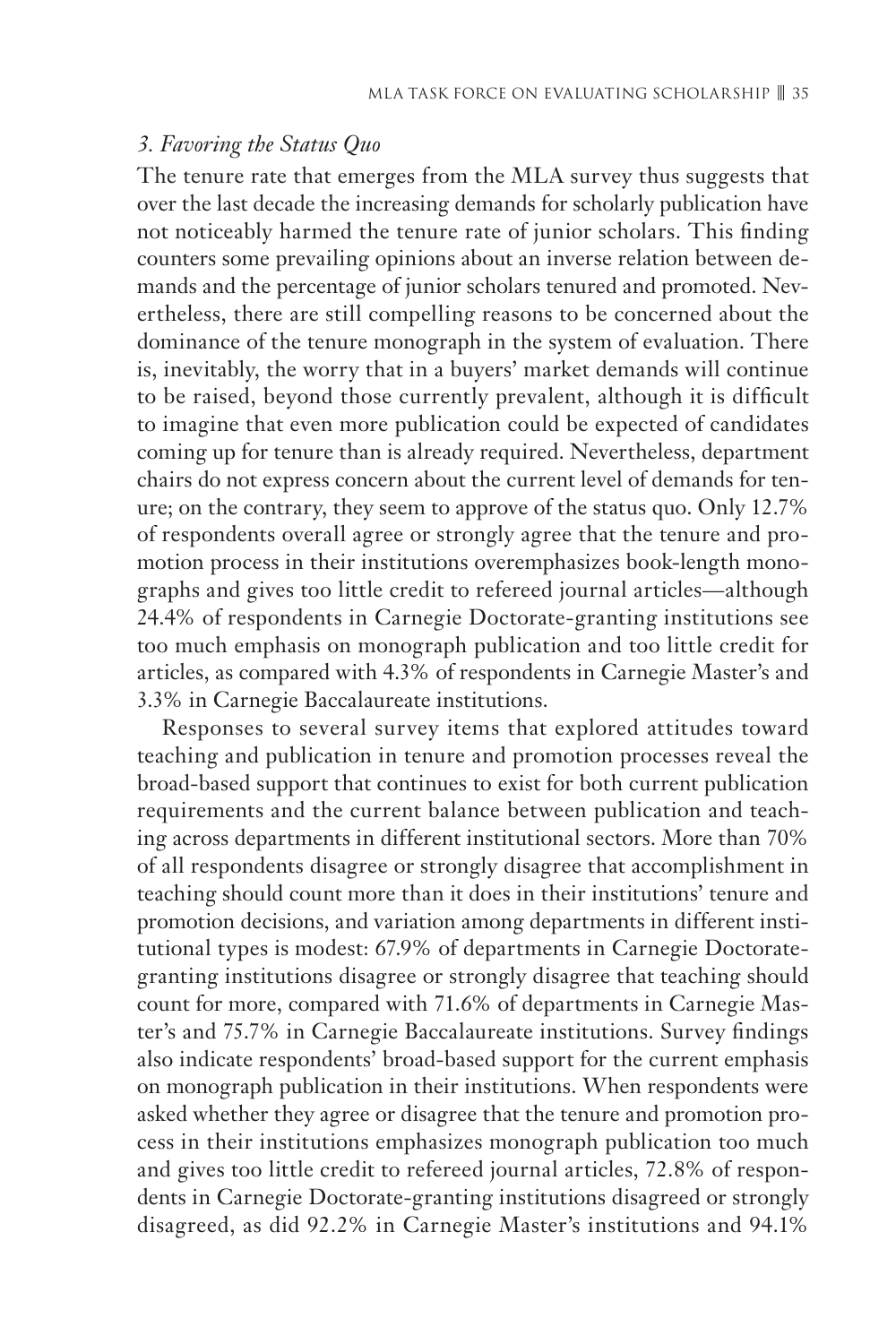in Carnegie Baccalaureate institutions. Even in the subset of Carnegie Doctorate-granting departments where monograph publication is either very important or important to earning tenure, only 27.5% of respondents agreed or strongly agreed that publication of a monograph is emphasized too much and refereed journal articles too little.

An even larger majority of respondents (73.2%) reports that refereed journal articles can suffice to earn tenure in the respondent's institution and disagrees that monographs are overemphasized. Broken down by sec tor, the figures are 51.9% of respondents in Carnegie Doctorate-granting, 88.8% in Carnegie Master's, and 89.5% in Carnegie Baccalaureate insti tutions. An additional 18.8% of the respondents in Carnegie Doctorategranting institutions disagree or strongly disagree that refereed journal articles can suffice to earn tenure in their institutions, but they also dis agree or strongly disagree that journal articles are credited too little and monographs emphasized too much—that is, they are both subject to and support the monograph standard, at least for their departments and in stitutions. Respondents who are both subject to the monograph standard and inclined to question it are limited to a group of 15.3% respondents in Carnegie Doctorate-granting institutions. (These are respondents in the Carnegie Doctorate-granting sector who agree or strongly agree that there is too much emphasis on monograph publication and who also dis agree or strongly disagree that publication of journal articles can suffice to earn tenure in their institution; outside the Carnegie Doctorategranting sector, only two respondents agreed both that monographs are emphasized too much in their institutions and that articles cannot suf fice to earn tenure, one respondent each from a Carnegie Master's and a Carnegie Baccalaureate institution.)

This series of cross-tabulations suggests that chairs in a majority of departments surveyed and across all types of four-year colleges and uni versities regard the practice on their campuses and in their departments as sufficient. Even in the subset of 241 departments where respondents agree or strongly agree with the statement that candidates are unlikely to earn tenure without the publication of a book, almost two-thirds disagree or strongly disagree (64.7%) that monograph publication is emphasized too much and refereed journal articles credited too little. When this sub set of respondents is further limited to the 183 respondents in Carnegie Doctorate-granting institutions, 51.9% disagree and 8.2% strongly dis agree that monograph publication is emphasized too much and journal articles credited too little (a total of 60.1%), whereas 32.2% agree and 4.4% strongly agree that monograph publication is emphasized too much and journal articles credited too little (a total of 36.6%).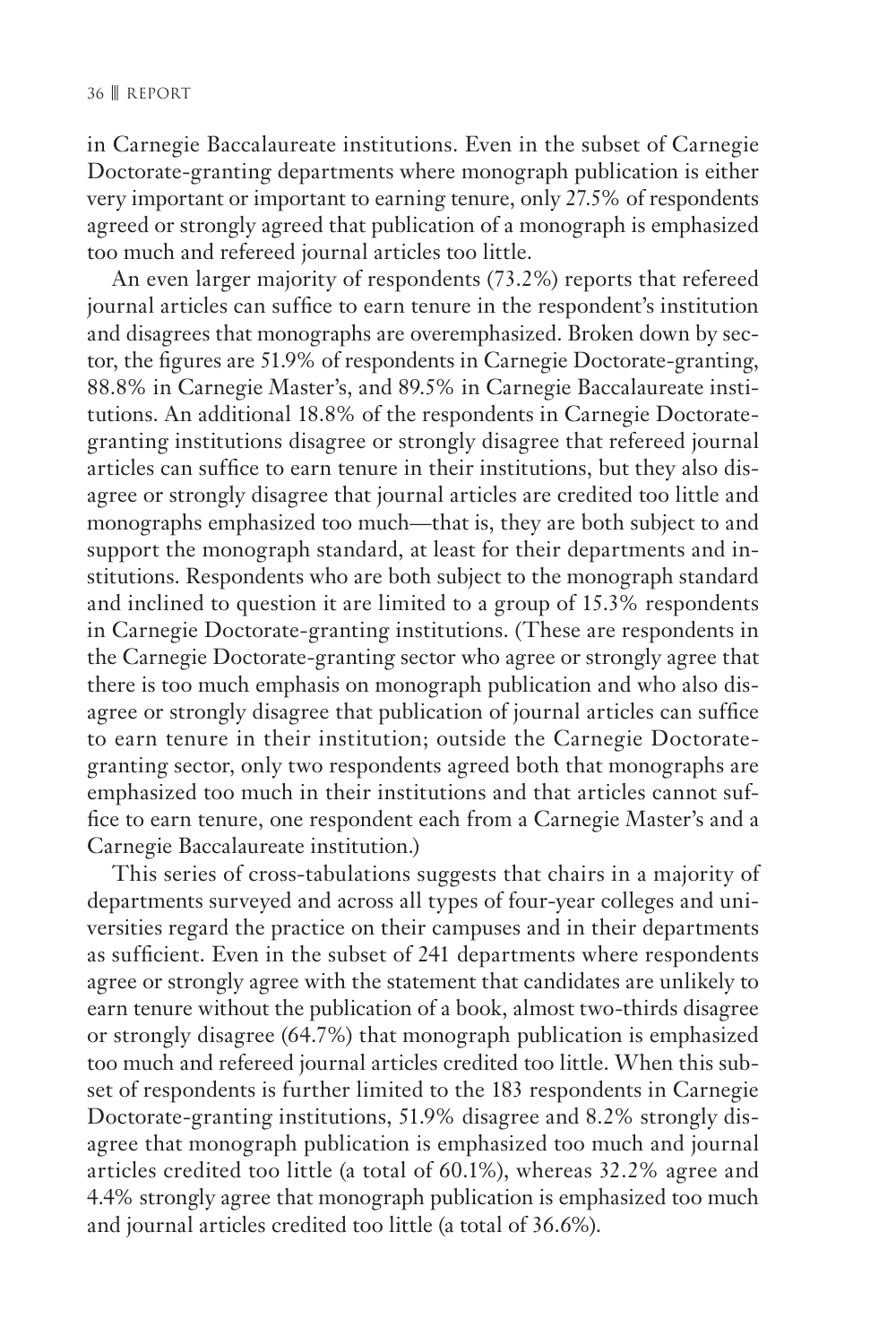Examining responses for the entire group of 671 departments included in the survey reveals the lack of consensus and the division of outlook among the 287 respondents in Carnegie Doctorate-granting institutions as compared with respondents in other sectors. Of the 287 respondents in Carnegie Doctorate-granting institutions, 38.3% agree or strongly agree that in their institutions candidates are unlikely to earn tenure without publication of a book but disagree or strongly disagree that in their institutions there is too much emphasis on monograph publication and too little credit for articles in refereed journals—that is, they appear to support the monograph standard; 34.1% disagree or strongly disagree that in their institutions candidates are unlikely to earn tenure without publication of a book and also disagree or strongly disagree that in their institutions there is too much emphasis on monograph publication and too little credit for articles in refereed journals—that is, they appear to some degree not to be subject to the monograph standard; and 23.3% agree or strongly agree that in their institutions candidates are unlikely to earn tenure without publication of a book and also agree or strongly agree that in their institutions there is too much emphasis on monograph publication and too little credit for articles in refereed journals—that is, they appear ready to question the monograph standard.

Responses from those in Carnegie Master's and Baccalaureate insti tutions show a far higher level of consensus: 82.3% of respondents in Carnegie Master's and 77.6% of respondents in Carnegie Baccalaureate institutions disagree or strongly disagree that in their institutions candi dates are unlikely to earn tenure without publication of a book and also disagree or strongly disagree that in their institutions there is too much emphasis on monograph publication and too little credit for articles in refereed journals—that is, they report that their institutions' processes for tenure and promotion are not governed by a monograph standard.

## *4. The Extension of the Monograph Requirement; Rethinking the Preeminence of the Monograph; Revaluing the Essay*

The survey findings reveal the manifest extension of the monograph requirement to master's and baccalaureate institutions, especially those where the teaching load is heavier than in the Carnegie Doctorategranting system. The findings confirm the pressure of the doctoral sys tem on all other types of higher education institutions and, conversely, the attempt of those other types to emulate the doctoral system. To be sure, this extension or pressure may devolve from the desire of non-doctorategranting administrations—deans, provosts, and presidents—to improve their national standing in the eyes of their prospective students, donors,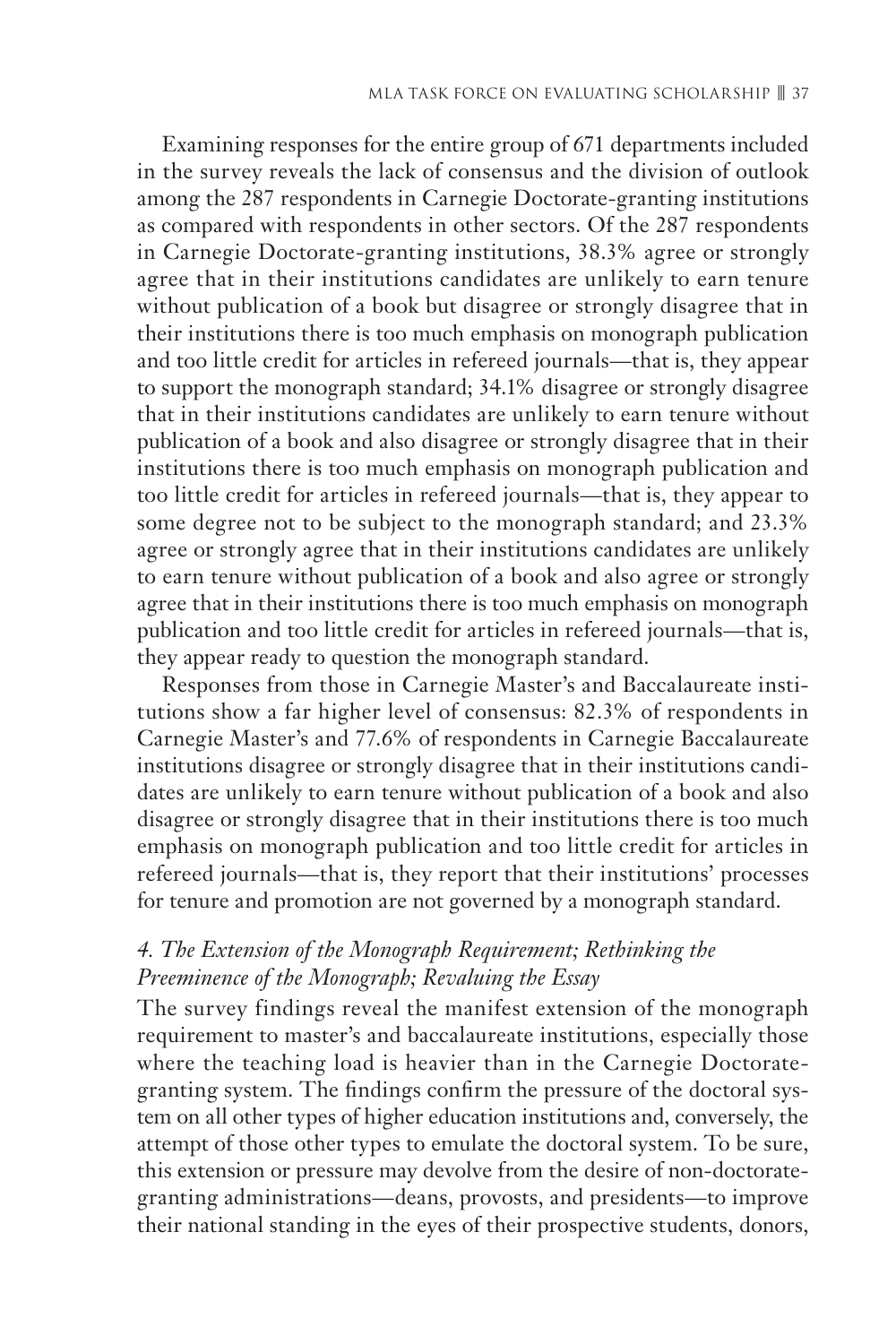and state legislatures. The extension of Carnegie Doctorate-granting de mands to those who teach 3-2 or 3-3 course loads in a given year, rather than 2-2 and even less (common in research universities), and to those who are expected to have excellent teaching evaluations, in addition to numerous service and extracurricular requirements, seems excessive and unfair. The task force strongly recommends that non-doctorate-granting departments resist the temptation to model tenure standards on the prac tices of Research I institutions.

Even if the prevalence of the monograph as the chief tenure requisite in a significant minority of institutions is deeply established and growing, the task force believes it is crucial to evaluate the status of the monograph as a tenure requirement more critically than our profession has done to date (irrespective of the situation of university presses). Among the topics in such an evaluation, we believe that it is critical to consider whether, in the words of Lindsay Waters, there is a "tyranny of the monograph" ("Res cue"); to evaluate how the tenure monograph has changed the profession as a whole; and to imagine alternatives to this kind of scholarly text.

The high esteem given to monograph publication should not mean that the monograph is the only—or the best—form of scholarly communica tion. The complaint occasionally heard today, and sometimes voiced by university press editors, that many monographs are really "articles on ste roids" raises a serious question about how the demand for a book affects the quality of scholarship—and quality should be the first argument in favor of a tenure case. If, as the phrase "articles on steroids" implies, some books should more properly be articles, it could be argued that they do not take that form because of the tenure system's demand for the monograph.

Departments should be wary of reflexively equating the publication of a monograph with the achievement of quality sufficient to merit tenure and with the "sole model for mature scholarship" (Damrosch 180). This idea seems to confuse scholarship's substance with its form and to ignore changes in the practices of dissemination and publication over time.16 As David Damrosch has argued, books and articles stood at relative parity in many fields in the early 1960s, but the proliferation of journals, which outpaced the growth in university presses, had the "unintended effect of lowering the value of articles relative to books" (180–81). Because articles could be published more readily, their prestige was reduced, as was their impact, since a smaller proportion of scholars in a particular field would see a particular journal (181–82). In Damrosch's view, in recent years there has been a lessening of competition between journals and books; in fact, presses benefit if parts of a book first appear in various journals. Moreover, because of costs, there is a premium today on short books,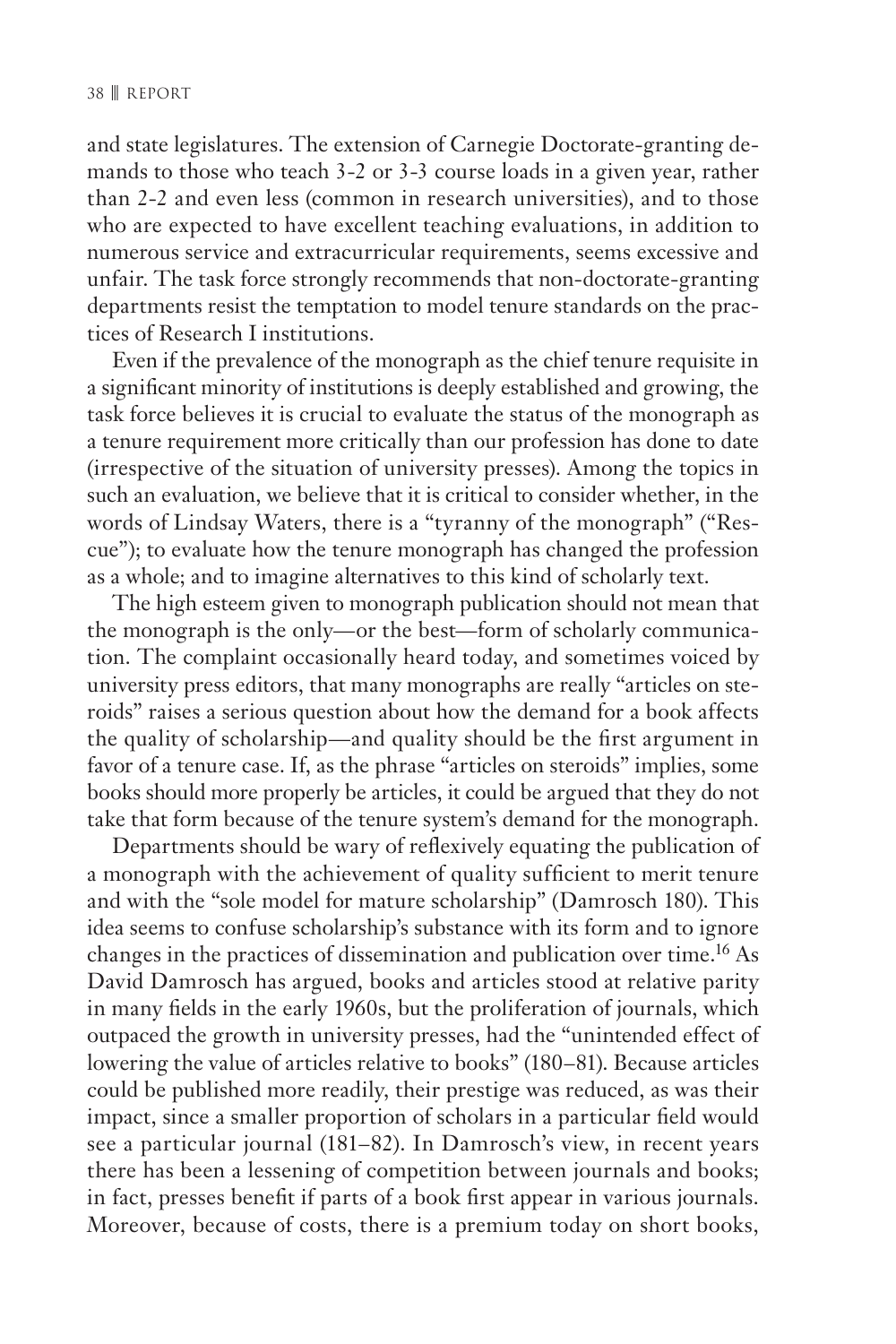which reduces the difference in scale between the essay and the book (182–83).17 And Damrosch rightly concludes that "we need not choose between these two forms" (184).

The constraints on university presses make this a timely moment for us in the fields represented by the MLA to reaffirm that the monograph is not the only form in which scholarship can be produced and that there is value in books of linked essays as well as in the stand-alone essay (that is, the jour nal article that is not a book chapter). If journal publication is to be sustained as an independent venue of scholarship, then stronger arguments must be made in tenure cases for such articles in all institutional sectors, notably in Carnegie Research I institutions, which seem to be driving the definition of tenure requirements throughout the system. This revalorization would raise the possibility that the contribution of important articles might be equal to—or greater than—the contribution of some books. Indeed, for the profession as a whole, a renewed emphasis on the value of the essay can open up fresh possibilities for the production of knowledge and for intellec tual exchange that are not constrained by the book. Scholarly journals have an advantage that books—with their longer lead time to publication—lack: they provide a forum for new ideas and research and for a timely exchange of argument.

## *5. Expanding the Definition of Scholarship and the Body of Work to Be Evaluated for Tenure*

The task force urges department tenure and promotion committees, de partment chairs, and other administrators and administrative bodies to rank the monograph equally with other forms of peer-reviewed scholarship and other professionally significant work. We oppose the preference for the monograph over all other contributions and its elevation to the gold standard based on the purely formal character of the book as book. The monograph has increasingly displaced other forms of scholarship and has become the sine qua non for achieving tenure and promotion, especially in those institutions regarded as the most prestigious. We further oppose the extension of this standard to other institutions in the Carnegie system. We urge the members of the MLA and of the wider academic community to recognize—and to act on the recognition—that valuable and important scholarship can take multiple forms and that requirements for tenure and promotion should be tailored to the mission of the institution. In our view, a body of essays or articles in peer-reviewed journals can demonstrate the quality of scholarly work as well as or, in some cases, better than a mono graph of similar length. Moreover, edited collections of articles, critical editions, annotated translations of important primary texts, essays written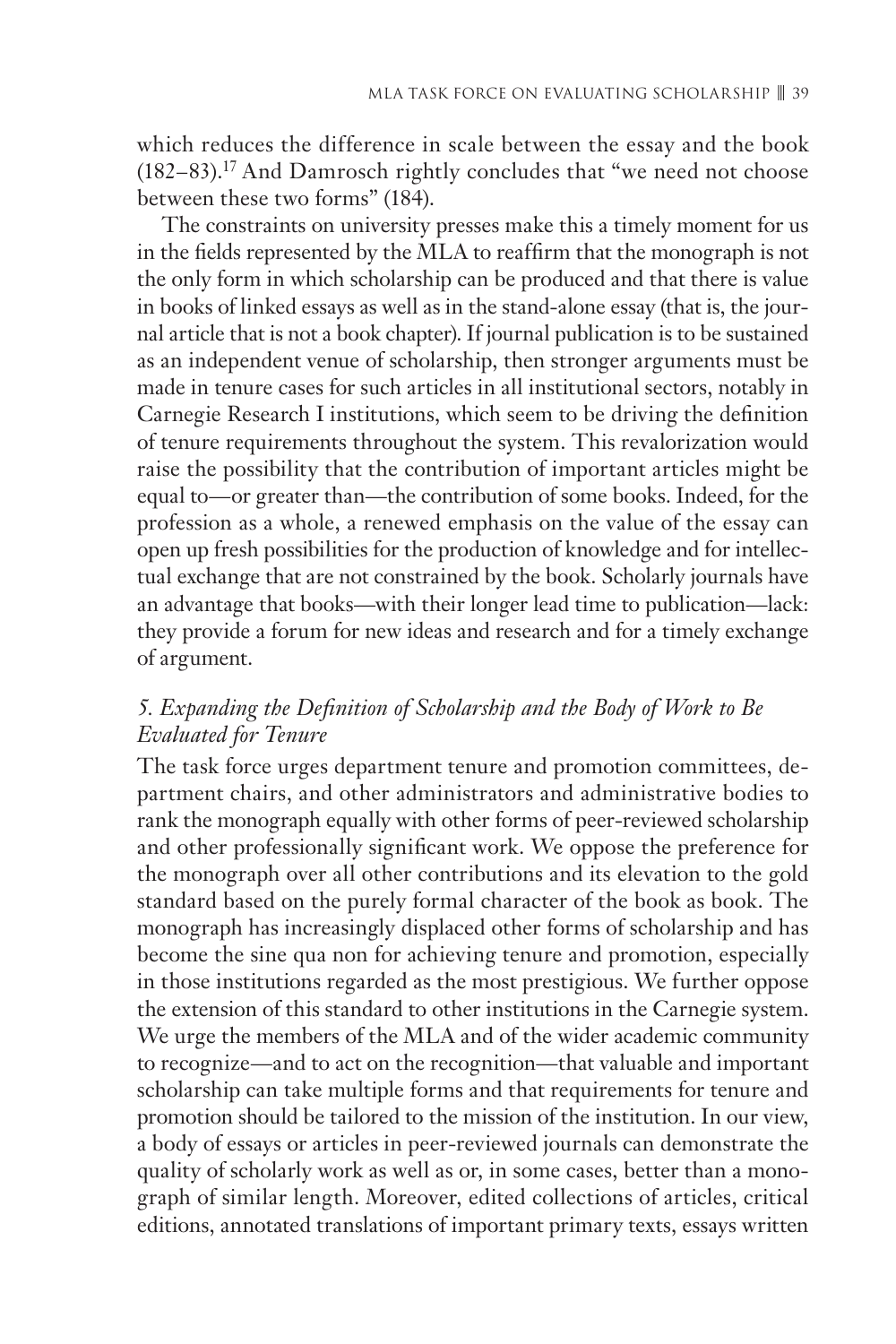for a general audience, trade books, textbooks, and pedagogically useful monographs, as well as publications or other professional work in electronic form, may contribute to a body of scholarly and professional work that can meet the highest standards of scholarship in the tenure-review process.

Our analysis of respondents' assessments of how activities count in their institutions' processes of evaluation for tenure points to the need for a more capacious notion of scholarship. Our survey findings generally show that the value department chairs place on different types of schol arly activity falls within a fairly restricted range. (It should be emphasized that respondents were asked how various activities do count, not how they ought to count.) Most revealing are comparisons of the percentages of de partments rating different items "not important." The item that the low est percentage of responding departments rated "not important" (1.6%) was refereed journal articles; the item that the highest percentage of re sponding departments rated "not important" was articles for a general audience (54.8%). This item was followed closely by a radio or television broadcast—rated "not important" by 52.8% of departments—and books for a general audience—rated "not important" by 49.2% of departments.

Items at the next level were rated "not important" by respondents in 25% to 30% of departments and represent the categories where reconsid eration is most needed, in our view. These include:

- translations, rated "not important" by 30.4% of all responding departments and by 31.3% of foreign language departments
- textbooks, rated "not important" by 28.9% of departments
- bibliographic scholarship, rated "not important" by 28.8% of departments
- books and articles oriented to classroom practice, rated "not important" by 28.5% and 25.7% of departments, respectively.

The next group, rated "not important" by respondents in 20% to 25% percent of departments, includes scholarly editions, rated "not important" by 20%, and editing a scholarly journal, rated "not important" by 20.7%. This last item seems highly undervalued<sup>18</sup> when we consider that editors disseminate new scholarship and further the arts, stimulate and direct inquiry in their fields of study, help produce new knowledge, and cre ate communities for discussion and debate within and among disciplines. Undoubtedly, editors play a critical role in shaping their disciplines. In deed, the existence of a journal on campus can have the same impact on intellectual community building as the creation of an institute: both can be focal points of intellectual ferment and excitement and centers for the scholarly education and development of students at all levels, but espe cially for junior scholars.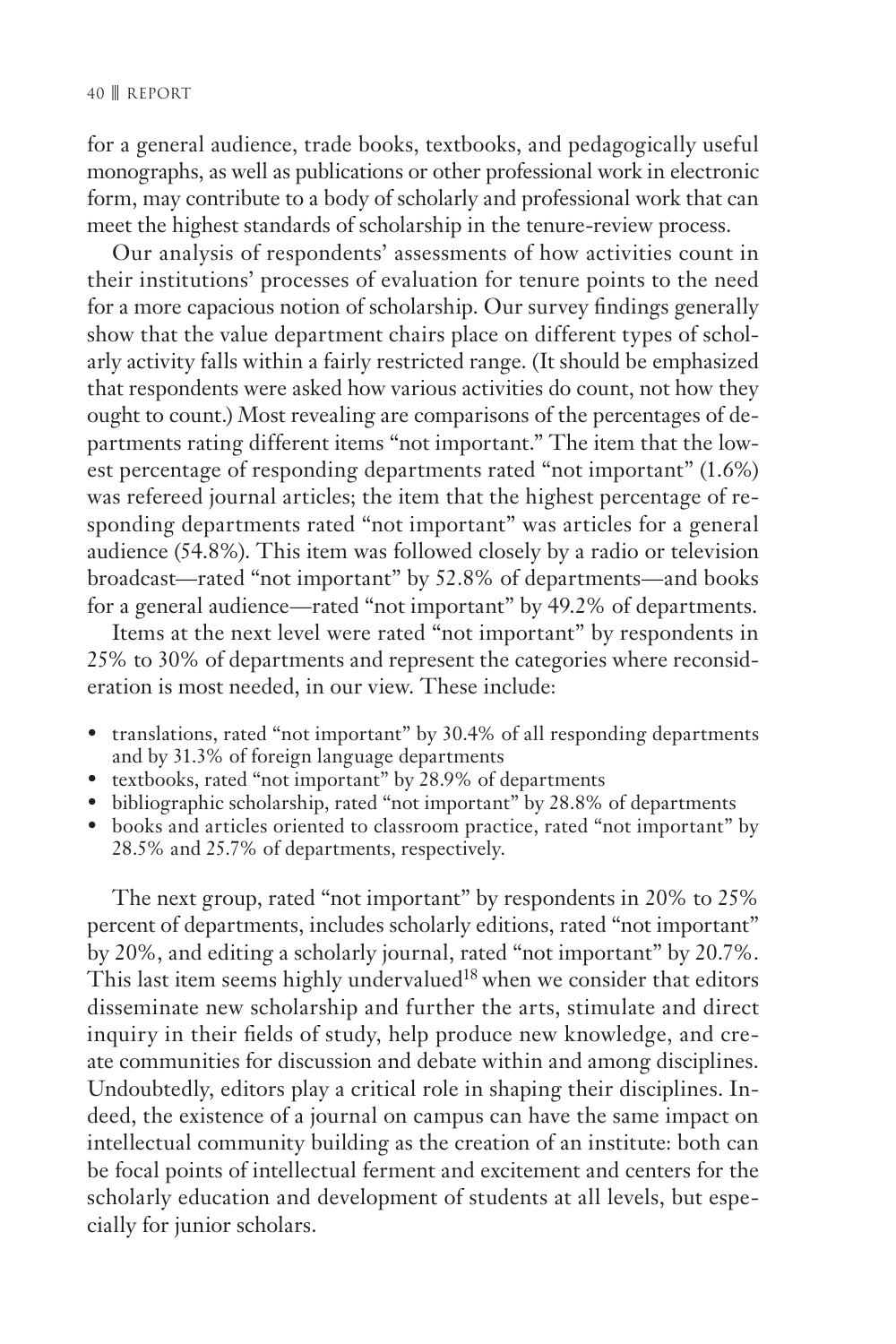Publication of a scholarly print monograph was rated "not important" by 10.3% of responding departments but by only 0.7% of departments in Carnegie Doctorate-granting institutions (versus 19.4% and 14.5% of departments in Carnegie Master's and Baccalaureate institutions, respec tively). Examples of other activities with pronounced differences between institutional sectors are:

- translations, rated "not important" by 47.4% of foreign language departments in Carnegie Doctorate-granting institutions but by 14.5% and 16.7% of those in Carnegie Master's and Baccalaureate institutions, respectively;
- textbooks, rated "not important" by 39.7% of departments in Carnegie Doctorate-granting institutions but by 19.4% and 23% of departments in Car negie Master's and Baccalaureate institutions, respectively;
- books oriented to classroom practice, rated "not important" by 41.5% of depart ments in Carnegie Doctorate-granting institutions but by 17.2% and 21.1% of departments in Carnegie Master's and Baccalaureate institutions, respectively;
- articles oriented to classroom practice, rated "not important" by 39.9% of depart ments in Carnegie Doctorate-granting institutions but by 13.8% and 17.1% of departments in Carnegie Master's and Baccalaureate institutions, respectively;
- bibliographic scholarship, rated "not important" by 35.5% of departments in Carnegie Doctorate-granting institutions but by 23.8% and 23.7% of depart ments in Carnegie Master's and Baccalaureate institutions, respectively.

These and other items can constitute valuable parts of a candidate's scholarly portfolio. Such portfolios will necessarily—and happily—be di verse, in keeping both with the interests and talents of the junior scholar and, once again, with the mission of the institution and the ways it values faculty labor in scholarship, teaching, and service.<sup>19</sup>

## *6. Scholarship in New Media*

Digital scholarship is becoming pervasive in the humanities and must be recognized as a legitimate scholarly endeavor to which appropriate stan dards, practices, and modes of evaluation are already being applied. The rapid expansion of digital technology has been fundamentally transform ing the production and distribution of humanities scholarship, generating not only new forms of publication and dissemination—ranging from Web sites and e-journals to print-on-demand books—but also significant new modes of scholarship, including digital archives and humanities databases. Large-scale digital archives, for example, are contributing substantially to the development of standard forms of editing, reproduction, cataloging, and reference that facilitate the archives' entry into research libraries. Indeed, such libraries are intensively engaged in solving the problems of collecting digital works.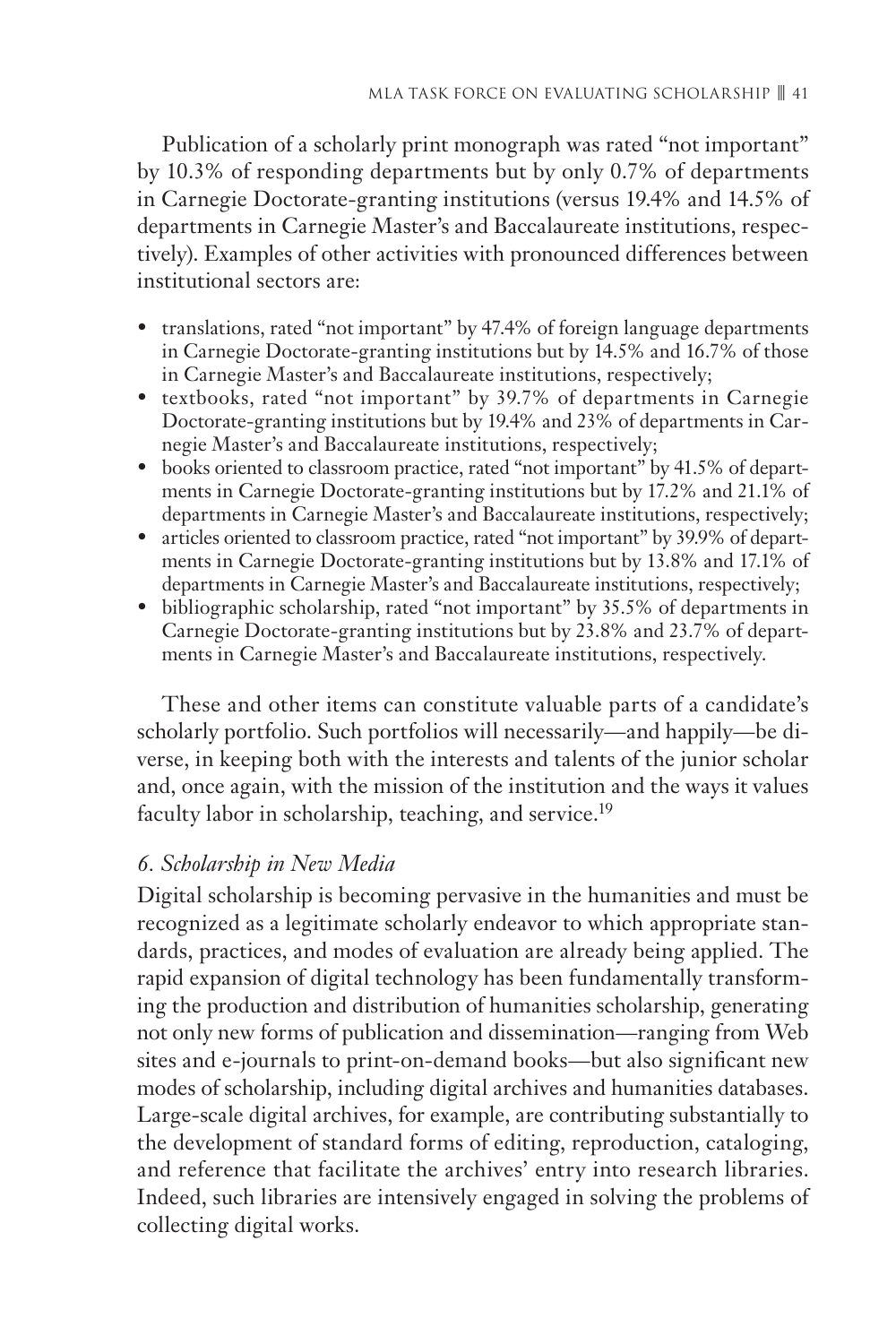As recent studies have revealed, scholars across the humanities now make regular use of electronic resources, and, as the report from the MLA Ad Hoc Committee on the Future of Scholarly Publishing indicates, "on line journals are already being used by many scholars in our fields, and this use is likely to increase" (180). The availability of major journals in both print and digital formats only emphasizes the two forms' increasing interdependence; $\frac{20}{10}$  in fact, the distinction between them is beginning to disintegrate. Scholarship in new media, much of it supported by research universities, granting agencies, learned societies, and foundations (among them the NEH, the Andrew W. Mellon Foundation, the Getty Fund, and the American Council of Learned Societies), has resulted in the formation of international alliances, such as the Digital Library Federation; stan dards organizations, such as the Text Encoding Initiative; and disciplinebased consortia, such as the Networked Interface for Nineteenth-Century Electronic Scholarship (NINES). The MLA Committee on Scholarly Editions recently revised its guidelines to address electronic as well as printed editions in one set of recommendations, and in 2006 the MLA published *Electronic Textual Editing*, its first book devoted to electronic editing (Burnard, O'Brien O'Keeffe, and Unsworth).<sup>21</sup>

The report of the MLA Ad Hoc Committee on the Future of Scholarly Publishing recognizes that digital publication raises many issues, includ ing the need to construct viable business models for launching and sus taining electronic publications, to establish standardized practices and adequate peer-review procedures, and to develop reliable preservation strategies. Senior faculty members, outside reviewers, and administrative committees often share these anxieties, in part because the new technolo gies are rapidly evolving and some scholars have had little experience in using or evaluating them.

In our survey, from 35% to over 50% of department chairs report that they have had no experience evaluating scholarly work produced in these new forms by candidates for tenure and promotion; departments in Car negie Doctorate-granting institutions consistently reported the highest percentages of inexperience. Among the various forms of digital scholar ship, experience evaluating refereed articles in electronic format is most widespread. Even so, 36.5% of the responding departments indicate they have as yet had no experience with them: specifically, 40.8% of depart ments in Carnegie Doctorate-granting institutions, 29.3% of departments in Carnegie Master's institutions, and 39.5% of departments in Carnegie Baccalaureate institutions. Asked about inexperience in evaluating schol arly monographs in electronic format, 65.7% of departments in Carnegie Doctorate-granting institutions report that they have no experience, as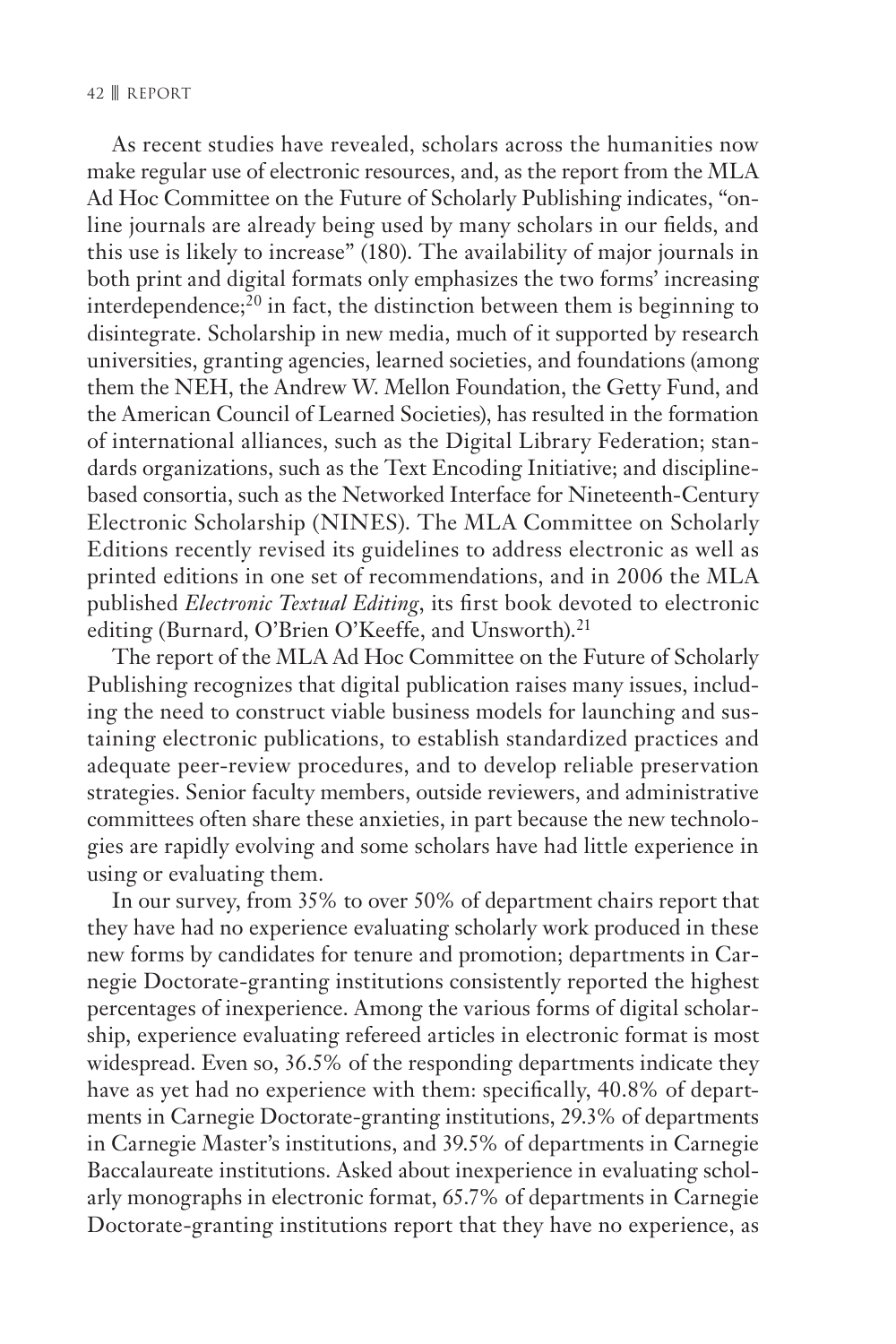compared with 38.4% of departments in Carnegie Master's and 47.4% of departments in Carnegie Baccalaureate institutions. Overall, 52.1% of respondents report having no experience with evaluating monographs in digital form. As Jennifer Howard notes in "Gutenberg-e Lets Historians Present Research in Nontraditional Ways," monographs published digi tally in the Gutenberg-e project have been considered positively in tenure cases, although the officers of the American Historical Association, which collaborates with Columbia University Press on the initiative, had to send letters to department chairs to disseminate information that would help legitimize this new form of monograph publication.

More positively, higher percentages of departments across the insti tutional board regard work in digital forms as "important" rather than "not important" in evaluation for tenure and promotion. That is, most respondents who report evaluating digital forms of scholarship see the work as creditable—although sizable (if lower) percentages of respondents still consider digital work "not important" in their institutions' assess ment of candidates for tenure and promotion. Refereed articles published in electronic form are regarded as "important" for earning tenure and promotion in 38.9% of departments and "not important" in 16.7%; 28.1% of respondents indicate that monographs in electronic form count as "im portant" in their processes of evaluation, whereas 17.8% say they are "not important." Given the current rarity of digital monographs, it is, in fact, surprising that so high a percentage of department chairs state that such work counts in their institutions—an indication perhaps of willingness to recognize such work, were examples to be forthcoming.

The survey findings document the comparatively limited place and value that processes of evaluation give scholarship that appears in elec tronic formats. In part, this limitation reflects the significant propor tion of departments that as yet have no experience with scholarship in digital forms. But the cause-and-effect relations work in both directions here: probationary faculty members will be reluctant to risk publish ing in electronic formats unless they see clear evidence that such work can count positively in evaluation for tenure and promotion. The survey findings suggest that work presented in electronic formats is still in the process of gaining the recognition necessary for it to fulfill expectations and requirements for tenure and promotion. Refereed articles in digital media count for tenure and promotion in less than half as many depart ments as refereed articles in print; print articles count in some fashion in 97.9% of departments, as compared with 46.8% for articles in elec tronic form. Monographs in electronic formats have a place in the evalu ation of scholarship for tenure and promotion in only about one-third as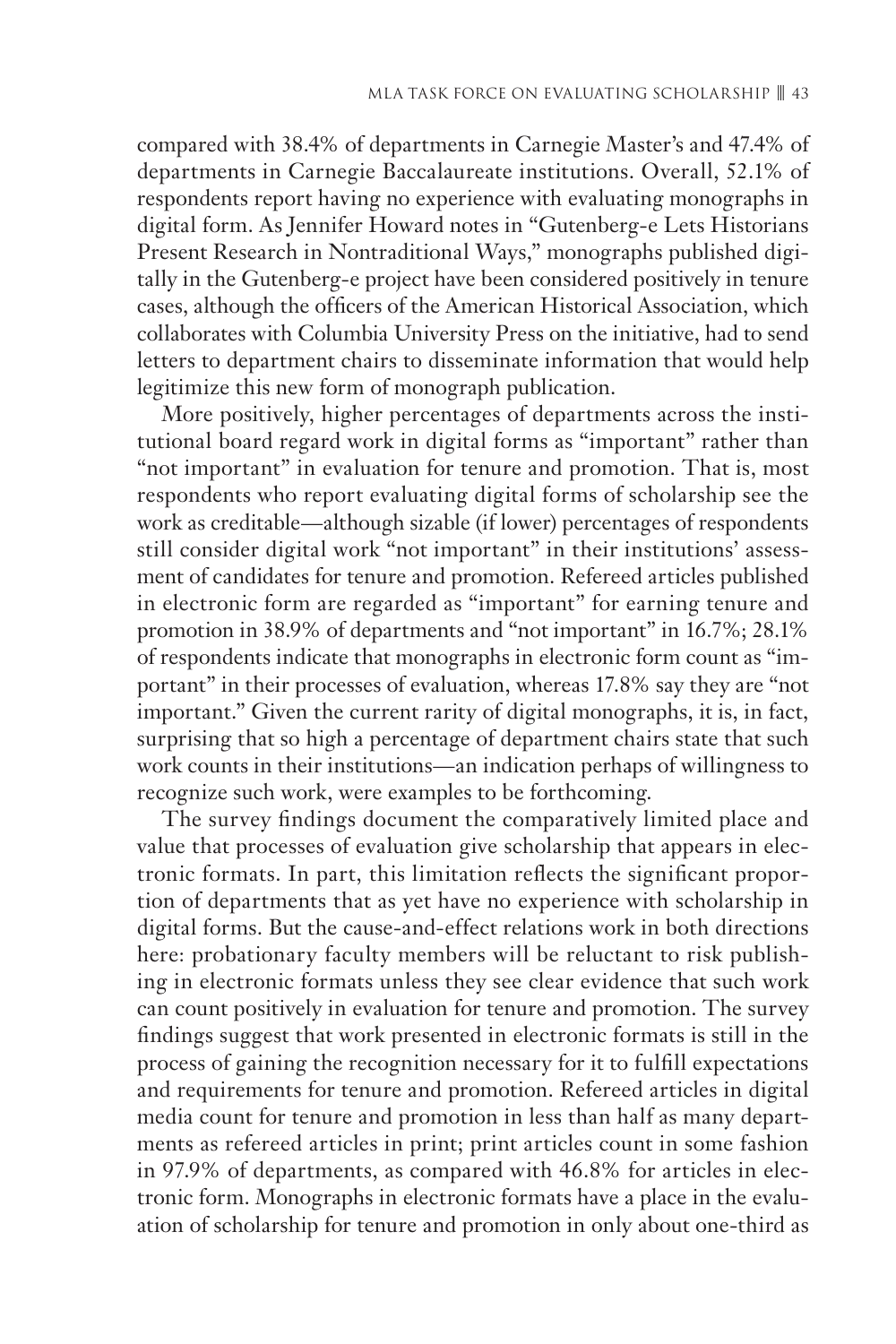many departments as print monographs—30.1% as compared with 87.6%. Scholarship in electronic formats seems to be recognized when done in addition to work in print formats but may place a candidate at risk if pre sented as the sole or primary scholarly basis for consideration for tenure.

It is clear, however, that electronic journals are increasingly run by editorial boards committed to peer review and that major forms of digital scholarship can fully support the modes of review previously associated only with print publication. Although digital forms of scholarship increas ingly pervade academic life, work in this area has not yet received proper recognition when candidates are evaluated for promotion and tenure. We consider it essential that tenure committees continue to learn about digi tal scholarship. The MLA has produced formal guidelines that spell out the responsibilities of candidates and of committees for preparing and evaluating digital scholarship: "The principle . . . is that when institu tions seek work with digital media and faculty members express interest in it, the institution must give full regard to this work when faculty mem bers are hired or considered for reappointment, tenure, and promotion" (MLA Committee on Information Technology). We should recognize that, while new media and the infrastructure that will support them are evolving in tandem under considerable internal and external pressure, the evolution of the two cannot be perfectly coordinated. Nevertheless, in evaluating scholarship for tenure and promotion, committees and ad ministrators must take responsibility for becoming fully aware both of the mechanisms of oversight and assessment that already govern the pro duction of a great deal of digital scholarship and of the well-established role of new media in humanities research. It is of course convenient when electronic scholarly editing and writing are clearly analogous to their print counterparts. But when new media make new forms of scholarship possible, those forms can be assessed with the same rigor used to judge scholarly quality in print media.<sup>22</sup> We must have the flexibility to ensure that as new sources and instruments for knowing develop, the meaning of scholarship can expand and remain relevant to our changing times.

## PART II: THE RESPONSIBILITIES OF HIRING INSTITUTIONS IN THE Tenure Process

In a job system that has tenure-track positions for slightly more than half of those who earn a PhD, departments can afford to be highly selective in the hiring process. But even in a buyers' market, departments must maintain their professional and ethical responsibilities to the junior faculty members they hire. The time to initiate communications about tenure expectations is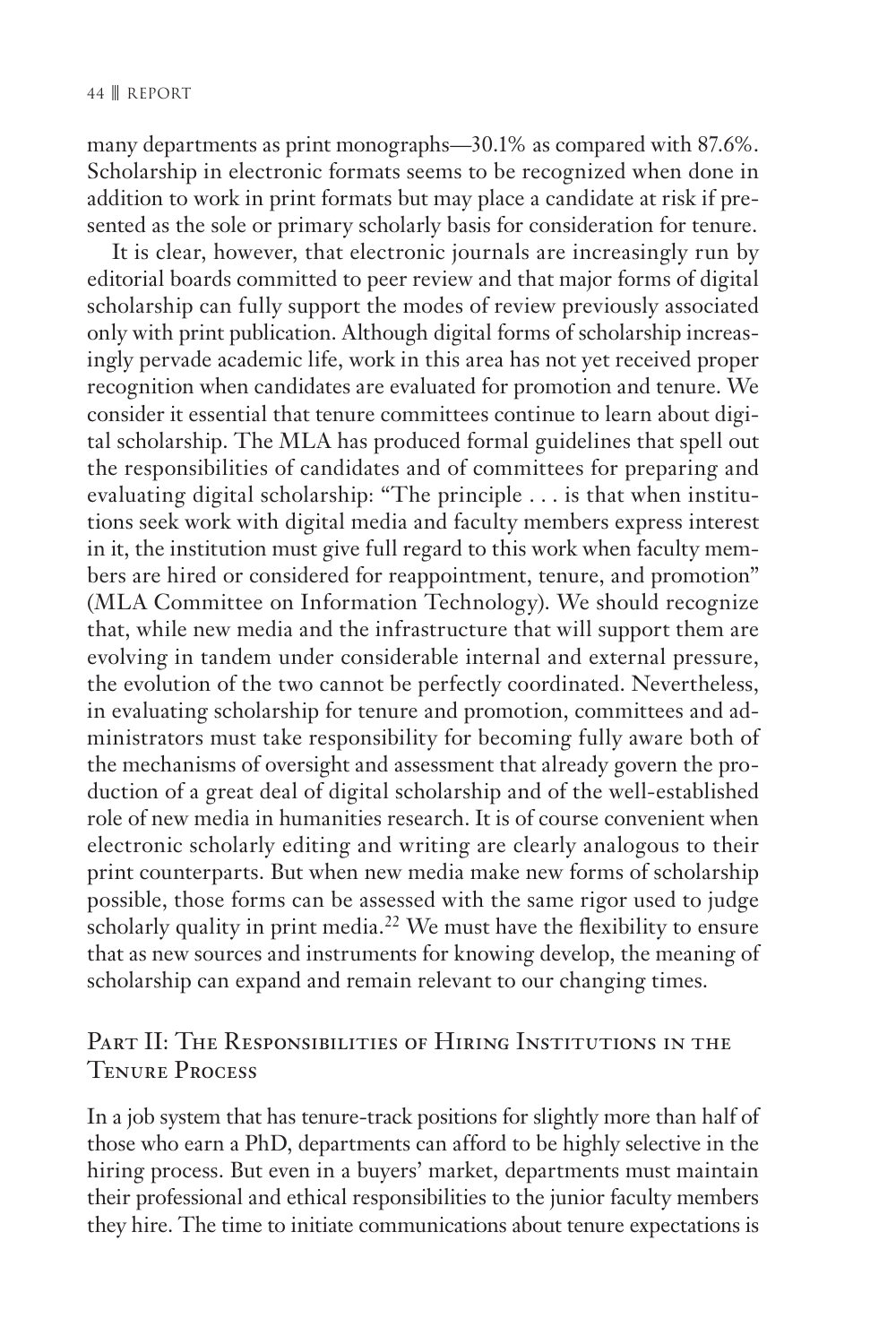at the point of hiring. This initial set of communications should be the be ginning of a clearly articulated, transparent tenure process, which will benefit not only the department's faculty members but also the entire institution.

## *1. Written Expectations and Conditions of Employment and of Tenure*

To ensure transparency, departments should enter into discussions with new faculty members and state clearly the conditions of employment and the requirements for tenure in the letter of hire or in a supplementary written document. The task force recognizes that departments hire un tenured faculty members at different stages, with differing levels of experi ence and varying records of scholarly achievement, which may accrue from work they produced while at different institutions. And as we have already noted, many graduate students now have publication records at the time they enter the job market. The status of this work and the degree to which it will be recognized in the tenure process need to be stated and agreed on by the new faculty member, the department chair, and the dean.

Departments evaluate the scholarship of newly hired faculty members in various ways. Some may disregard all previous scholarship and count for tenure only the body of work done once the faculty member has ar rived, although this practice strikes us as ungenerous and unproductive, since scholarly achievements are not erased when one joins a new insti tution. Others may give full credit to the work done at previous institu tions as part of scholarly requirements for tenure. The decision about how much previous scholarly work counts toward tenure is often a function of the number of years that the new faculty member serves before be ing considered for tenure. Candidates who have spent a number of years at another institution and who are to be considered for tenure after one year of service at the new institution should be judged predominantly on the basis of their record before they were hired, whereas candidates hired after a year or two at another institution and given reasonable time at the new institution may not always have their earlier work considered in the tenure dossier. It is critical to give careful consideration to the relation between the candidate's previous work and the timetable for making the tenure decision. Faculty members have a right to know from the outset what the institution's policies and practices are, and institutions have an obligation to provide this information in clear terms at the time of hire.

The task force therefore recommends that departments explicitly state in writing the timetable for the tenure period and what parts of the already completed scholarly work of all newly hired faculty members will count in the tenure decision. Such a letter or supplementary memo should also outline how various previous and future professional activities will count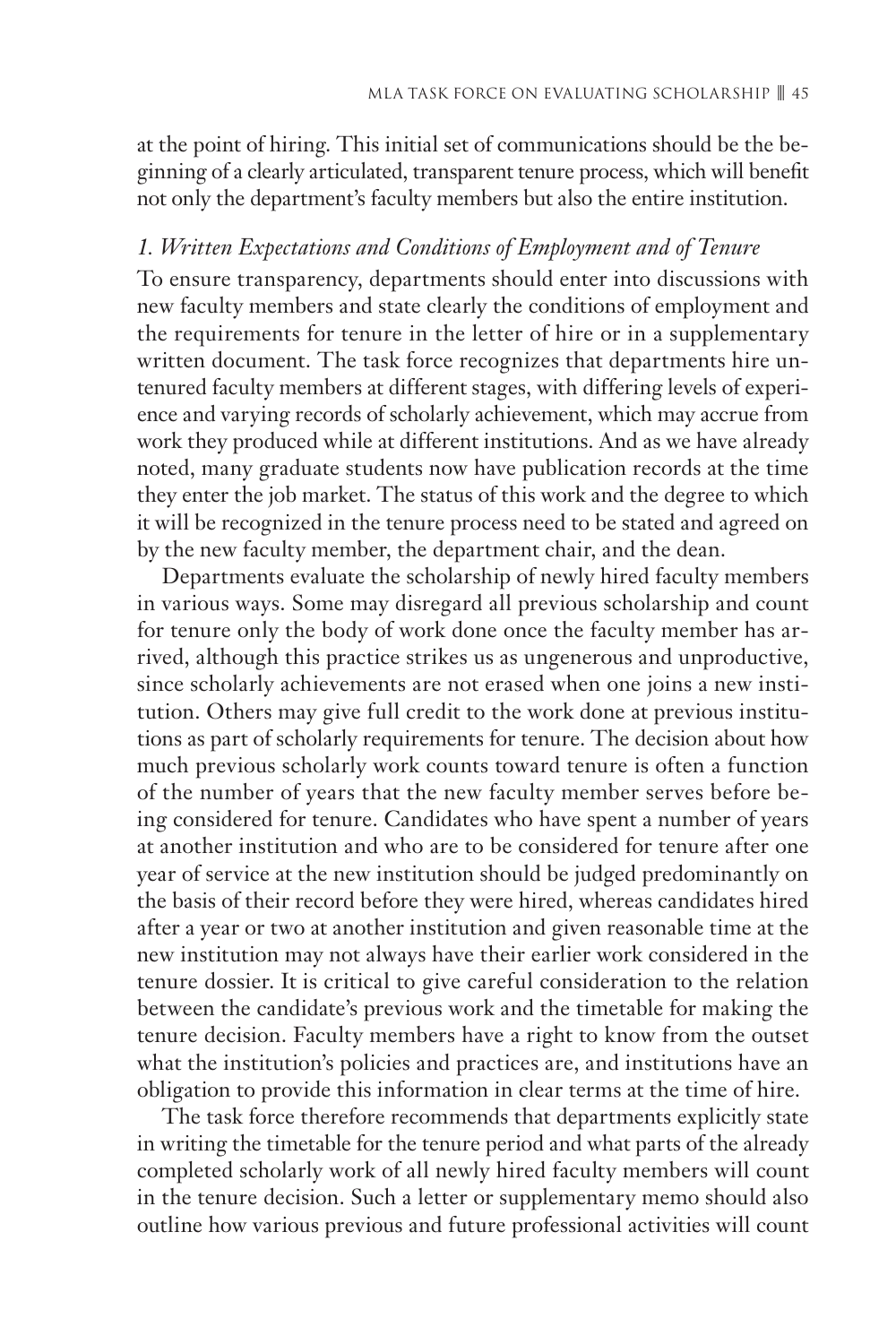and thus what the department's expectations of the newly hired faculty member are.<sup>23</sup> The letter should be reviewed and updated periodically throughout the pretenure period to reflect any changes in expectations or assigned responsibilities, such as substantial new administrative tasks that the junior faculty member might be asked to assume during the pretenure period. This written statement, which should be included in the tenure dossier, will clarify the department's goals for new faculty members and, in turn, help them devise a schedule for their scholarly and professional work. It will also help protect faculty members from the declaration of new ex pectations by a new chair or tenure committee and serve to promote trans parency, a value that should characterize the entire pretenure period.

## *2. Joint Appointments*

The interests of transparency and fairness demand that special attention be paid to joint appointments (appointments in more than one department or program) and that their conditions be clearly stated at the moment of hire. Such appointments have become more frequent in recent years in keeping with the growing commitment to interdisciplinary work in the humanities. Typically, joint appointments in the humanities designate a home depart ment paired with either a program or another department, and the home department makes the decision recommending the candidate's tenure. The other department or program, which sometimes lacks the power to grant tenure, often has minimal representation—and minimal say. Such joint appointments are not truly joint when the interdisciplinary appointment becomes principally, if not exclusively, subject to disciplinary evaluation. The department that recommends the tenure decision will understandably receive the bulk of the candidate's time and attention. This disciplinary imperative will tend to influence the scholarship of junior scholars to make it more acceptable to the tenure-granting department and less faithful to the interdisciplinary spirit of their appointment and their own scholarly interests. If they remain true to the terms of the joint appointment, they will risk alienating certain department faculty members.

The task force recommends that both units involved in a joint appoint ment participate equally in the tenure review process from beginning to end. Ideally, the two units should share the hiring decision, draft the hiring letter and supplementary memo together, and then collaborate throughout the period leading up to the tenure recommendation—a rec ommendation that they should also make together. In institutions that do not allow this kind of collaboration between the two—or conceivably three—units, a transparent process that is fair to jointly appointed candi dates needs to be articulated from the beginning of their appointment to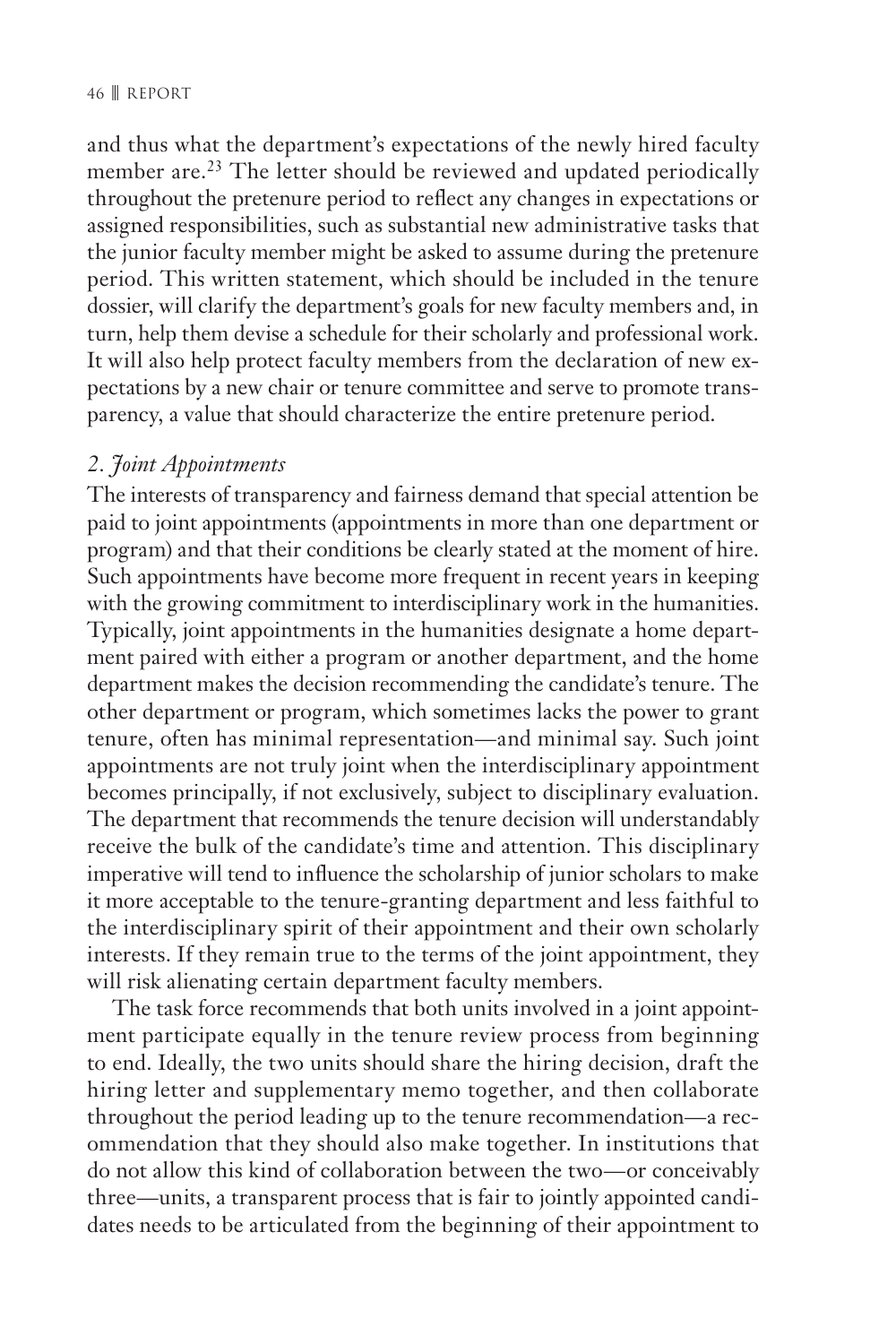the institution. Where the institution does permit this kind of collabora tion, we recommend that the two units:

- together formulate the workload that the candidate will carry in both teach ing and service to make sure that the demands from each side add up to a fair and manageable amount in conjunction with expectations for scholarship. Because service in two units can pose particularly heavy demands on junior faculty members, the letter or memo should indicate precisely how much ser vice the joint appointee is expected to perform in each unit.
- together mentor the junior faculty member in the areas of teaching, scholar ship, and service (see section 4).
- together assess and evaluate the candidate's scholarship, teaching, and service through an intermediate review at the least but, preferably, more frequently during the pretenure years. As with faculty members with single appoint ments, intermediate evaluations of jointly appointed faculty members should be in writing and followed up by meetings in person (see section 4).
- together make the recommendation regarding tenure and promotion through a specially formed tenure and promotion subcommittee on which the two de partments or programs have equal representation. Should there be disagree ments between the two units on a personnel decision, the committee should produce a majority and a minority report.

Other arrangements for interdisciplinary joint appointments exist, in cluding uneven divisions of the faculty member's time. In keeping with the recommendations made above, the task force proposes that the same basic arrangements obtain for an uneven joint appointment as for an even one, with the important exception of the composition of the tenure and promotion subcommittee, where the primary unit could have proportion ately greater representation.

The need for special attention to joint appointments is not only a matter of fairness to junior colleagues. The task force's recommendations are also designed to make the commitment to interdisciplinarity more than a valued but abstract ideal, as it often is in United States colleges and universities today; it should be embodied in the concrete practices of the institution.

#### *3. Start-Up Funds, Subventions, Research Funds, and Leaves*

To assemble the necessary elements of a scholarly and professional dos sier for tenure and promotion, faculty members in the humanities should benefit from institutional support of the kind routinely provided to the sciences. These can include start-up packages, summer or other research funds, subventions for accepted manuscripts, and one-semester and fullyear paid leaves.

Start-up funds for faculty members in the humanities have become fairly common in both private and public institutions. They are widely available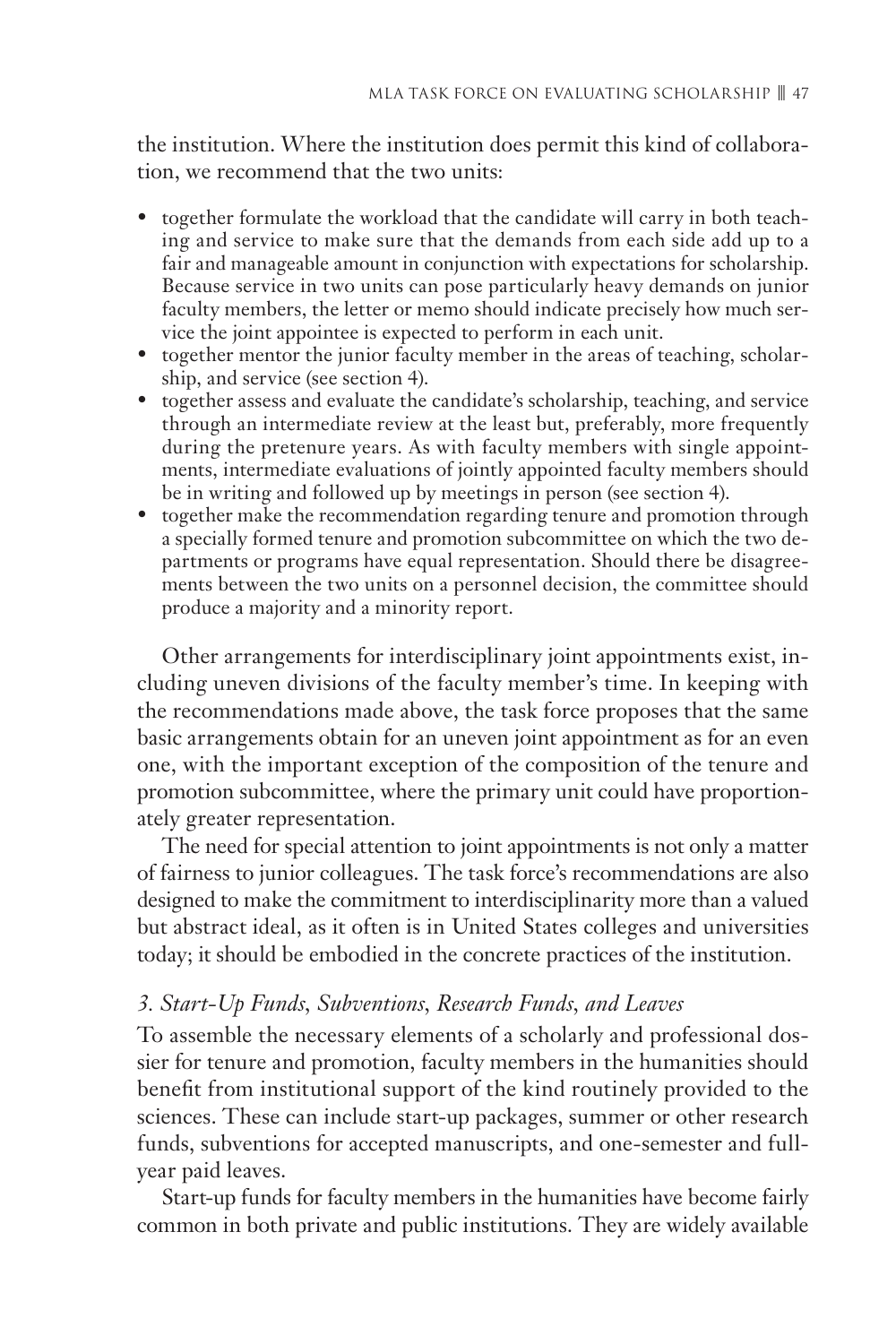in Carnegie Doctorate-granting institutions, where 80% of the depart ments surveyed reported offering them to some or all junior faculty mem bers, but are unusual in Carnegie Master's institutions, where a third or fewer departments say that a start-up package is available to some or all junior faculty members. In the 348 departments in our survey that provided information about the date they began to offer them, start-up packages have been available since before 1994 in 42.7% of Carnegie Doctorate-granting, 38.7% of Master's, and 54.5% of Baccalaureate institutions; from 1999 to 2004, an additional 30.5% of Carnegie Doctorate-granting, 38.7% of Mas ter's, and 28.8% of Baccalaureate institutions established start-up packages. These packages are a way of recognizing that the scholarship of language and literature professors carries with it costs that may not be as visible to the institution as they are in the sciences (laboratories, research assistants, and so forth) but that this work is no less important. Institutions that expect humanities faculty members to produce significant scholarship have a duty to provide the conditions and financial resources to make this accomplish ment possible throughout the entire probationary period and beyond.

While it would be difficult to generalize about the dollar amount of start-up funds, a range of \$5,000 to \$20,000 seems appropriate to the task force. In the MLA survey, however, the average maximum amount was \$7,056 in Carnegie Doctorate-granting, \$2,973 in Carnegie Master's, and \$3,335 in Carnegie Baccalaureate institutions. These stipends seem low considering that they need to help cover the expense of books and other materials; computing equipment and software; research assistance; travel to do research and to participate in conferences; institutional li brary acquisitions; permissions, translations, and other costs related to publication; and training, consulting, and other educational and profes sional advancement opportunities.

At institutions with high scholarly demands, release time from teach ing and paid leaves of absence from the campus are often built into initial faculty appointments. One-semester paid leaves are available to some or all junior faculty members in almost two-thirds of departments in private Car negie Doctorate-granting institutions but in less than two-fifths of depart ments in public Carnegie Doctorate-granting institutions and in only 14% of departments in Carnegie Master's institutions. Full-year paid leaves are unusual—overall fewer than one in ten departments say they are available, and they are almost unknown in Carnegie Master's institutions, where 1.3% of departments report offering them. Summer and other research leaves are well established and have been available since before the 1994–95 academic year in close to three-quarters of the departments that offer them (500 offer summer leave, 573 report offering other types of research leave).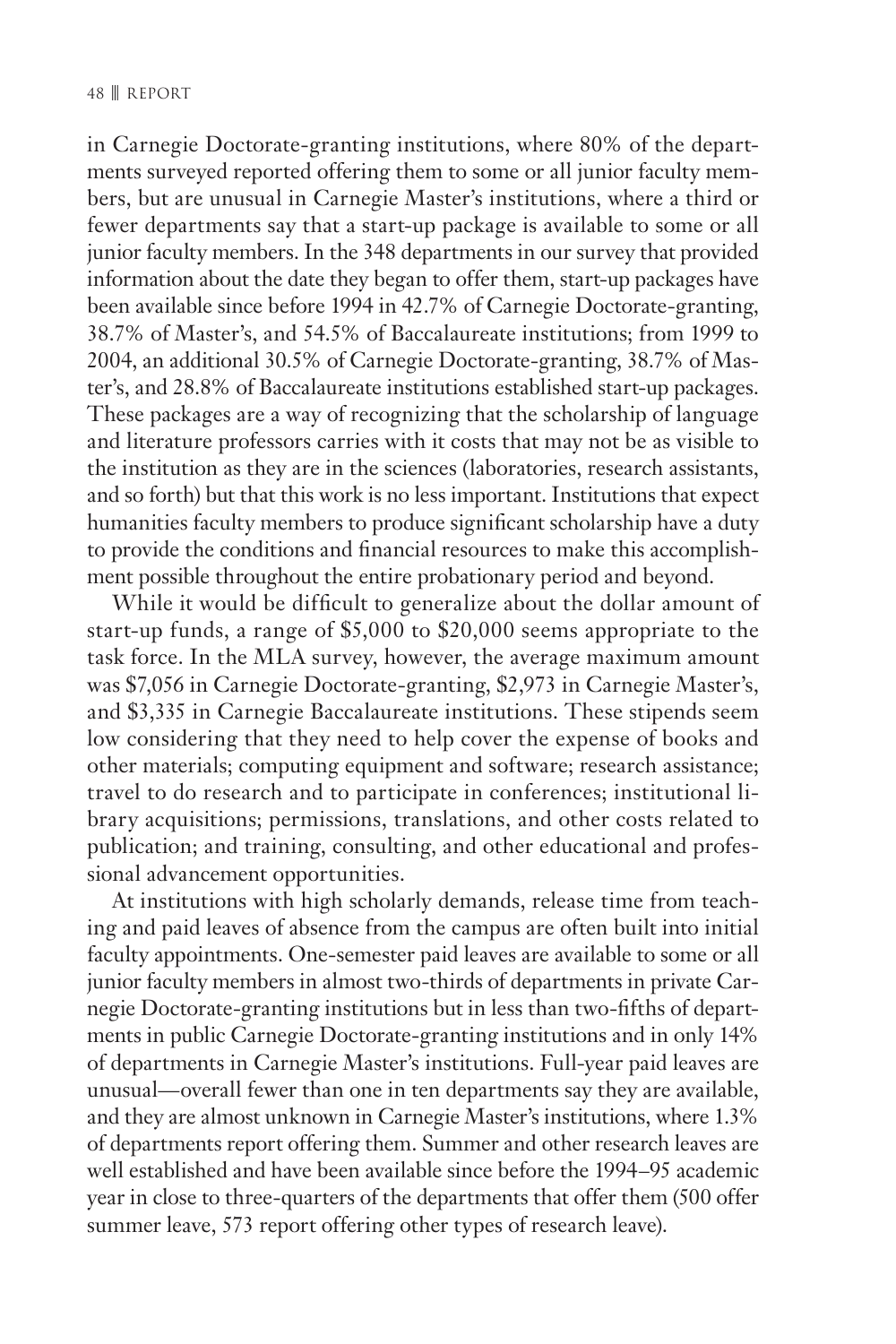Subventions for book publication often play a role in the support offered to faculty members when they are hired. They may be part of the start-up funds or be separate from them. Some institutions distribute subvention funds on a limited, competitive basis (a pool of scholars apply for grants, and not all projects are funded). A common practice is to restrict the use of such subventions to not-for-profit publishers that use stringent peer-review processes. The MLA survey indicates that 280 (or 41.7%) of the report ing departments offer them. Of the 268 departments that provided more detailed information, 61.6% in Carnegie Doctorate-granting institutions started offering subventions before 1994, while 50% in Carnegie Master's and 68.1% in Carnegie Baccalaureate institutions did so. The period 1999– 2004 saw departments in another 25.3% of Carnegie Doctorate-granting, 30.0% of Carnegie Master's, and 23.6% of Carnegie Baccalaureate institu tions offer subventions. Survey respondents cite very modest figures for the subventions they offer, with average maximums ranging from \$2,776 at Carnegie Baccalaureate institutions to \$2,435 at Carnegie Doctorategranting institutions to \$1,531 at Carnegie Master's institutions.

Many university presses have come to expect scholars to seek subven tions for the publication of monographs, especially for those works that have limited sales potential. Editors say that the presence or absence of a subvention is never the determining factor in considering a manuscript for publication. Nevertheless, once a book is accepted, a stipulation for a sub vention often figures in the contract. Presses assume that subventions will come from university research funds, scholars' start-up funds, or founda tions. In the current climate, university and other scholarly presses cannot afford to publish all the manuscripts they wish to accept—particularly first books—without subventions. Universities that place a high value on pub lished research and scholarship from their faculty members should be pre pared to provide funding for publication. Some institutions will be more able than others to subsidize faculty research, but expectations should be commensurate with the ability to provide the means to achieve them.

#### *4. Intermediate Reviews; Mentoring*

From the time junior faculty members are hired at an institution, it is imperative that they receive professional advice from the department chair and from colleagues about teaching, scholarship and publication, and service. As we have already emphasized, chairs and administrators should make tenure and promotion expectations, in writing and in per son, as transparent as possible to their junior colleagues from the begin ning. Moreover, the task force believes it is critical to have a third-year or intermediate review—some institutions conduct multiple reviews before a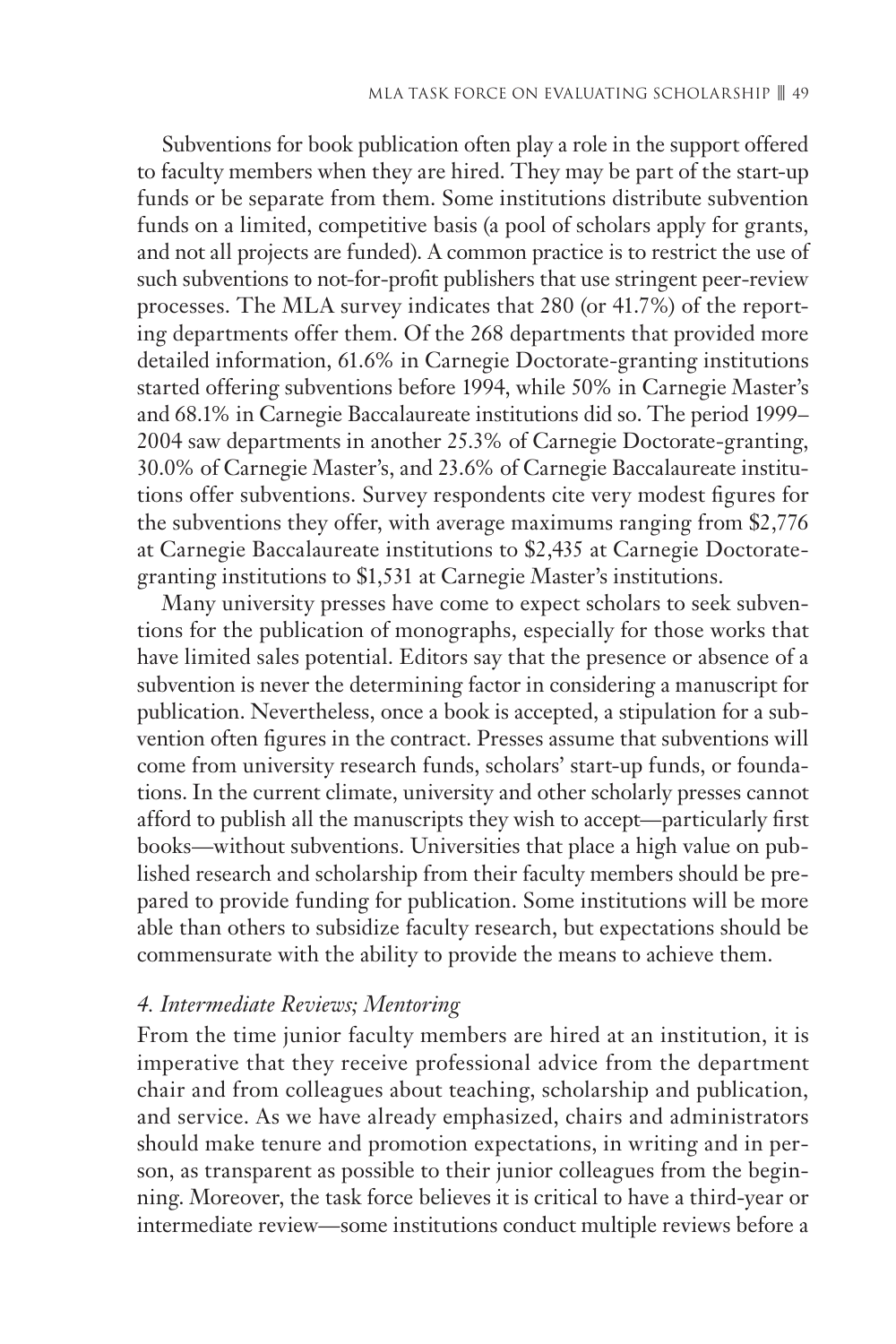candidate comes up for tenure—with procedures, expectations, and goals for each review clearly outlined to the junior faculty member and carried out by a departmental committee (or a bi- or multidisciplinary committee for joint appointments or for work that goes beyond disciplinary bound aries). We oppose soliciting external letters for this intermediate review.

Following an open and thorough intermediate review process, the de partment chair and the members of the review committee should have frank discussions with their junior colleague about the strengths and weaknesses of the emerging dossier for tenure; the completed and future projects of scholarship and publication; the teaching portfolio; and the re cord of service to the institution, the profession, and the community. This constructive feedback will give junior scholars time to strengthen their tenure profiles. Mentoring should also include practical advice on how best to construct a tenure file that will demonstrate the candidate's strengths when she or he approaches the tenure and promotion review process.

Appropriate mentoring will facilitate and enhance the candidate's jour ney from the point of hire to the tenure decision. A successful mentoring relationship does not simply concern the practicalities of the tenure process; it often touches on issues as far-ranging as time management, selecting an appropriate journal or press for publication, choosing service and teach ing assignments carefully, and developing productive ties with colleagues and administrators**.** 24 Senior colleagues should make themselves available to read junior colleagues' scholarship and should make constructive comments to facilitate its publication. The best mentoring relationships are sensitive to the many differences in our professional and personal lives, including differ ences in ethnicity, gender, age, sexuality, and familial responsibilities. Junior faculty members also have responsibilities, however, in seeking appropriate mentor relationships, asking for clarification if any confusion remains about professional expectations, and examining carefully the advice that they re ceive from outside as well as inside the department. Mentoring relationships help prepare a junior faculty member not only for tenure and promotion but also for a long, vibrant, and productive career that recognizes in turn the value of collegiality and the ethics of responsibility toward junior scholars.

## PART III: THE MECHANICS OF THE TENURE REVIEW

*1. Proper Preparation of the Tenure Dossier by the Chair and the Department* The evaluation process that we recommend will be meaningless if a positive recommendation for tenure and promotion is accompanied by a poorly crafted and weakly made case presented to division, college-wide, and university administrators and committees. Inevitably, these commit-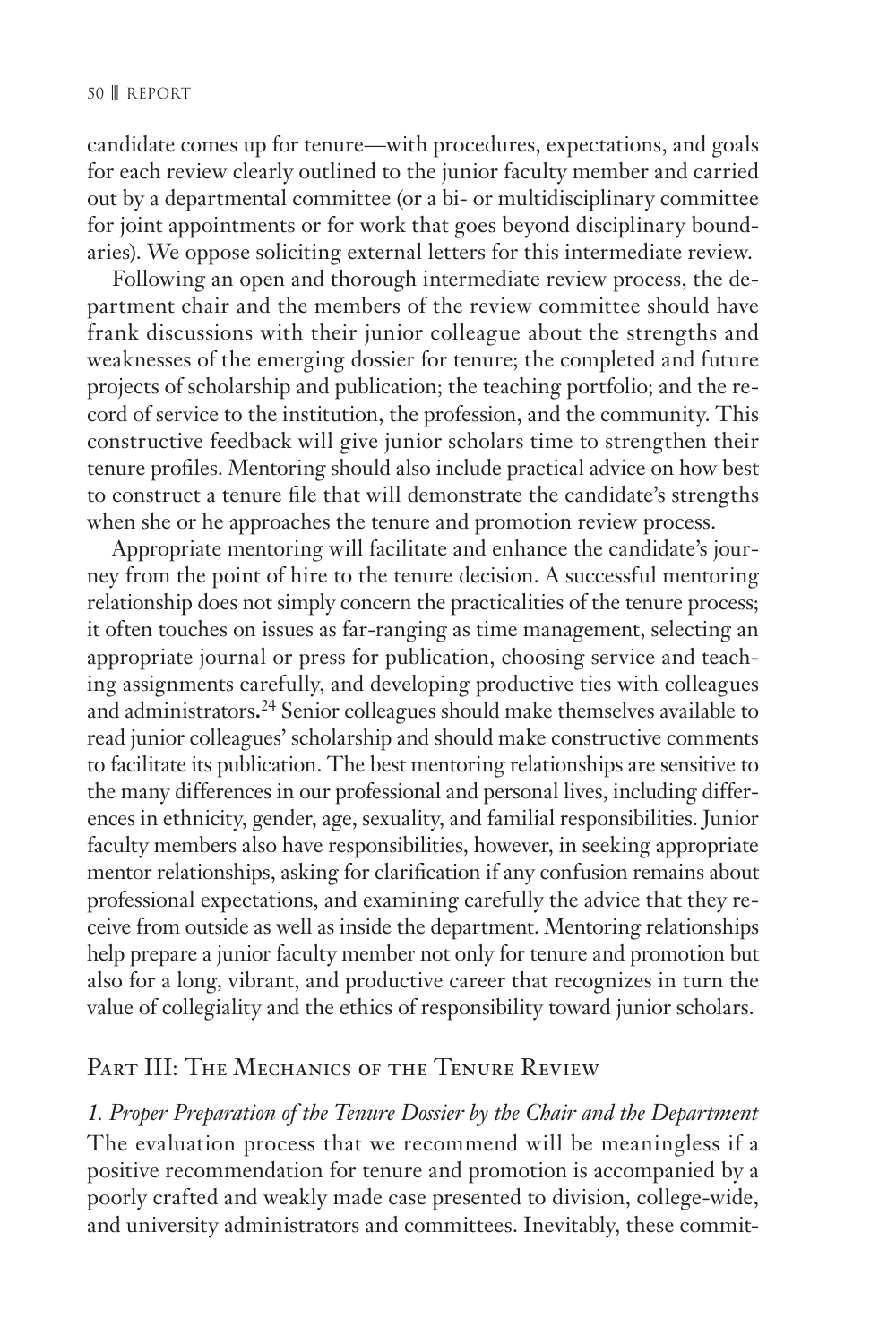tees involve faculty members, administrators, and staff from nonhumanist disciplines who will not be familiar with the candidate's disciplinary or interdisciplinary field(s) of specialization. The person who prepares the dossier, typically the department chair, should function as the advocate for the candidate's promotion on behalf of the department that is recom mending tenure and promotion. Thus the chair should make the case for the significance to the humanities at large of the candidate's scholarship (broadly defined) and publications and of the foci and critical approaches in his or her work. The chair should foresee and respond in advance to questions or concerns that the committee reading the dossier may have for instance, why the press publishing work in a recently emerging field does not come from the North American institutions deemed the most prestigious and whether criticisms made by external referees are justified. Finally, it is important for the chair to comment on the significance of the candidate's work and on his or her potential as a scholar, teacher, and contributor to the department, the institution, and the humanities.

The success of the tenure and promotion dossier should not depend on the chair's skills at making a persuasive case. Rather, it should rest on the merits of the candidate. It is incumbent on institutions to train incom ing chairs in the preparation of a properly documented dossier, perhaps through workshops where outstanding and successful dossiers can be held up as models. In fact, the dean should return for revision those dossiers that do not do justice to the candidate's scholarship, teaching, and service or that do not make an informed case for the candidate to colleagues from other fields, notably fields outside the humanities.

## *2. Who Does the Reviewing—Academic Presses or Internal and External Referees?*

Lindsay Waters has observed that in the current system of tenure and promotion at research universities, humanities departments "outsource" the substantive review of the scholarly work of their junior colleagues to university press readers **(***Enemies* 25). As he points out, this process of ex ternal review serves to obviate the process of internal review: departmen tal committees behave as if they cannot or should not determine the value of their junior colleagues' work unless university presses deemed suffi ciently prestigious have determined the value of that scholarship for them (35). In fact, this practice of relying on university press readers continues today as if there were no systemic problems in scholarly publishing, even in fields (medieval studies, for example, or literatures in languages other than English) in which there are fewer venues for monograph publication and in which university presses have been scaling back production.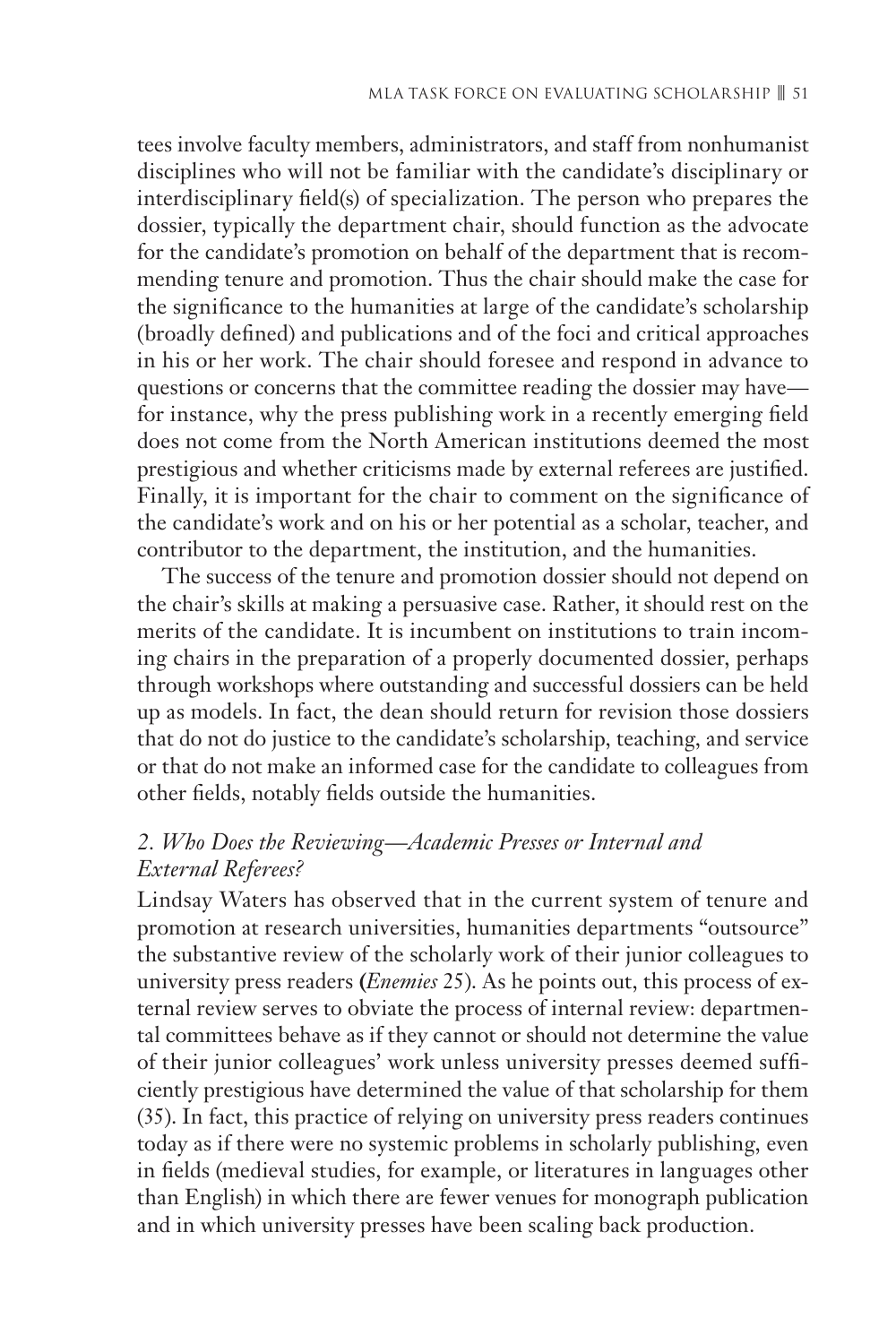This disturbing overreliance on university press readers is not identi cal to the system of peer review, which depends chiefly on external ref erees chosen from a list of scholars in a candidate's field of study. There are good reasons why the system of external peer review was established and why it should be maintained. As Christopher Jencks and David Reis man argued in *The Academic Revolution*, the development of external peer review freed individual scholars from the vertical—and sometimes pa rochial and territorial—evaluation of their work by local college deans and upper-level administrators. And as Jonathan Culler pointed out in *Framing the Sign: Criticism and Its Institutions*, the external review process enabled the rise of many forms of innovative and even controversial work in the humanities. Nonetheless, this apparatus of external peer review also created the conditions whereby individual departments can practi cally abdicate their responsibility to review the scholarly work of the very colleagues they have appointed to tenure-track positions.

If internal review is to be a meaningful part of the tenure process, it cannot be used as a fallback mechanism when a junior scholar's manu script has not yet been accepted by a university press. Rather, internal review should be as rigorous and as substantive as external review. De partment heads (and advisory or executive committees, where appropriate) must ensure that the fairness of the internal review is not compromised by departmental or intradisciplinary factionalism.25 The only matter at issue should be the quality of the candidate's dossier in scholarship, teach ing, and service. This means that the candidate's perceived collegiality should not be at issue. The task force agrees with the AAUP's argument ("On Collegiality") against the inclusion of collegiality as "a criterion for faculty evaluation" and tenure, almost as "a fourth criterion" beyond scholarship, teaching, and service. To be sure, as the AAUP observed, collegiality, "in the sense of collaboration and constructive cooperation, identifies important aspects of a faculty member's overall performance . . . not a distinct capacity . . . rather a quality . . . expressed in the successful execution" of the three functions. It thus recommended that the virtues of collegiality be reflected in the department's and the institution's defi nitions of scholarship, teaching, and service. Like the AAUP, this MLA task force opposes practices that exclude faculty members on the basis of their difference from a perceived professorial norm. The charge of uncollegiality may also threaten academic freedom when collegiality is confused with the expectation that faculty members display deference to administrative or faculty decisions and help ensure internal harmony. At the risk of stating the obvious, criticism and dissent do not necessarily conflict with the substantive virtues of collegiality.26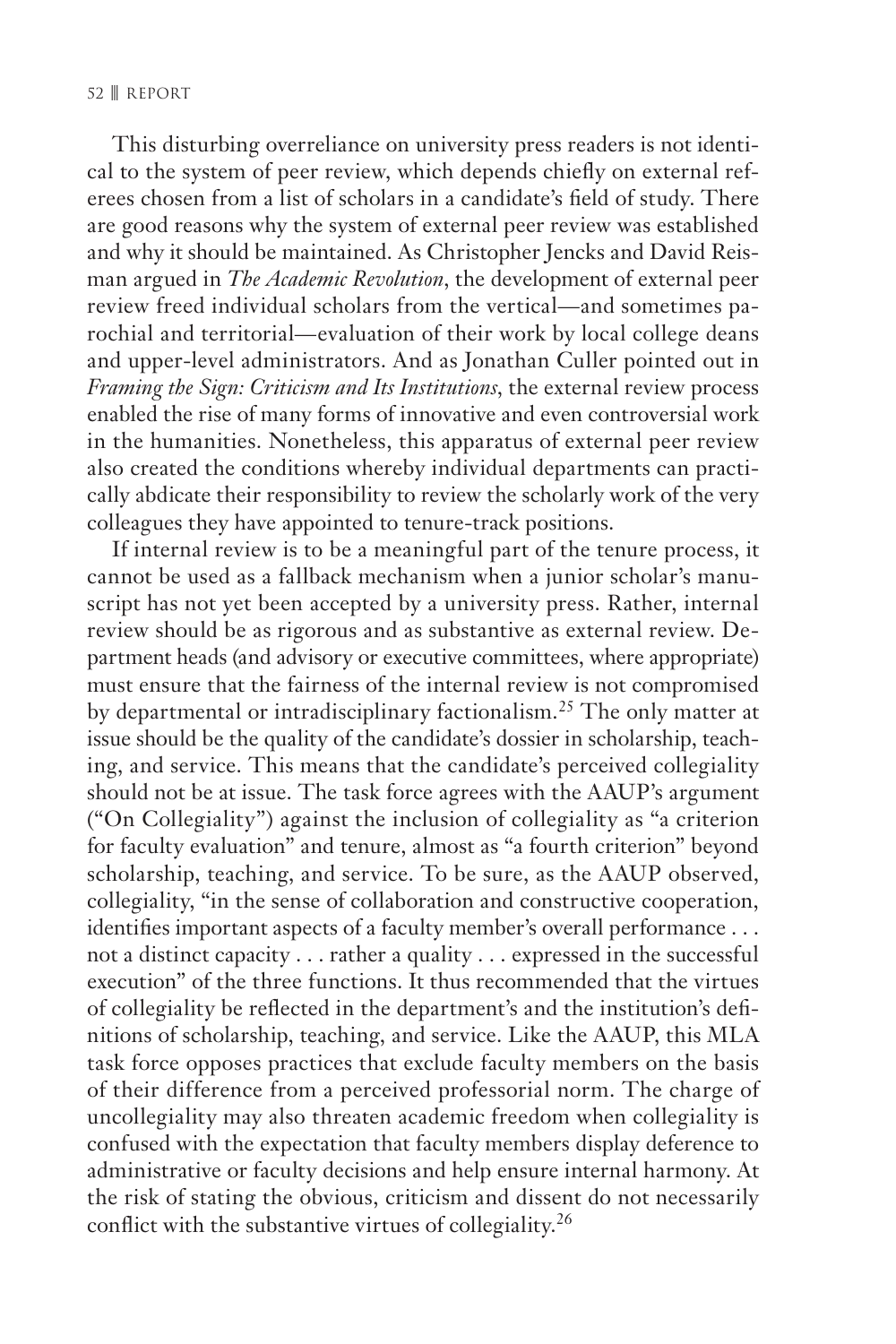The task force recognizes that internal reviews may often be under taken by scholars who are not specialists in the tenure candidate's field of expertise. In small departments, this situation is frequently the case, but even large departments may not always be able to assign the work of a junior scholar to senior faculty members who are familiar with the candidate's area of study. We believe nonetheless that any department capable of hiring a junior scholar must be capable of reviewing the work of that scholar for tenure and promotion. Senior scholars whose research lies outside the tenure candidate's area of expertise are still able to dis cern the quality of the conceptual framework, the scholarly apparatus and documentation, the writing, and the impact of the candidate's work on other scholars. Internal review by nonspecialists and external reviews by specialists should be regarded as complementary parts of the whole tenure review process.

*3. External Letters: Their Number and Form and the Reviewer's Institution* Judging from the findings of our survey, practices involving external re viewers vary widely from institution to institution. Overall, 419 (62.4%) of the 671 departments that responded to the MLA survey reported that their institutions require them to seek letters from outside referees as part of the process of review for tenure and promotion. Of the 287 responding depart ments in Carnegie Doctorate-granting institutions, 269 (93.7%) said that they are required to seek outside letters, in contrast to only 71 (30.6%) of the 232 departments in Carnegie Master's and 79 (52%) of the 152 depart ments in Carnegie Baccalaureate institutions. Over half of the departments in Carnegie Master's (55.2%), nearly a third of the departments in Car negie Baccalaureate (32.9%), but only 3.5% of the departments in Carnegie Doctorate-granting institutions reported that neither are they required to seek outside letters nor do they seek them of their own volition.

Of the responding departments required to solicit outside letters, 398 provided information about the number of letters they must seek. Departments in Carnegie Doctorate-granting institutions require the greatest number of external referees for tenure decisions—71.8% of these departments must seek four or more letters, compared with 36.6% and 32.8% of departments in Carnegie Baccalaureate and Carnegie Master's institutions, respectively. Among departments in Carnegie Baccalau reate institutions, 63.4% report that they must seek one to three let ters. Over two-thirds (67.2%) of Carnegie Master's institutions report the same requirement. By contrast, 38.7% of departments in Carnegie Doctorate-granting institutions are required to seek six or more letters, and a handful of institutions require an astounding twelve, fourteen, and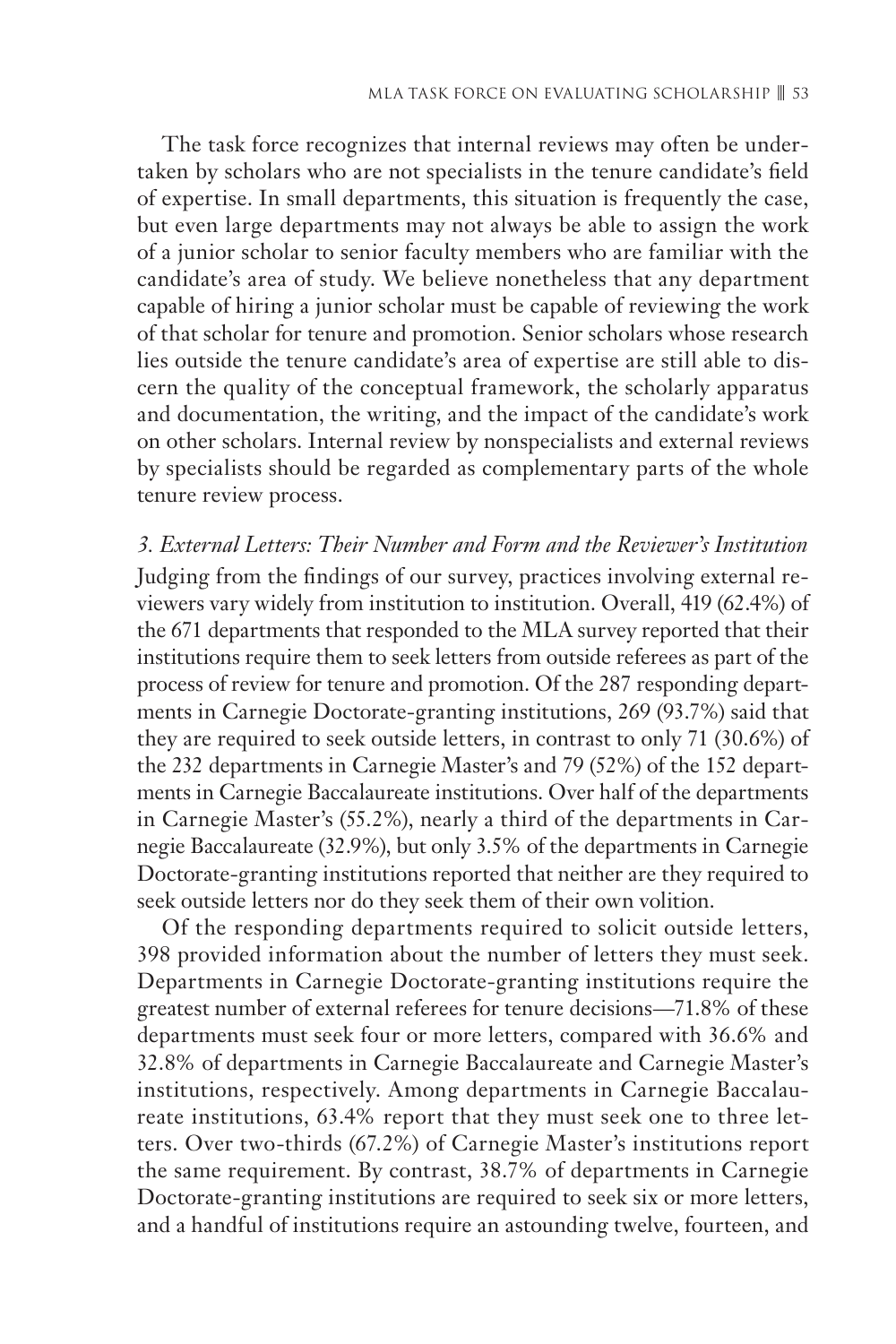sixteen letters (one case each). Nine or more letters were required for 18  $(4.5\%)$  of the 398 departments that provided answers to this question.<sup>27</sup>

It is nearly impossible to suggest best practices that will cover all in stitutions and all forms of external review. Nonetheless, the task force developed guidelines for conducting external reviews. In ordinary cir cumstances, six external letters should be sufficient testimony to the value of a candidate's scholarship.28 Larger numbers inevitably add to the work load of leading senior scholars in a field, particularly in small subfields, where the same senior names come up again and again as potential re viewers. The crushing number of reviews some senior scholars are asked to do may negatively affect the quality of the individual letter, and the demand for a large number of letters is sometimes harmful to candidates as well, since some departments and colleges count it against candidates when potential referees decline to review their work. Indeed, extrapolat ing from our survey data, specifically from the number of candidates our responding departments considered for tenure over five years—1999–2000 to 2003–04—we can say that 800 letters were solicited per year; and since our sample represents 16% of the 2,000 departments in the MLA database that we assume seek letters (or 50% of the 4,000 departments in the data base), then something on the order of 5,000 letters are sought annually.

In an effort to ensure the highest standards for external reviews, we recommend that the following procedures be adopted:

- Departments should solicit letters from the most knowledgeable reviewers in a candidate's field, regardless of the perceived status of the reviewers' institu tions. Some college and university guidelines urge department heads to seek reviewers exclusively from colleges and universities viewed as more presti gious than their own, even though there may be no reason to believe that the most knowledgeable reviewers will come from those institutions. Specialists in some fields, particularly emerging fields, may be affiliated with all types of institutions, and it is the job of the department head or the departmental committee that prepares the tenure dossier to explain to deans and provosts why a candidate's referees are qualified to conduct a tenure review even when they do not come from institutions that equal or exceed the perceived prestige of the candidate's own.
- Candidates should have the privilege and the responsibility of naming some of their potential reviewers (we recommend half) and excluding one or two figures in their field who they believe, for various professional reasons, would be inappropriate referees.
- External referees should be remunerated. We recognize that many depart ment budgets are already strained. But refereeing is one of the most important evaluative mechanisms in the profession, and institutions should make funds available for external reviewers as a form of recognition for their work, along the lines of the \$100–\$200 offered by most university presses. While this is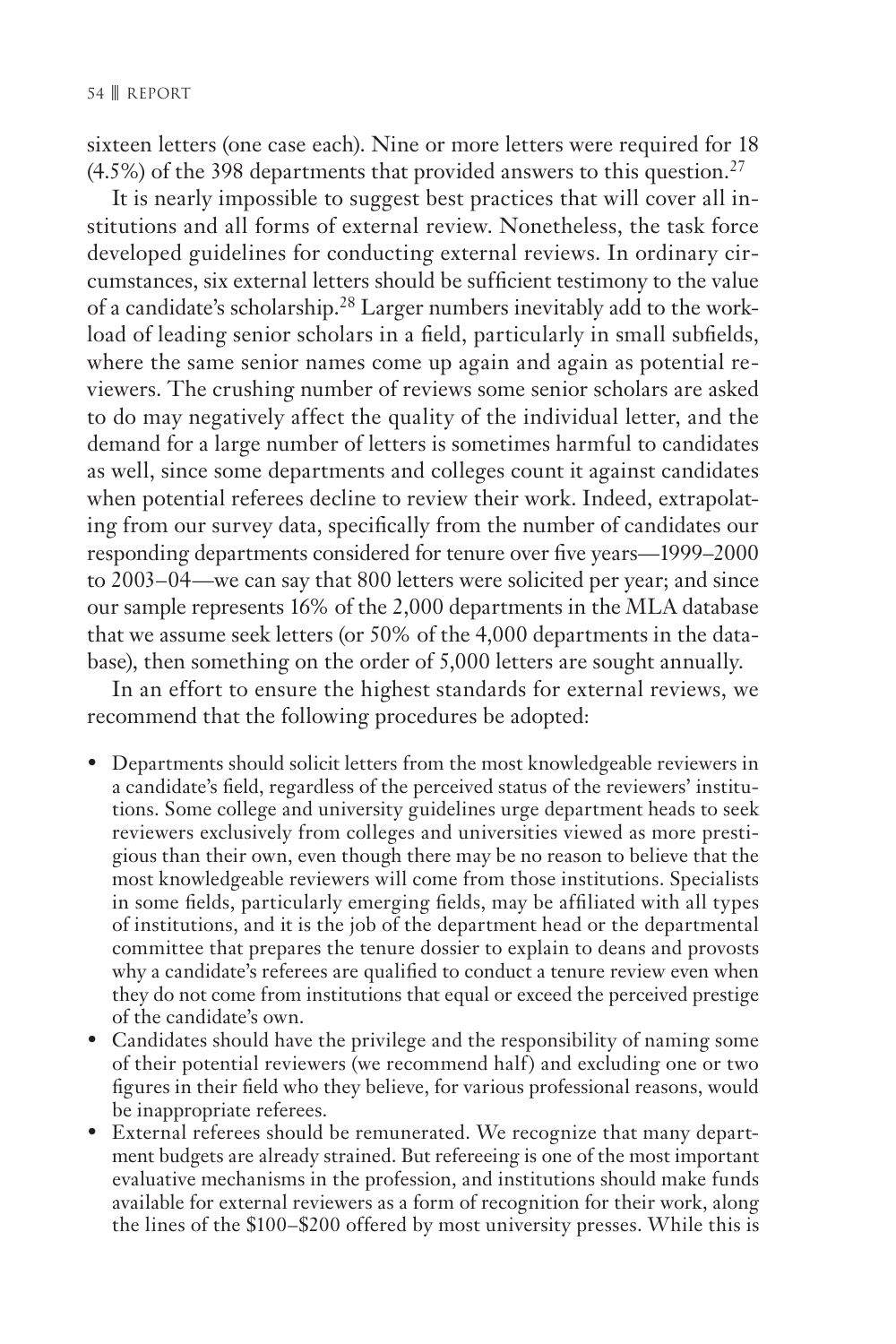hardly adequate compensation for the task, it does recognize refereeing as scholarly labor rather than as an obligation attendant on scholarly achieve ment (see "MLA Recommendations on Extramural Evaluations").

- When approached for external evaluations months before the deadline, refer ees should respond promptly, particularly if they believe they will be unable to conduct the review. When they agree to conduct a review, referees should complete their work in a timely and responsible fashion that includes a care ful, lengthy assessment of the candidate's primary works of scholarship and his or her potential to contribute to the field in the future. The review should present a critical evaluation of the work, not a list of superlatives for fear that anything more nuanced will be used against the candidate. Referees should not be asked to judge the quality of teaching and service to the institution, which they have no way of evaluating.
- Departments should request evaluations by means of a form letter to ensure consistency and thus equity. Although there are potentially as many such let ters as there are departments, we strongly recommend that the form letter *not* ask referees to indicate whether the candidate would receive tenure at their own institution. Different institutions have different needs and expectations, and letters should not presume that one tenure standard fits all. In fact, the form letter should not ask the referee to adjudicate the question of tenure at all; rather, it should focus solely on evaluating the scholarly merit of the candidate's work, leaving the tenure determination to the candidate's depart ment and institution.

The task force believes that it is incumbent on all departments and in stitutions to make their own substantive determinations about the quality of candidates' scholarship, regardless of the venue in which it appears and even when some part of it has not been publicly disseminated at the time of the tenure review. External reviews and press readers' reports are un deniably important to the tenure process, but they must be accompanied by rigorous and fair internal evaluation.

## *4. Reviews of Scholarly Books*

The book review plays an essential role in humanities scholarship, dis seminating information about new works, critically evaluating them, and engaging them in often pointed debate. As such, the best published reviews constitute an important scholarly activity that helps direct, al ter, and sustain ongoing conversations in the field. While book reviews should be an important element of tenure evaluations, their special role in disciplinary and interdisciplinary conversations should be recognized and should not be confused or conflated with other forms of review, including internal and external evaluations and reader reports from presses. In fact, the growing emphasis placed on book reviews in tenure evaluations may have had a deleterious effect on this kind of scholarly forum, dampening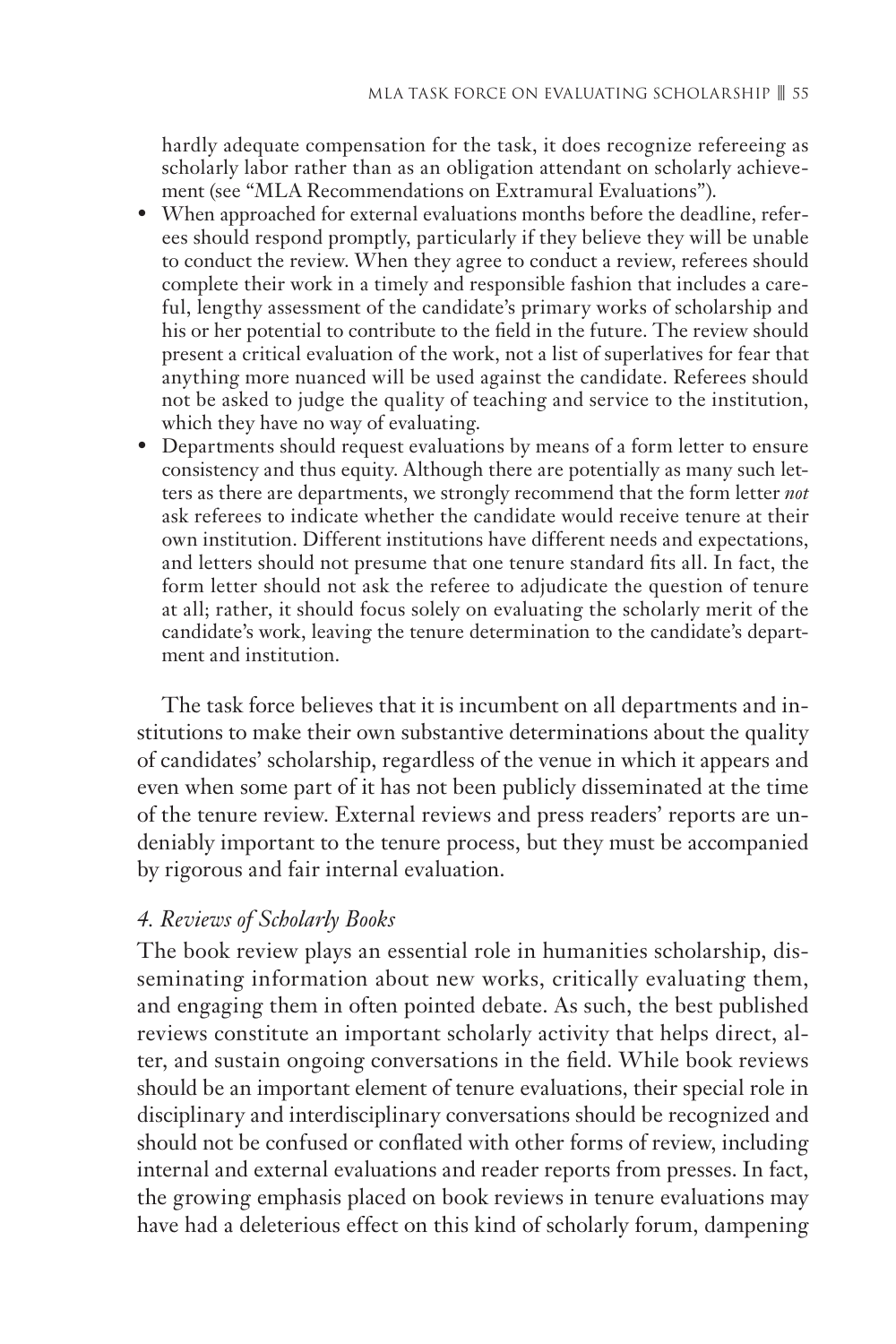disagreements and transforming critical interrogation into a standard ized summation. Many senior scholars, faced with evaluating a number of tenure dossiers, lack the time to write book reviews, and some journal editors have begun to reduce the amount of space dedicated to reviews, whereas others increasingly turn the task over to graduate students or junior scholars in the field, who may not be sufficiently specialized in the subject or treatment of the book to draft anything other than a summary. Such reviews have little value as part of a tenure dossier.

In response to this many-faceted issue, we offer the following recom mendations:

- Tenure committees and senior administrators need to understand the nature of the humanities book review so that its generic distinction from other forms of peer evaluation can be recognized. A hostile or barbed review, for instance, should not necessarily be seen as an indication that the book is of poor quality. Reviews can often be explicit in their disagreements and aggressive in their critique of a line of argument or mode of interpretation because they are tak ing a position within particular disciplinary debates.
- Senior scholars should write book reviews to model this critical genre for younger scholars and to help identify significant new work.
- Journal editors should cultivate a more critical culture of reviewing, seeking out well-qualified evaluators and asking tenured scholars, in particular, to make regular contributions.
- New forums should be developed for the circulation of reviews in the hu manities, since they have diminished or even disappeared from many schol arly journals. We applaud the publication of state-of-the-field review essays in such journals a**s** *Signs* and *PMLA*.

## *5. Evaluating Collaboration*

Solitary scholarship, the paradigm of one-author–one-work, is deeply em bedded in the practices of humanities scholarship, including the processes of evaluation for tenure and promotion. Collaboration, however, offers significant opportunities for enterprising, untenured scholars to tackle problems or interdisciplinary topics too formidable in scale or scope for an individual. Sometimes collaboration simply offers the most satisfying way to approach an issue or problem in an article or a monograph. In fact, recent technological advances have made collaboration with distant colleagues easier, faster, and more efficient. And the special challenges involved in creating digital scholarship have led to new forms of collabo ration in that arena as well.29

Such opportunities to collaborate should be welcomed rather than treated with suspicion because of traditional prejudices or the difficulty of assigning credit. After all, academic disciplines in the sciences and so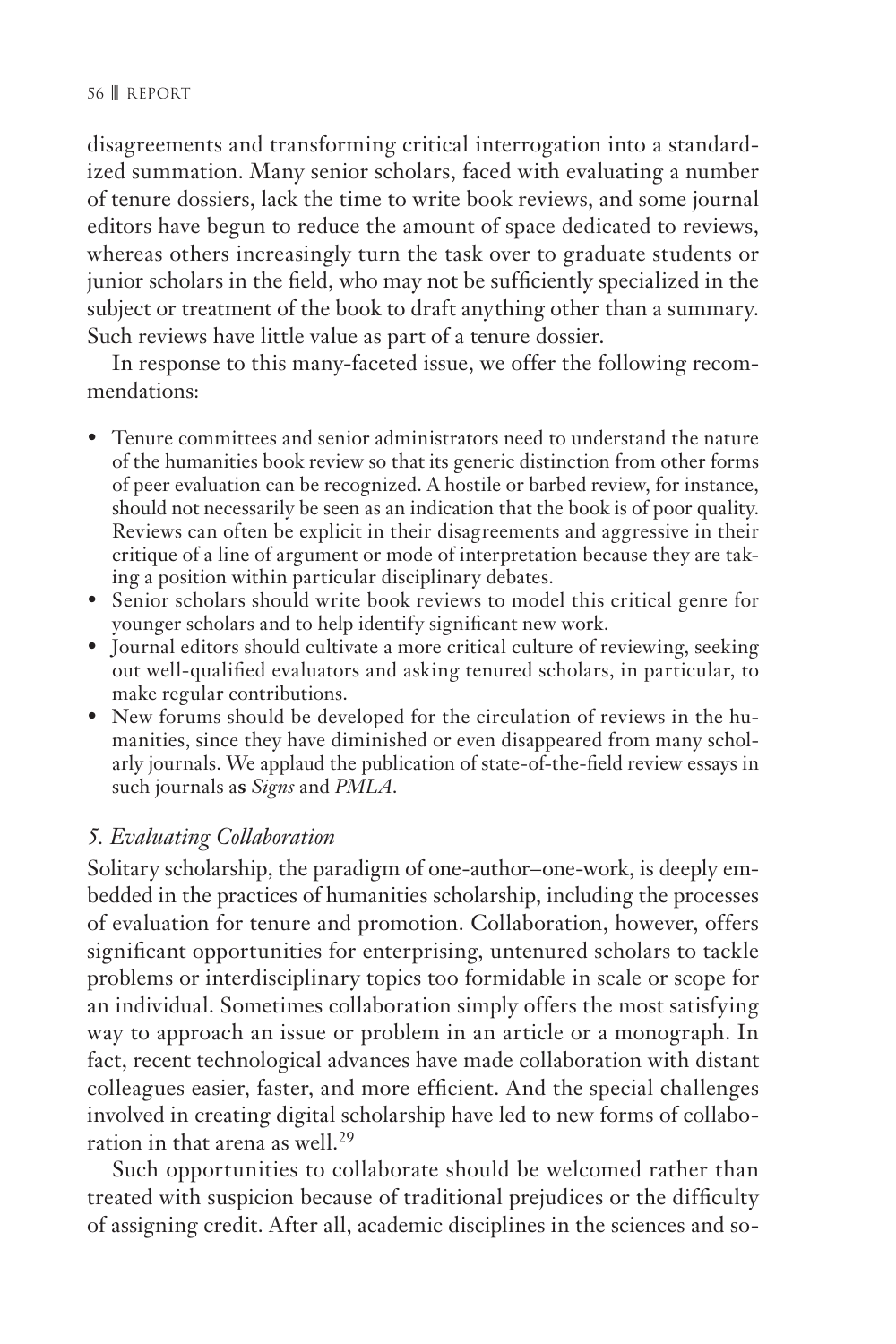cial sciences have worked out rigorous systems for evaluating articles with multiple authors and research projects with multiple collaborators. We need to devise a system of evaluation for collaborative work that is appro priate to research in the humanities and that resolves questions of credit in our discipline as in others. The guiding rule, once again, should be to evaluate the quality of the results.

#### GOING FORWARD

It is a truism that one report begs for—and begets—other reports. This report is no exception. The questions and issues that the task force has considered, including the survey findings and the legitimate concerns of all faculty members (junior and senior, tenure-track and non-tenure-track), chairs, and administrators in language and literature programs as well as in other academic fields, have in no way been exhausted by this report.

To begin with, there were aspects of our charge that we did not ful fill. In our discussion of publication practices, we decided not to examine the issue of multiple submissions and to defer, for the time being, to the MLA's current statement, outlined in "Advice for Authors, Reviewers, Publishers, and Editors of Scholarly Books and Articles" (MLA Commit tee on Academic Freedom). This document states that publishers "should make available to prospective authors clear statements about editorial pol icies . . . and of procedures for the submission and review of manuscripts" but that, barring explicit strictures, an author could submit the prospec tus of a book or monograph to several presses simultaneously. When a publisher asks to see the entire manuscript, however, the author should "inform the publisher if the manuscript has been submitted elsewhere" (108). On the submission of articles and essays, the MLA's current posi tion is that "an author submitting a manuscript to two or more journals simultaneously should notify each editor concerned," although some jour nals, including *PMLA*, do not allow multiple submissions because they "often create unnecessary work for reviewers and editors" (110).

It should be noted that strictures against multiple submissions of book manuscripts are peculiar to academic presses; in trade publishing, multiple—and competitive—submissions are the norm, although trade editors do not usually commission peer reviews. The current MLA rec ommendation states that "if, after four months, a press that requires ex clusive examination rights is unable to decide on acceptance or rejection and the publisher and author cannot agree on a reasonable timetable, the author may submit the manuscript elsewhere after writing to notify the publisher" (109). Since publishers rely on peers from the field to assist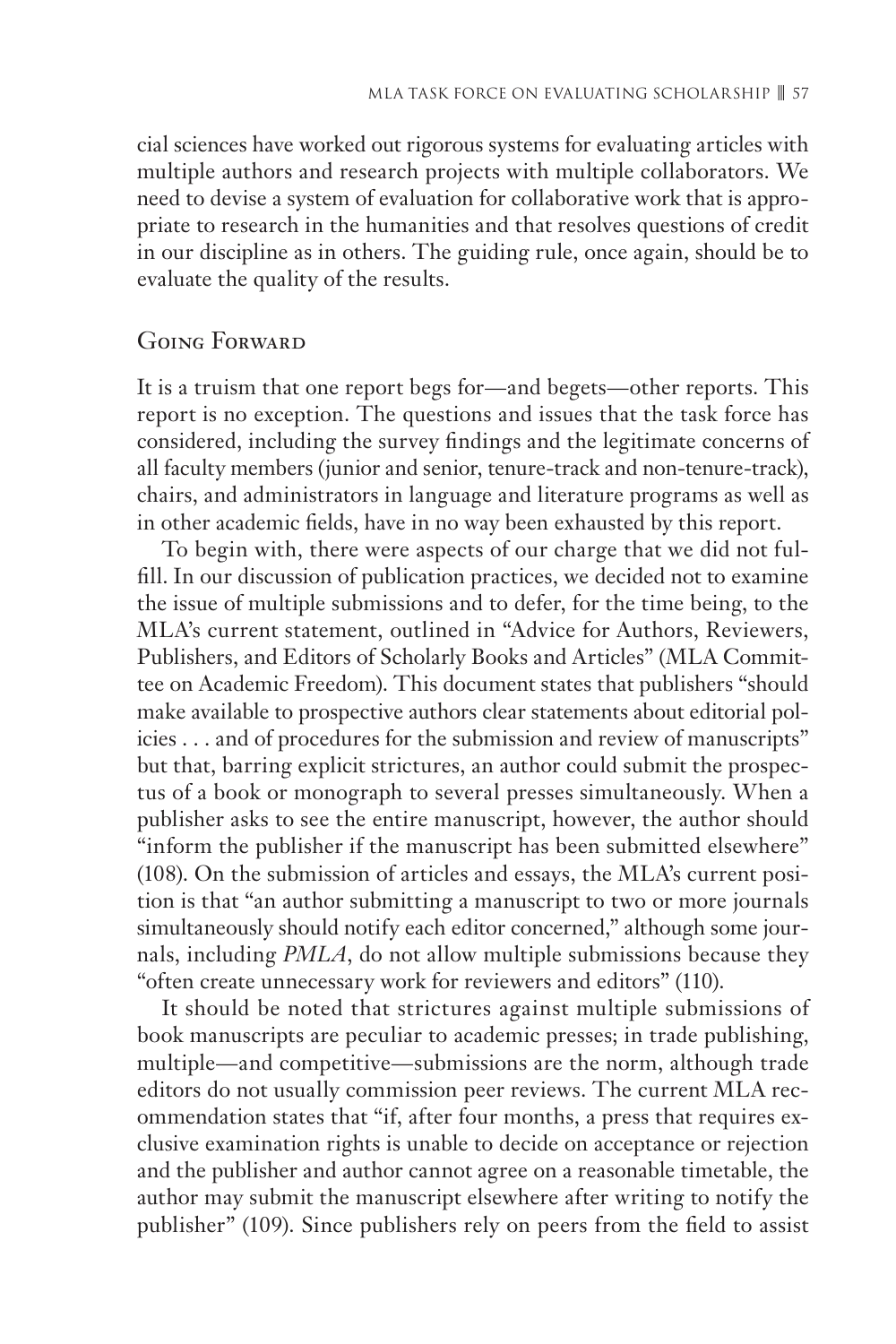in evaluating manuscripts, scholars who agree to write reviews should comply rigorously with the agreed schedule for completion. All too of ten, however, as many of us have experienced or heard from younger colleagues, presses and journals delay decisions for a year or even more, thus restricting the options of junior faculty members who need multiple publications before the tenure process formally begins. Given the reali ties of tenure demands and, as our report confirms, the raised and rising requirements for scholarly production from junior scholars, the task force urges all parties involved in the review process—authors, editors, and re viewers—to refrain from significant delays, especially for the untenured. We further recommend that the MLA undertake a reexamination of its current policies on multiple submissions for books and articles.

Aside from the issue of multiple submissions, we were not able to com pare the number of books published by university presses in the fields represented by the MLA between 1999 and 2005, as the council charged the task force, because, as Peter Givler of the Association of American University Presses informed us, presses do not share a standard way of codifying those fields. Further, Givler doubted that a comparison between only two points in time (only a few years apart) would lead to significant conclusions; a much broader study of trends would be preferable, though even more difficult to conduct. In this interdisciplinary age, presses list books under multiple rubrics, in part to increase the books' sales poten tial. To obtain quantitative information about the number of books pub lished in the fields represented by the MLA, we would have to conduct a systematic survey of university press directors, which would be costly and time-consuming. The task force thus concluded that the MLA's funds should be used for a different survey, one that engaged the primary con cerns of our charge.

As we reported, our survey did not confirm the existence of a crisis of publication in the humanities, at least as late as 2004, although there are reasons to believe that publishing opportunities may be narrowing further. The troubling signals we noted give us, teacher-scholars in lan guage and literature departments, ample reason for taking simple and constructive measures to support university presses on our campuses. We can become members of a permanent library committee and try to get our libraries to increase the size of their humanities budgets for books, reference works, and journals, and we can also offer to serve as members of press boards to affect publishing priorities and financial allocations (see also MLA Ad Hoc Committee 184). Moreover, we should urge our administrators to subsidize our academic presses and to earmark portions of the current or the next capital campaign for enlarging humanities li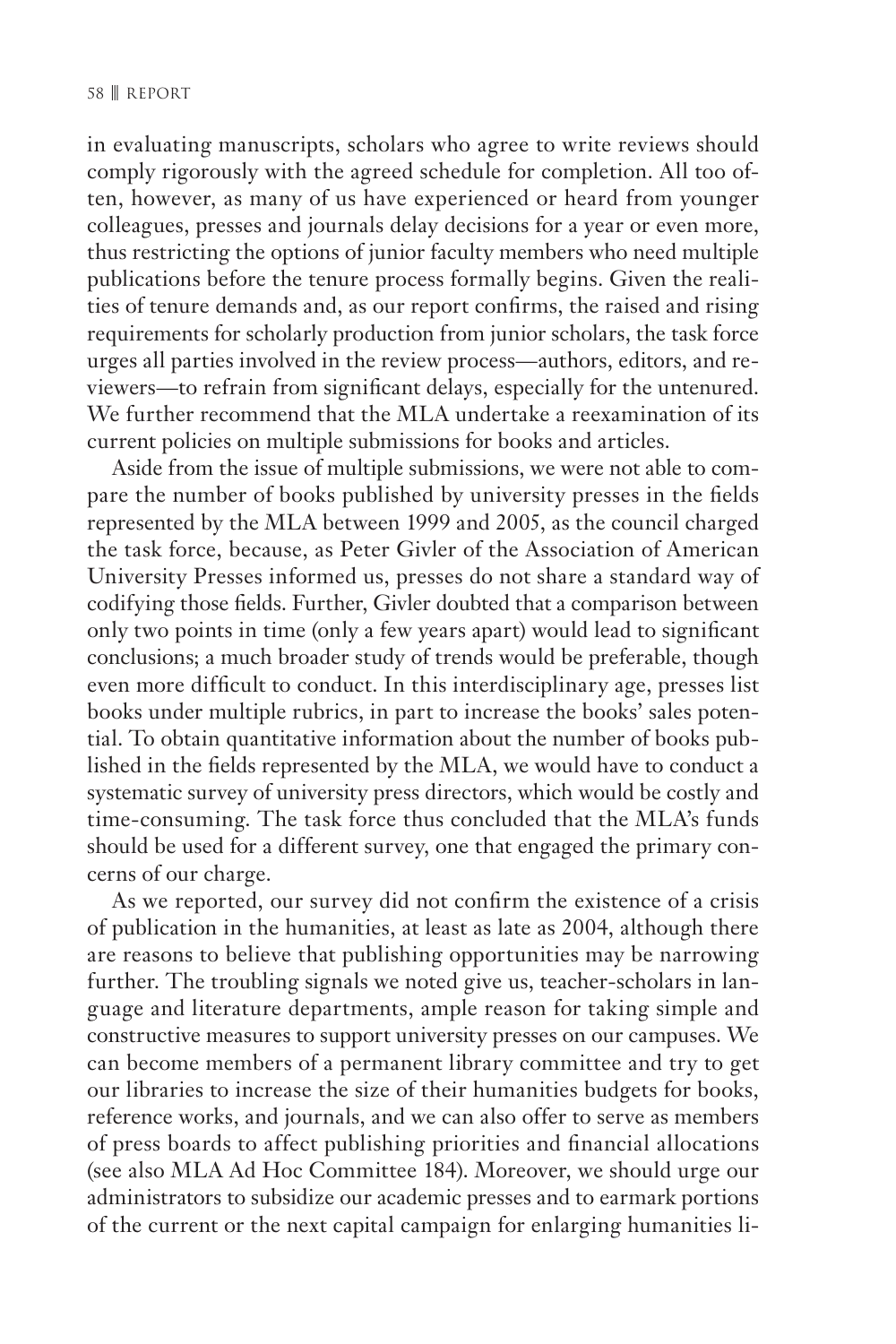brary collections. The press is crucial to the mission of the university: the production of knowledge for society at large would be seriously compro mised without the presses' dissemination of innovative academic research and rigorous scholarship, on which policy makers, opinion leaders, and authors of works for the general public constantly draw.

In retrospect, our survey questionnaire did not investigate several top ics and areas that warrant further consideration. For instance, we did not ask department chairs to report on the salaries of their junior or recently tenured faculty members. We also did not inquire how unions at pub lic institutions influence the evaluation of scholarship, even though they sometimes play an important role in establishing and defending proce dural norms and rights in cases of tenure and promotion. Further, we did not ask about existing appeals processes when tenure is not recommended at the department level or is denied at a higher administrative level—an area that certainly merits further study. And finally, the survey did not pose questions about lengthening the time to tenure or the probationary period before tenure to eight or nine years, which some institutions are now recommending.30

Within the purview of our survey findings, it is clear that issues re lated to faculty members of color (hiring, exiting, promoting, and tenur ing) need further study and more precise documentation. The number of departments that reported cases of junior faculty members other than non-Hispanic whites coming up for tenure is small, in some categories fewer than a dozen; indeed, the number is too small to allow for signifi cant inferences. For instance, only 65 of the 324 English departments that responded to the survey (or 20.1%) reported on the 90 cases of African American candidates who came up for tenure between 1999–2000 and 2003–04. Over the most recent five-year period covered in the survey (1999–2000 to 2003–04), non-Hispanic whites made up 76.7% of the candidates considered for tenure in English departments that answered questions about their candidates' race and ethnicity and 79.7% of those awarded tenure. On the foreign language side, 173 departments reported on 323 non-Hispanic white candidates, but only 10 departments reported on 12 African American candidates for tenure over the five-year period between 1999–2000 and 2003–04. Fifty to 60 departments reported on 106 Hispanic candidates who made up 17.3% of foreign language depart ment candidates. Because the small numbers make it difficult to discern general patterns, we urge the MLA to undertake further analysis of the exit and tenure rates of academic populations other than non-Hispanic whites. And we further urge the MLA to study, through both quantitative and qualitative methods, the career paths of faculty members of color.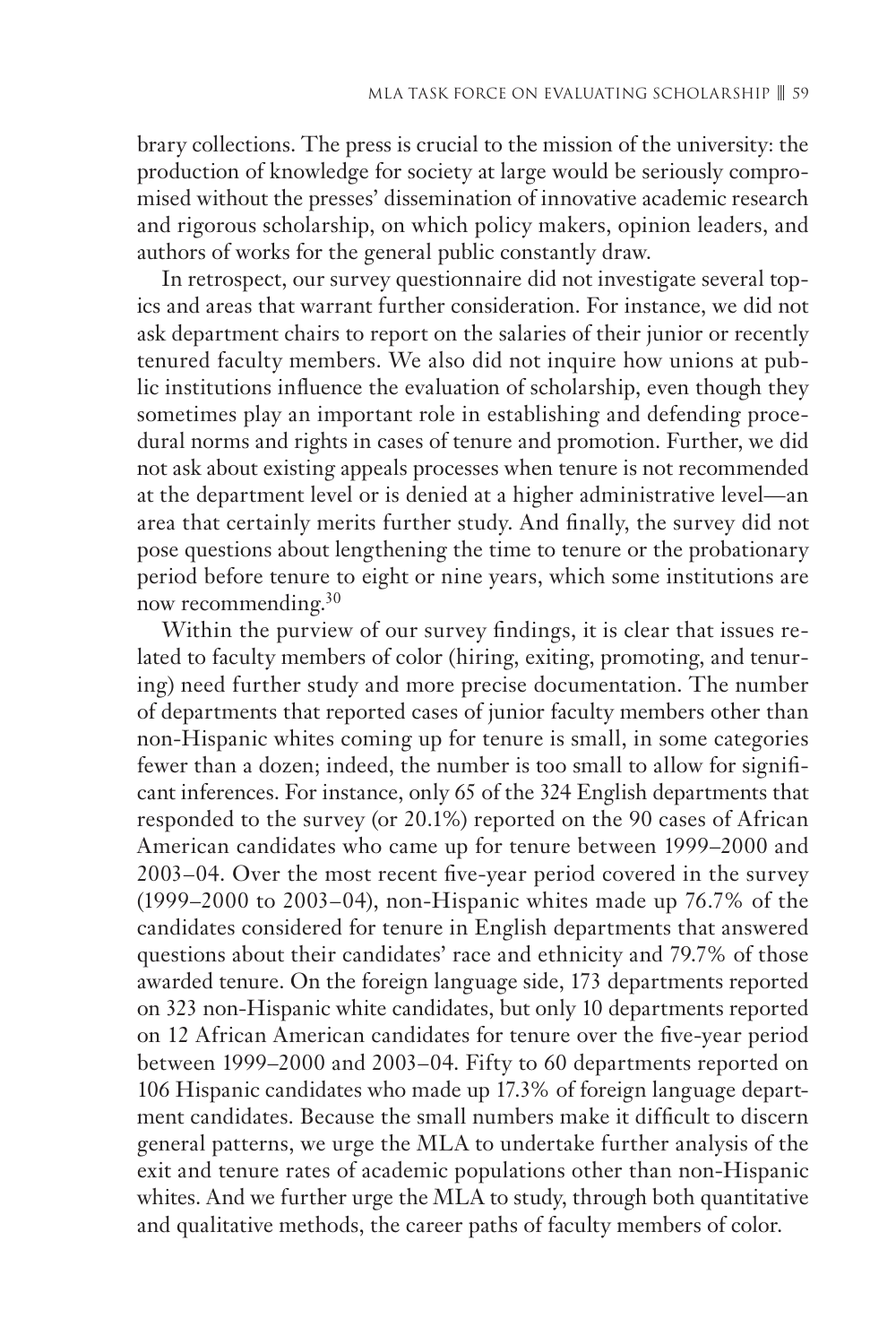More broadly, the small number of departments reporting figures about faculty members of color who were considered for tenure is symp tomatic of the minimal presence of diverse races and ethnicities in the United States system of higher education. Although this issue is beyond the task force's purview, we feel compelled to emphasize the importance of increasing diversity in the pool of doctorates in the fields of the mod ern languages and thus in the pool of applicants for academic positions and for tenure and promotion. We hope that our emphasis is not simply dismissed as a tropism and that MLA members will urge their faculty and administration colleagues to undertake a campuswide study of faculty diversity, an essential component of a good education in the twenty-first century, and to try to find concrete ways of grappling contextually with the historical, ideological, economic, political, and educational causes of this complex problem.

Our findings regarding the "tyranny of the monograph," as it applies to a very influential sector of the Carnegie institutions that we surveyed, led us to conclude that this is the moment to ask whether the needs of the profession—and of graduate students in the fields represented by the MLA—are best served by the current idea of the dissertation as a book-in-progress. To be sure, we are not the first to raise this question. In *We Scholars: Changing the Culture of the University*, David Damrosch lamented the hegemony of the book-length dissertation in the modern languages and its contribution to the overproduction of monographs. He asked, "Why should the dissertation be presumed to be a protobook rather than a series of articles, each produced independently, sharing a common general theme or approach rather than developing a single argu ment?" (162). He argued that a series of articles might well be as valuable a form of scholarship as a single book, without ruling out the possibility that the work of some graduate students might best take shape as a book. Damrosch's idea that dissertations could take the form of linked articles rather than a single monograph is even more timely now than a decade ago because boundaries of disciplinary inquiry have been significantly altered by multi- and interdisciplinary work.

A shift in the conception and structure of the modern language dis sertation is one valid option for creating a more capacious understanding of scholarship. The monograph as the gold standard for tenure dossiers is a relatively recent development, and rigorous quality standards for schol arship are not tied directly to monograph production. For example, in departments of philosophy, as well as in most departments in the social sciences, faculty members uphold the essay as the fundamental unit of scholarly production. If departments of English and other modern lan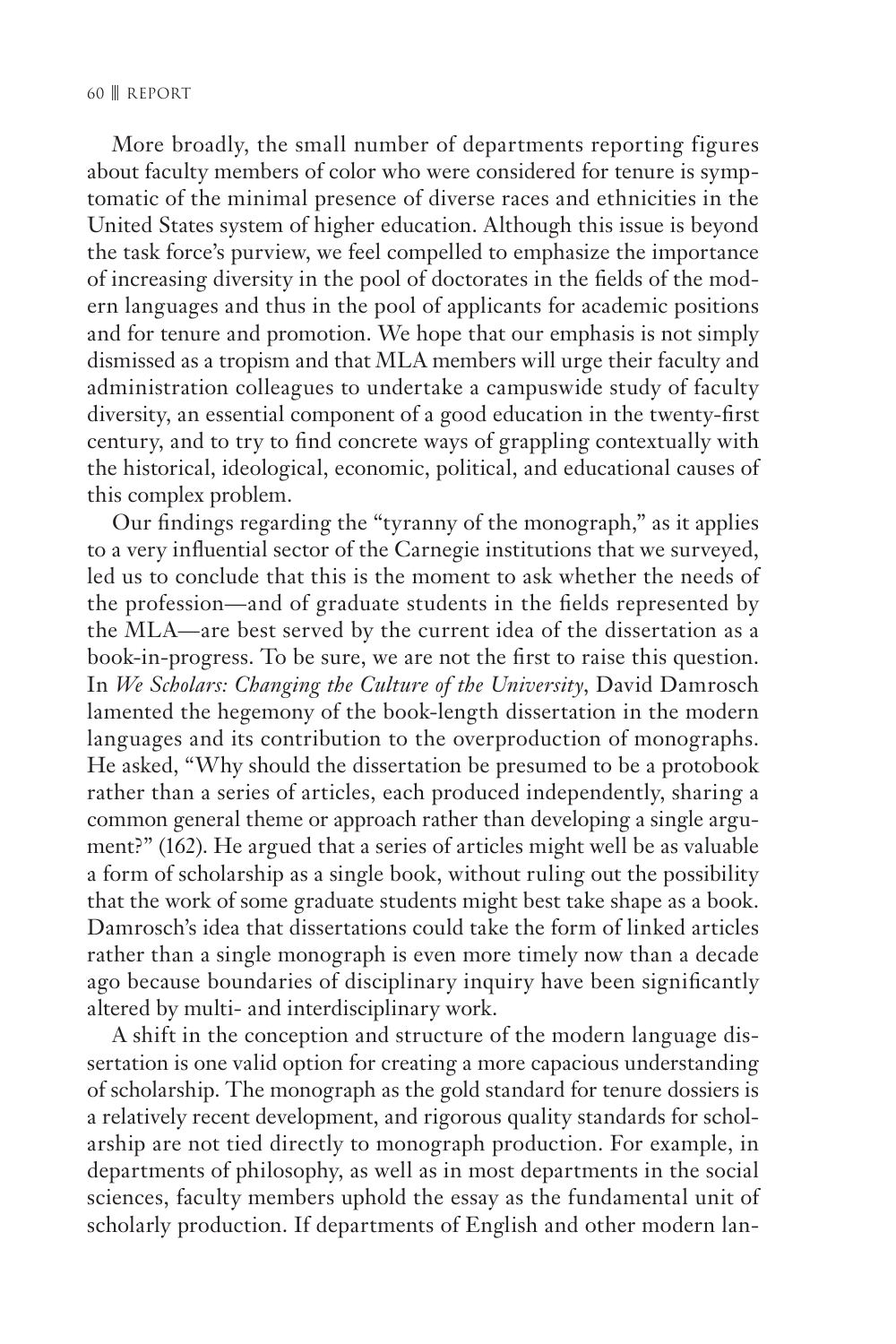guages were to encourage new structures for the dissertations required of their doctoral candidates, then deans and provosts would support such a change, in our view, because experts in the field had determined the va lidity and the value of such a change. Indeed, if the institutions perceived as the most prestigious thought anew about the various ways and forms in which advanced graduate students in the humanities demonstrate that they are able to conduct sustained original scholarly inquiry, these uni versities would open the door to a long overdue reconsideration of the dissertation across the spectrum of graduate education programs in the United States.

Of necessity, the relation of the dissertation to the monograph will have to be reconsidered as dissertations are made accessible in electronic form through institutional repositories, multischool consortia, or com mercial distributors.31 Advocates regard making dissertations available electronically as a logical and desirable replacement for dissertation ab stracts and the microfilm or microform system. They consider it retro grade to continue using nineteenth-century technologies and modes of dissemination and to deny academics and others access to new research and scholarship.32

More pertinent to our purposes in this report is the impact of the potential shift to the electronic dissertation on the process of evaluating scholarship for tenure and promotion. For if dissertations are so freely and widely accessible that they are in effect published, the typical route of the revised dissertation to a first book will need to be fundamentally rethought. University presses could well decide that there would virtu ally be no sales of the printed form of a dissertation, even after it was revised. Is it possible, however, as advocates of electronic dissemination claim, that those dissertations that generate interest online will make publication more attractive? Perhaps, but the widely circulated electronic dissertation can create yet another level of increased expectations for writing and publication from nontenured members of the profession, who could be asked to produce an entirely new book-length manuscript in the postdoctoral pretenure years. To prevent a further escalation of demands on young faculty members, institutions could protect their stu dents' dissertations for three to five years before the dissertations are posted on university library sites and give students the right to decide the year in which their dissertations become electronically available.<sup>33</sup> This delay may only be a temporary measure if, as some advocates pre dict, all faculty work will eventually be uploaded and disseminated freely through library servers instead of taking the form of print books and journals; such an open archive system, which is currently the subject of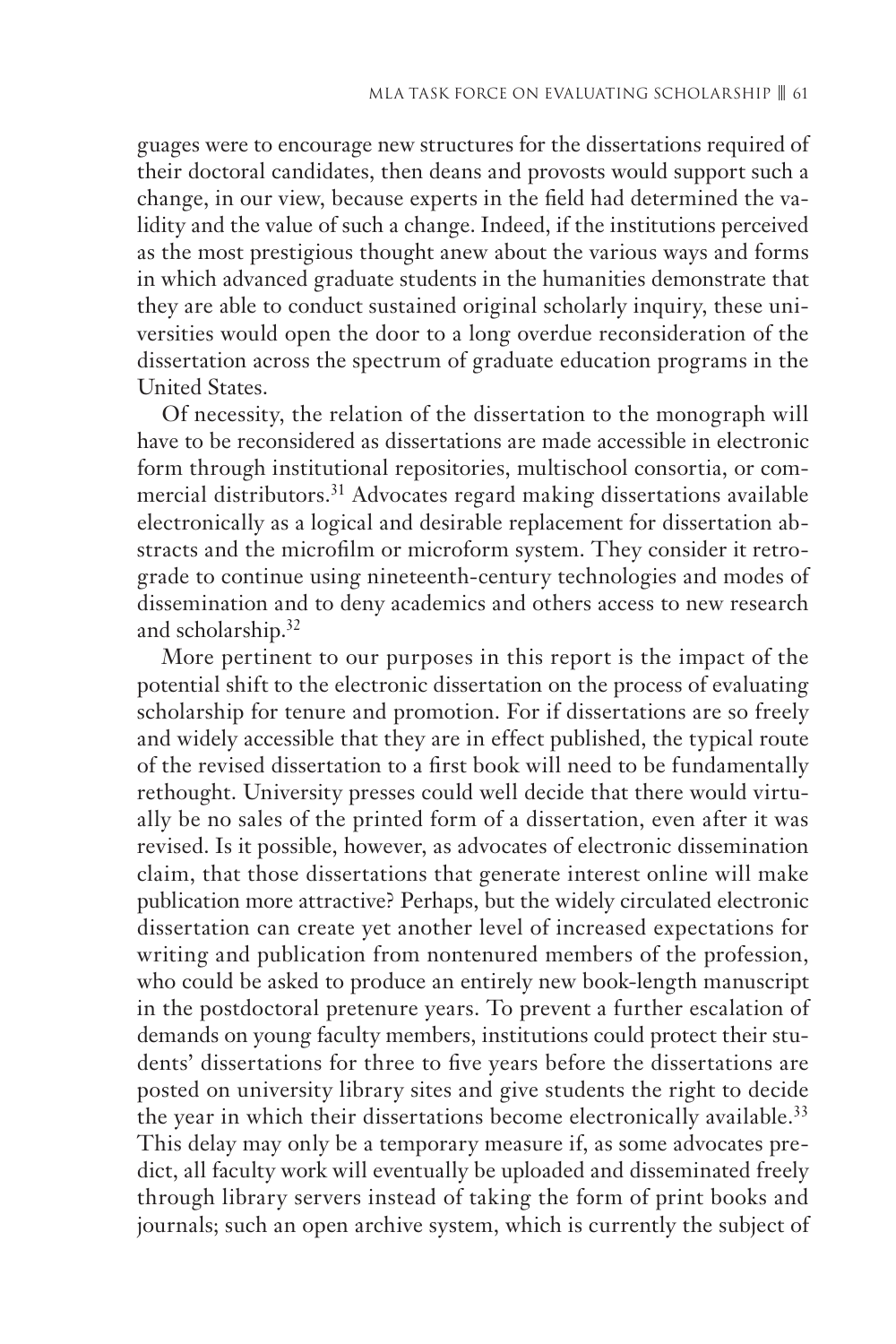considerable discussion within the research library community, would constitute a radical change in the ways in which scholarly communica tion functions.34

It seems clear to the task force that our profession and the academy as a whole need to rethink not only the conception of the dissertation as a larval monograph but also, and more broadly, the entire graduate cur riculum for students confronting a particular conjuncture of intellectual, academic, technological, and economic circumstances today. It is equally clear that the institutions perceived as the most prestigious in our fields will need to initiate such an effort if there is eventually to be a recon ceptualization of the culminating piece of scholarship for the doctoral degree. But, in keeping with a principle that runs throughout this report, it is incumbent on each institution to define what type of final scholarly production is appropriate for its specific educational mission and for the kinds of academic positions that its PhD recipients are likely to have, positions that may be very different from those of its own tenured senior faculty members. Here again, we believe that the MLA can act as a cata lyst for this national conversation.

Indeed, if there is a final recommendation that the task force would make, it is this: discussions of the issues we have raised must begin in departments and institutions that have not yet undertaken them and must continue in departments and institutions that have already begun them. Our survey suggests that such deliberations are in fact going on in a sub stantial number—if not a majority—of the responding departments and thus in their institutions. Asked whether their institution is reviewing its processes and reconsidering its criteria for tenure and promotion, 308 (45.9%) departments said no in 2005. But 119 (17.7%) said that their in stitution had completed such a review in the past three years, 128 (19.1%) that such a review was in progress, and 116 (17.3%) that such a review was under discussion. We advocate that discussions not be an end in them selves but that they result in a genuine, comprehensive review. Institutions should rethink on a regular basis their requirements for tenure and the process by which they evaluate the ways in which junior faculty members have met those requirements. For, as this report has tried to show, the meanings and functions of scholarship and scholarly exchange are histori cal phenomena. The criteria for tenure and the processes of evaluation have shifted over the last few decades and will undoubtedly shift again. It is up to us, then, the teacher-scholars of the MLA, to become agents in our academic systems and effect changes that reflect and instantiate ap propriate standards of scholarly production and equity and transparency for our colleagues, our institutions, and our society.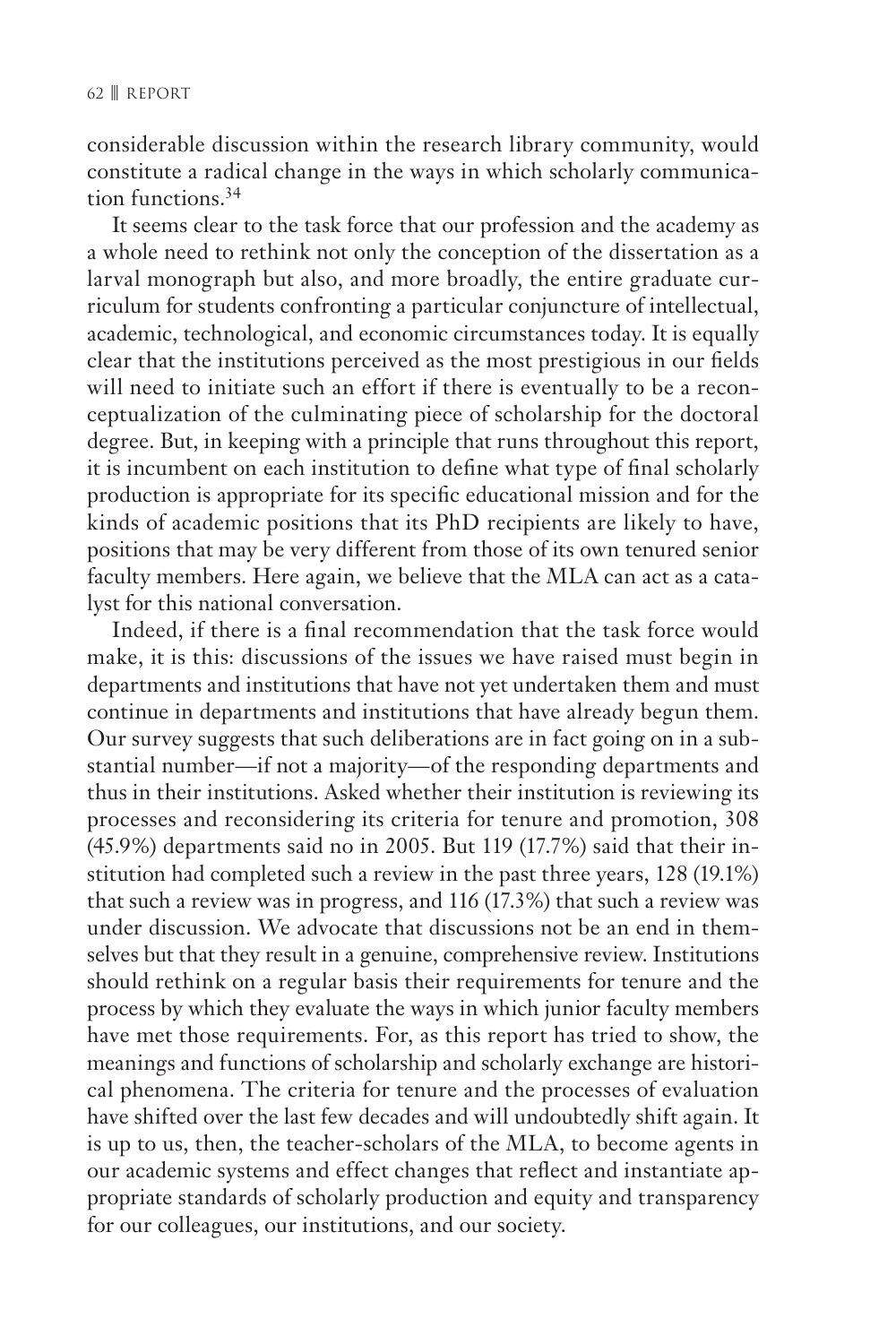## Summary Recommendations

- 1. Departments and institutions should practice and promote transparency throughout the tenuring process.
- 2. Departments and institutions should calibrate expectations for achieving tenure and promotion with institutional values, mission, and practice.
- 3. The profession as a whole should develop a more capacious conception of schol arship by rethinking the dominance of the monograph, promoting the scholarly essay, establishing multiple pathways to tenure, and using scholarly portfolios.
- 4. Departments and institutions should recognize the legitimacy of scholarship produced in new media, whether by individuals or in collaboration, and cre ate procedures for evaluating these forms of scholarship.
- 5. Departments should devise a letter of understanding that makes the expecta tions for new faculty members explicit. The letter should state what previous scholarship will count toward tenure and how evaluation of joint appoint ments will take place between departments or programs.
- 6. Departments and institutions should provide support commensurate with expectations for achieving tenure and promotion (start-up funds, subven tions, research leaves, and so forth).
- 7. Departments and institutions should establish mentoring structures that provide guidance to new faculty members on scholarship and on the optimal balance of publication, teaching, and service.
- 8. Department chairs should receive guidance on the proper preparation of a tenure dossier.
- 9. Departments and institutions should construct and implement models for intermediate reviews that precede tenure reviews.
- 10. Departments should conduct an in-depth evaluation of candidates' dossiers for tenure or promotion at the departmental level. Presses or outside referees should not be the main arbiters in tenure cases.
- 11. Scholarship, teaching, and service should be the three criteria for tenure. Those responsible for tenure reviews should not include collegiality as an additional criterion for tenure.
- 12. Departments and institutions should limit the number of outside letters (in general, to no more than six). Scholars should be chosen to write letters based primarily on their knowledge of the candidate's field(s). Letters should be limited to evaluating scholarly work. Candidates should participate in se lecting (or rejecting) some of their potential reviewers.
- 13. The profession as a whole should encourage scholars at all levels to write substantive book reviews.
- 14. Departments and institutions should facilitate collaboration among scholars and evaluate it fairly.
- 15. The task force encourages further study of the unfulfilled parts of its charge with respect to multiple submissions of manuscripts and comparisons of the number of books published by university presses between 1999 and 2005.
- 16. The task force recommends establishing concrete measures to support uni versity presses.
- 17. The task force recognizes that work needs to be done on several ques tions not asked in its survey: salaries of junior and recently tenured faculty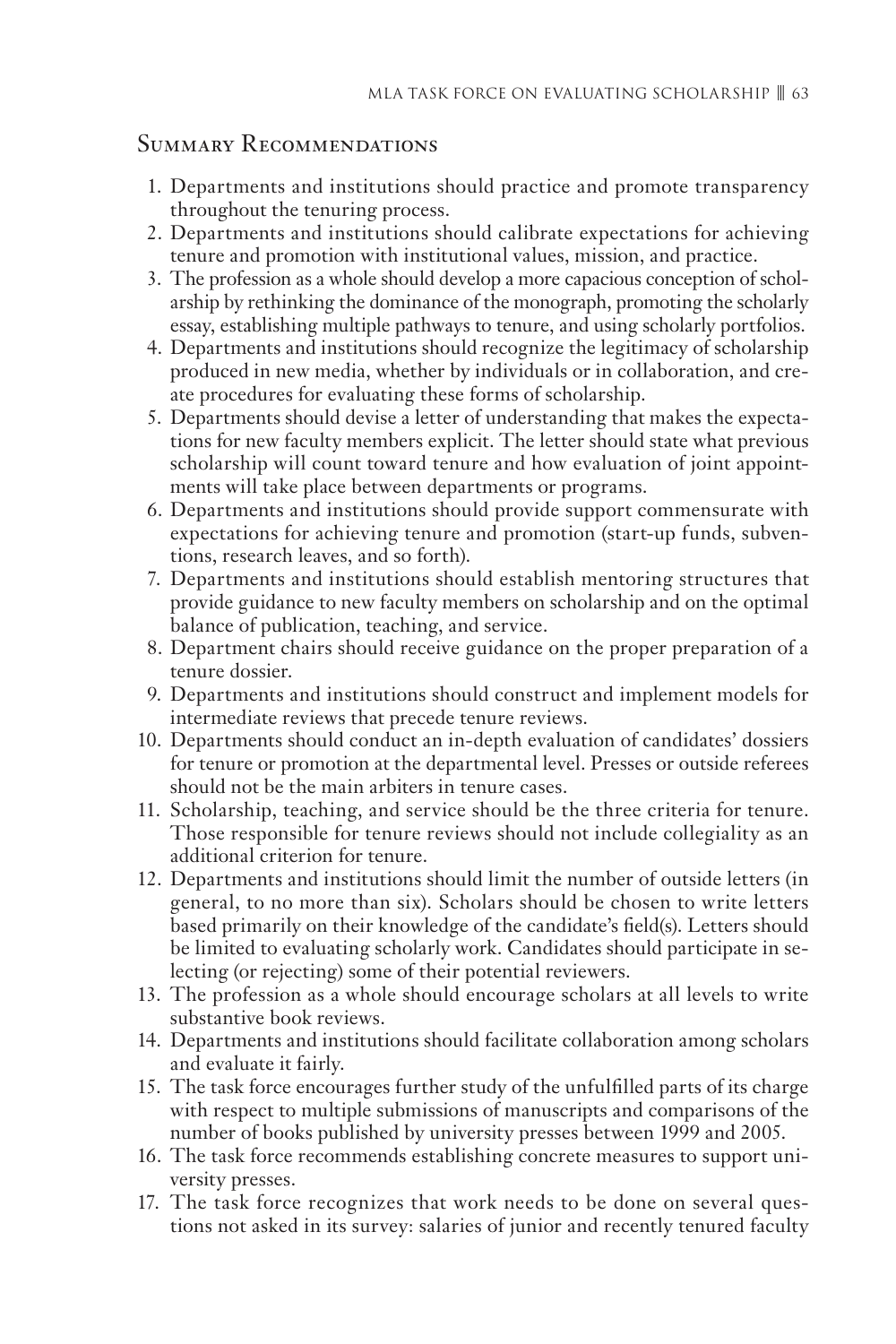members, the role of unions, tenure appeals processes, and the lengthening of the pretenure period.

- 18. The task force recommends that a study of faculty members of color be conducted.
- 19. The task force encourages discussion of the current form of the dissertation (as a monograph in progress) and of the current trends in the graduate curriculum.
- 20. Departments should undertake a comprehensive review to ensure that their expectations for tenure are consistent with their institutions' values and mis sion and that each step in the process is fair and transparent.

*Domna C. Stanton, Graduate Center, City University of New York (chair) Michael Bérubé, Penn State University, University Park Leonard Cassuto, Fordham University, Lincoln Center Morris Eaves, University of Rochester John Guillory, New York University Donald E. Hall, West Virginia University, Morgantown Sean Latham, University of Tulsa*

#### $NOTES =$

1. These percentages are derived from two IPEDS components: the 2004 Institu tional Characteristics file, which provides a systematic count of institutions covered in the IPEDS, and the 2004 Employees by Assigned Position file, which counts the employees in various categories that institutions have on their payrolls as of 1 No vember of the given survey year. Each data set was queried for degree-granting, Title IV–participating, Carnegie Doctorate-granting, Master's, and Baccalaureate institutions in the fifty states and the District of Columbia.

2. Our survey used the 2000 Carnegie classifications, not the new Carnegie clas sifications announced in 2005. A comparative analysis of the 2005 and the 2000 clas sifications shows that more than 95% of the institutions in the 2000 classification that classify groups as Carnegie Doctorate-granting institutions remain in one of the three new categories—RU/VH: Research Universities (very high research ac tivity), RU/H: Research Universities (high research activity), or DRU: Doctoral/ Research Universities. More than 90% of the institutions in the 2000 classification that our survey grouped as Carnegie Master's institutions remain in one of the three categories of Master's Colleges and Universities in the 2005 classification. Three and a half percent of the institutions classified as Carnegie Master's institutions in 2000 are classified in 2005 as Research Universities or Doctoral/Research Universities. The remaining institutions are classified as Master's institutions in 2000 and placed in the Baccalaureate Colleges categories in 2005. Just over 85% of the institutions classified as Baccalaureate Colleges in 2000 are placed in one of the Baccalaureate Colleges categories in 2005. Most of the remainder (12.2%) are institutions classi fied as Master's institutions in 2005. We can safely state that the new classifications, while they allow for finer-grained analysis in some respects, affect the analysis of the survey findings only marginally.

3. The remaining percentage of PhD recipients—ranging from 39% to 24%—rep resent the following categories: non-tenure-track full-time or part-time unknown;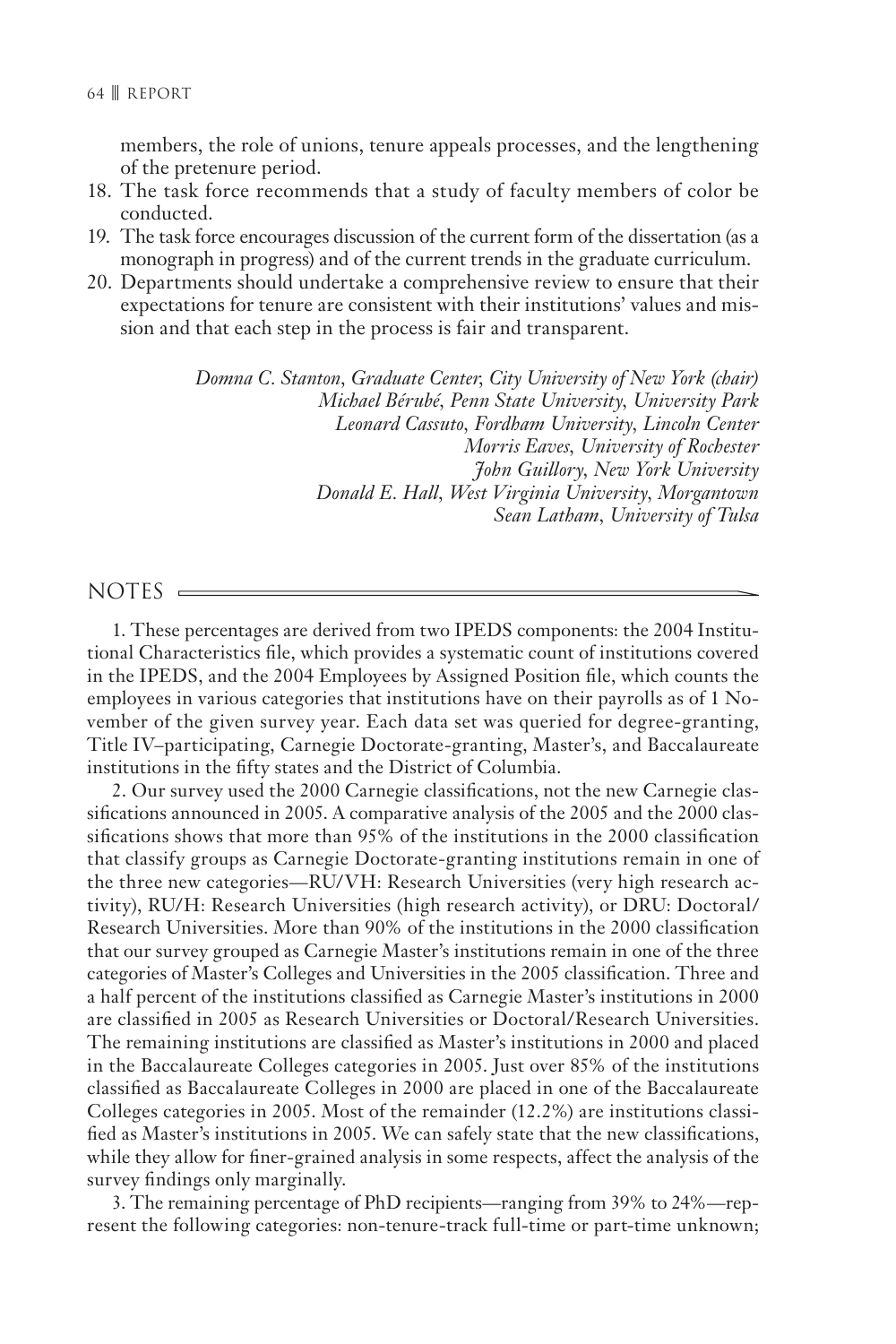higher education, appointment type not specified; postdoctoral fellowships; academic administration; secondary and elementary school teaching; business, government, and not-for-profit organizations; self-employed; not employed seeking employment; and not seeking employment.

4. Different types of faculty members can be classified under "full-time nontenure-track." These include, as we see in the "Statement on Non-Tenure-Track Faculty Members," approved by the Executive Council of the MLA in 2003 and en dorsed by the Delegate Assembly in December 2003, "external postdoctoral fellows, internal postdoctoral fellows, and more permanent NTTs [non-tenure-track faculty members], the last of whom go by almost as many names as there are institutions."

5. The percentages for full-time and part-time faculty members in English and foreign languages were calculated 8 July 2006 using the United States Department of Education DAS-T online data analysis system, http://nces.ed.gov/das.

6. Some would argue that tenure-track faculty members have benefited from the large presence of NTT colleagues because they are relieved from teaching lowerdivision courses. But it could also be argued that such purported relief increases the destructive consequences of departmental hierarchies and undermines the value of the tenure-track faculty in the eyes of administrations focused on the bottom line.

7. We are not suggesting that universities are asking their presses to become profit centers and sources of revenue to subsidize other parts of the institution, as the term "for-profit" business might imply, but we are emphasizing a new unwillingness to subsidize the not-for-profit university press.

8. Penn State University Press has revived its Romance Studies monograph series (http://romancestudies.psu.edu/) in collaboration with the Penn State University Li braries, the Department of French and Francophone Studies, and the Department of Spanish, Italian, and Portuguese; monographs are offered in a free online version and for purchase in print. The University of California Press is publishing mono graph series online in collaboration with the California Digital Library (http://www .ucpress.edu/digpub/). And Oxford University Press plans to sell licenses of its hu manities list to libraries. In an e-mail message to David Nicholls, director of MLA book publications, Sanford Thatcher, director of the Penn State University Press, reported that the press is reviving a series in Romance studies suspended several years ago by getting library support on the technical side (the press is becoming part of the library administratively). The program offers older titles in the discontinued series (then called Penn State Studies in Romance Literatures) online and for Print on Demand (POD). It also publishes new titles in Romance Studies (the new title of the series) in the same format; for new titles, the press expects sales of POD copies in the range of 100 to 150 to libraries and 100 to 150 to individuals. In an e-mail mes sage to David Nicholls, Lynne Withey, director of the University of California Press, indicated that the press is also experimenting with monographs that faculty series editors select; the staff then posts the texts online in the institutional repository maintained by the California Digital Library and produces print copies on demand. In the series in science and in linguistics that the University of California Press has launched, the press is selling 250 to 300 copies per series, which allows it to continue publishing specialized work. The press is about to announce a series in literature. Both of these instances, which revive publication in the fields represented by the MLA, confirm yet again the crucial importance of digital technology to the future of scholarship and publication in the humanities.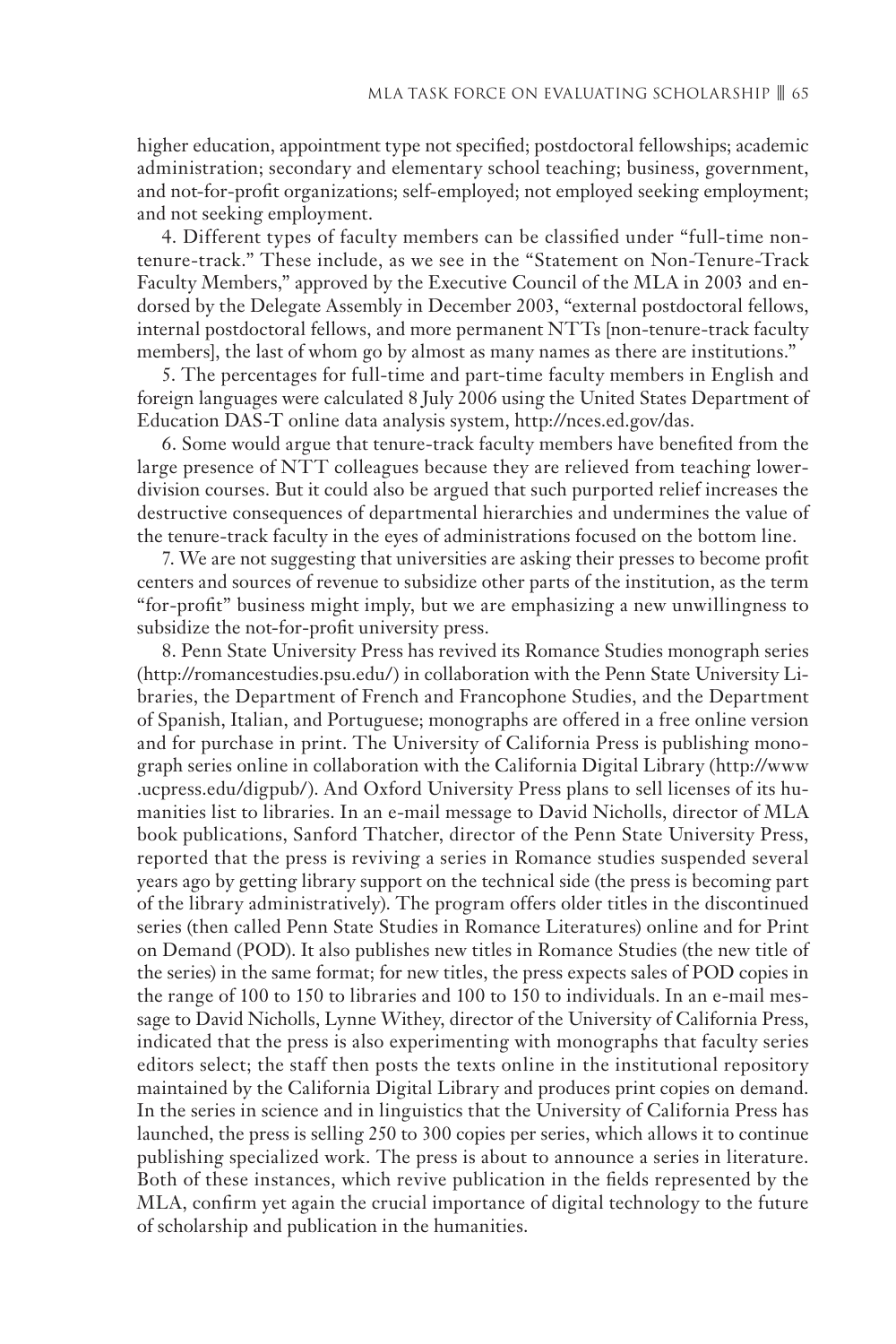9. In "Journals in the Time of Google," Lee C. Van Orsdel and Kathleen Born cite average prices per journal title in 2004: whereas in chemistry it is \$2,845 and in physics, \$2,538, in language and literature it is \$153.

10. Lindsay Waters writes that in 1980, 65% of the acquisitions budget in the University of California library system went for books, 35% for journals. In the early 2000s, these percentages changed dramatically: 20% went for books, 80% for jour nals (*Enemies* 37).

11. Wilcox's *A Comprehensive Survey* represents the report to the Office of Edu cation in the United States Department of Health, Education, and Welfare, which provided the grant to support the survey, initiated as a project of the College Section of the National Council of Teachers of English in 1965. The project was subsequently endorsed by the MLA and the ADE, which participated in the advi sory committee that was formed to oversee the project; Wilcox was the survey's director. The survey was mailed to a random sample of 300 departments, which received the questionnaire in 1967 (the survey asked questions about the academic year 1966–67); 284 of the 300 departments (94.6%) returned questionnaires. Wil cox's *The Anatomy of College English* drew on the survey but is not a report of the survey findings.

12. Women continue to be underrepresented, however, at the highest rank; ac cording to the *2004 National Study of Postsecondary Faculty*, women make up 38% of full-time tenured faculty members in English and foreign languages at the rank of professor. More encouraging, they make up 50.6% of full-time tenured faculty mem bers in these fields at the rank of associate professor (Cataldi et al.).

13. Findings about tenure rates from other recent surveys are comparable with those reported in the MLA study. A survey conducted by the American Historical Association in fall 2003 (Townsend) found that of the 910 faculty members that the history programs surveyed had considered for tenure in the preceding five years, 856 received tenure, a 94.1% success rate across the range of institutions (not including two-year colleges). Tenure rates at doctoral and research institutions and in PhD programs were only slightly below this average at 92.3%, and, when broken down by region, history programs in the Midwest, which accounted for a quarter of the history faculty members who came up for tenure, reported a 98.3% rate, whereas the other regions were all close to the 94.1% average.

14. The 20% exit rate among those hired between 1994 and 2004 was calculated from a base number that includes persons hired between 1999 and 2004, most of whom would not as yet have been considered for tenure and who would be the least likely to have left the departments that hired them for any reason. The percentage of exits would doubtless be significantly higher, and the implied tenure rate lower, were the base number limited to cohorts of assistant professors whose members either had already been considered for tenure by 2005 or who would have been had they not left before their cases could be sent forward for review. We have no way of tracking persons in the 20% who were hired at other institutions and eventually received tenure, those in the percentage who went on to NTT positions, or those who left the profession. The discrepancy implied by the difference between Dooris and Guidos's 55% success rate and the MLA's estimated 20% exit rate suggests the degree to which the MLA exit rate is lowered because, unlike Dooris and Guidos's study, it is calcu lated from a base that includes recently hired persons who are just beginning their probationary appointments.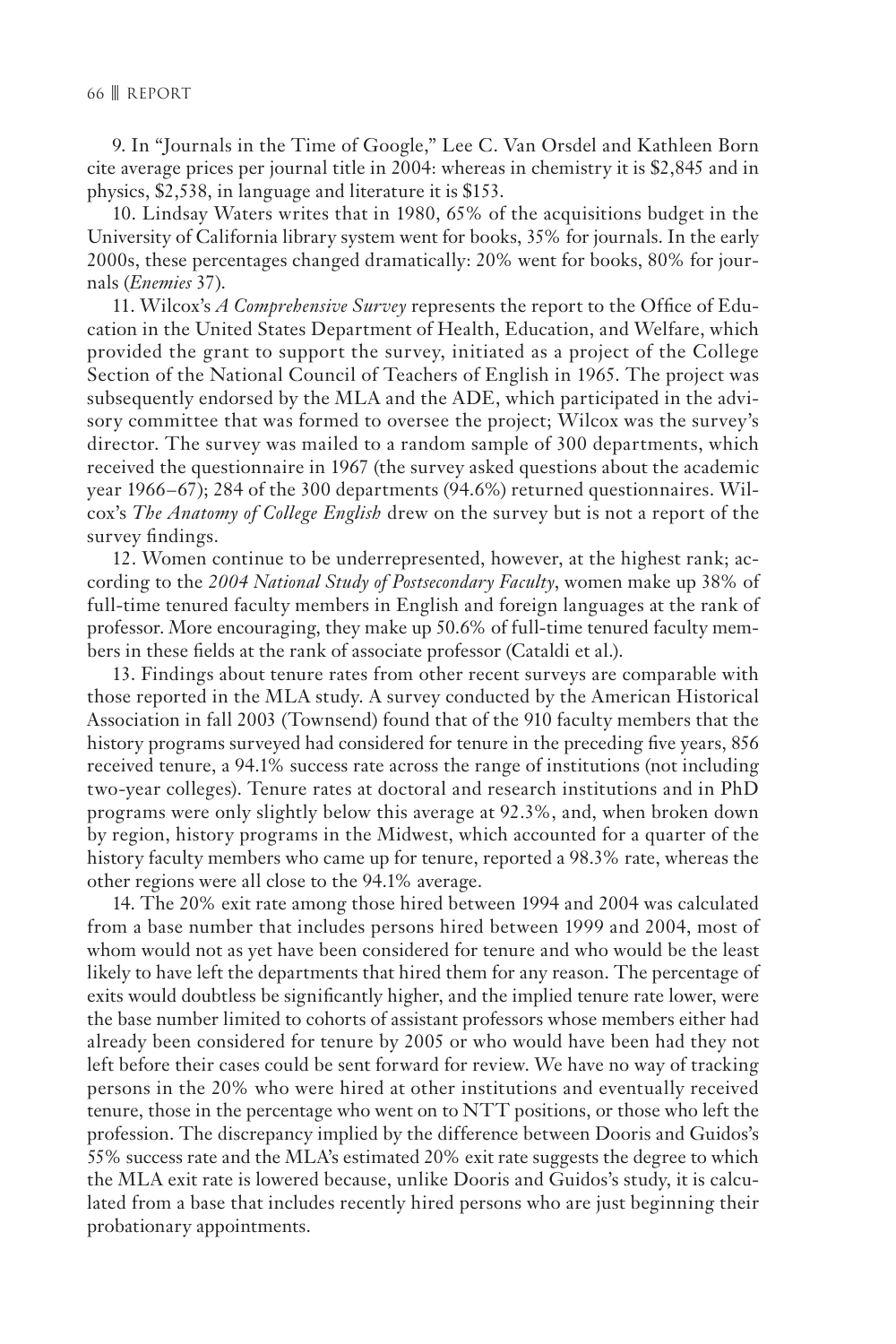15. There are also gender differences in the tenure rate according to the field. Thus film and media studies have tenured more men than women; literary studies and creative writing have tenured about the same number of men and women; and rhetoric and composition, applied linguistics, and language learning and acquisition have tenured more women than men. It is, of course, difficult to know the histori cal and intellectual community factors that account for these differences among the fields represented by the MLA.

16. To cite an obvious example, publication provides a poor framework for evalu ating scholarship in digital form, including "print" books and articles aggregated in major databases, such as Project MUSE.

17. Digital repositories in libraries and at other sites may further diminish the distinction between the essay and the book.

18. See "The Contributions of Journal Editors to the Scholarly Community" (Council), which also urges recognition of editorial experience in hiring, tenure, and promotion. As this document argues, the conceptualization and execution of special issues of a journal are often commensurate with editing a collection of essays in book form. Thus special issues are often subsequently published as books.

19. This acceptance of diversity should also hold true for scholarship published abroad, where journal and press editors sometimes serve as the peer-review body and readers' reports may be unavailable. Tenure review committees should always judge the merit of the scholarship itself, while understanding that international communi ties have different vetting processes for academic publishing.

20. Increasingly, many journals possess a significant digital component and place electronic versions of print articles in repositories, such as Project MUSE and JSTOR; this is the case with *PMLA*. However, in "A CELJ Snapshot of Learned Journals and E-Publication in 2004," based on the responses of 190 member jour nals (out of 350 to whom the questionnaire had been sent), Elizabeth Haluska-Rausch and Bonnie Wheeler found "*no immediate compulsion* to add or change to an electronic format" among their respondents (2). Indeed, the respondents did not see an intellectual need to "go digital," since they viewed the digital revolution as "market and consumer driven" (5). Editors also reported that for journals with print-only subscriptions or with both formats there was no evidence of decline in print sales due to electronic availability and that much of the evidence of decreased sales is anecdotal.

21. The *MLA International Bibliography* has been updated to provide links to digi tal materials of indexed items.

22. The task force thus supports the recommendation of the ACLS Commission on Cyberinfrastructure for the Humanities and Social Sciences that "policies for tenure and promotion . . . recognize and reward digital scholarship and scholarly communication; recognition should be given not only to scholarship that uses the humanities and social science infrastructure but also to scholarship that contributes to its design, construction, and growth."

23. This letter might include, for instance, how work with digital media in re search, as well as in teaching and service, will be evaluated and credited. See "Guide lines for Evaluating Work with Digital Media in the Modern Languages" (MLA Committee on Information Technology).

24. This mentoring process should include initiation into the workings and the policy statements of the faculty member's professional organizations. See, for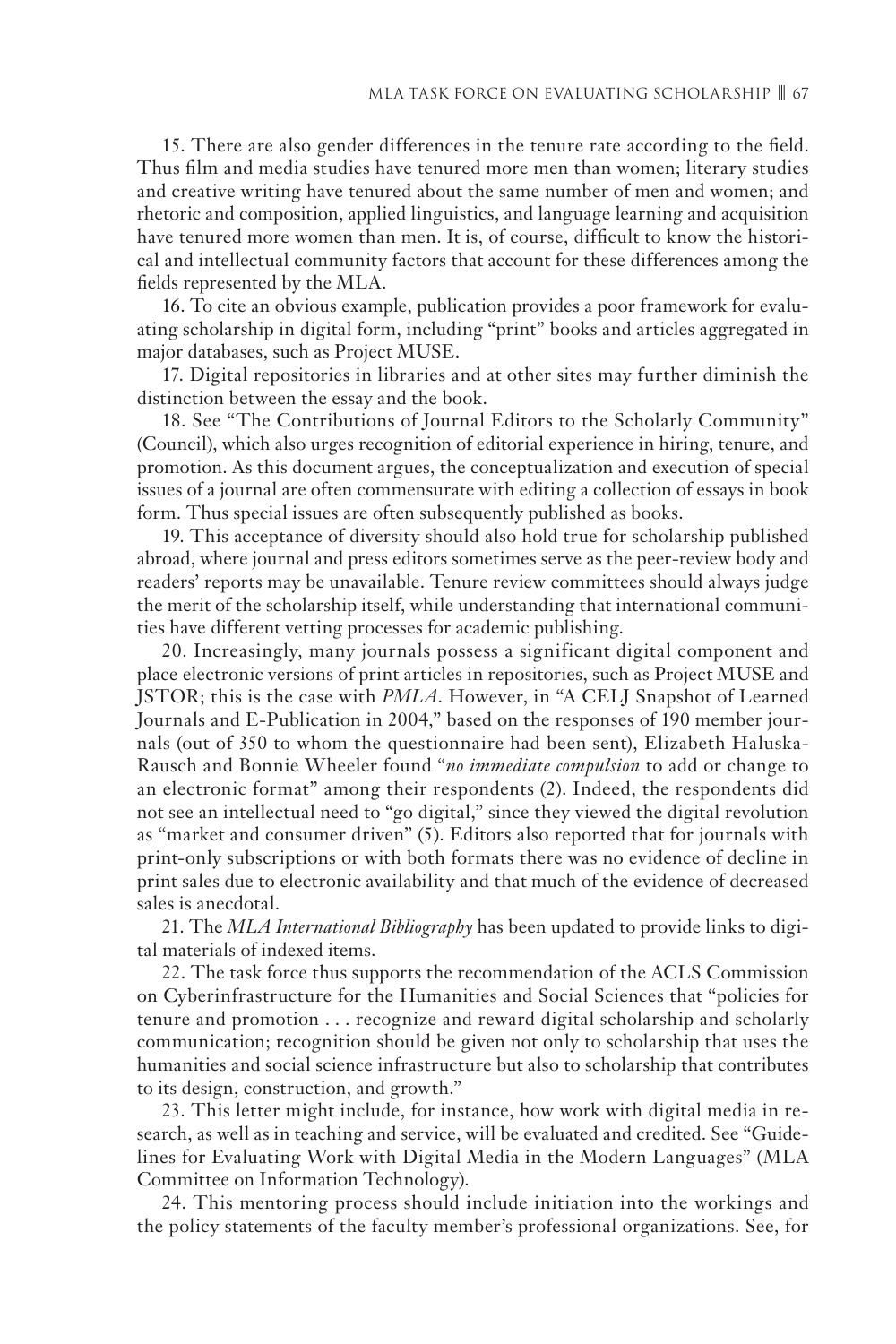#### 68 ||| report

instance, "Advice for Authors, Reviewers, Publishers, and Editors of Scholarly Books and Articles" (MLA Committee on Academic Freedom) on issues of multiple submis sions, appropriate time of response for submissions, and so on, as well as the "MLA Statement of Professional Ethics."

25. This view is consistent with the provisions of the "MLA Statement of Profes sional Ethics" for external and internal reviews: "A scholar who has any conflict of interest or is so out of sympathy with the [colleague's work] as to be unable to judge its merits without prejudice must decline to serve as referee or reviewer."

26. See Heather Dubrow's introduction to the special topic on collegiality in *Profession*. She notes factors that cause a lack of collegiality in departments today: the job market, changes in career patterns, increased diversity within departments, changes in family patterns, and the influence of business models on the academy.

27. A significant, but puzzling, difference in tenure rates for women and men emerges in relation to the number of outside letters departments are required to solicit: women have a lower tenure rate than men in departments required to solicit the largest number of letters (6 or more). For the years 1999–2000 and 2003–04, the figures show that when 6 or more outside letters are required, 87.6% of men versus 81.1% of women are tenured; when 4 or 5 letters are required, 93.4% of men versus 90.7% of women are tenured; with 1 to 3 letters, 90% of men versus 90.1% of women are tenured; and when letters are not required, 94.3% of men versus 95.2% of women are tenured.

28. In MLA documents, the number of outside letters recommended ranges from 2 to 6. The "ADE and ADFL Statement on the Use of Outside Reviewers" rec ommends 2 to 4 letters; the "MLA Recommendations on Extramural Evaluations," which was endorsed by the MLA Delegate Assembly in 1994 and the MLA Executive Council at its February 1995 meeting, recommends up to 6 letters. In extraordinary circumstances, when there is substantial disagreement about a candidate or when a candidate's work does not fit neatly into one disciplinary specialty, a dean or depart ment head might ask for additional letters to supplement those of external referees who were already named or whose reviews were received.

29. See Damrosch's argument for collaboration as opposed to the idea of the iso lated, individual scholar (188–91).

30. Under the 1940 "Statement of Principles on Academic Freedom and Tenure," the AAUP stipulated that "this period may not exceed seven years." The association's 2001 "Statement of Principles on Family Responsibilities and Academic Work," how ever, said that "a faculty member [can] be entitled to stop the clock or extend the probationary period, with or without taking a full or partial leave of absence, if the faculty member . . . is a primary or coequal caregiver of newborn or newly adopted children," that "institutions [can] allow the tenure clock to be stopped for up to one year for each child, and . . . that faculty [can] be allowed to stop the clock only twice, resulting in no more than two one-year extensions of the probationary period" (n1). In our view, it would also be appropriate to stop the clock or extend the probationary period for primary care of significant others, infirm parents, or relatives.

31. Making dissertations available in electronic form as an institutional require ment has elicited considerable comment at several universities, including Ohio State University, Columbus, especially from graduate students, who have expressed con cern that their manuscripts may not be published in print form if they have already appeared on the Web. Because of such opposition, Ohio State allows students a delay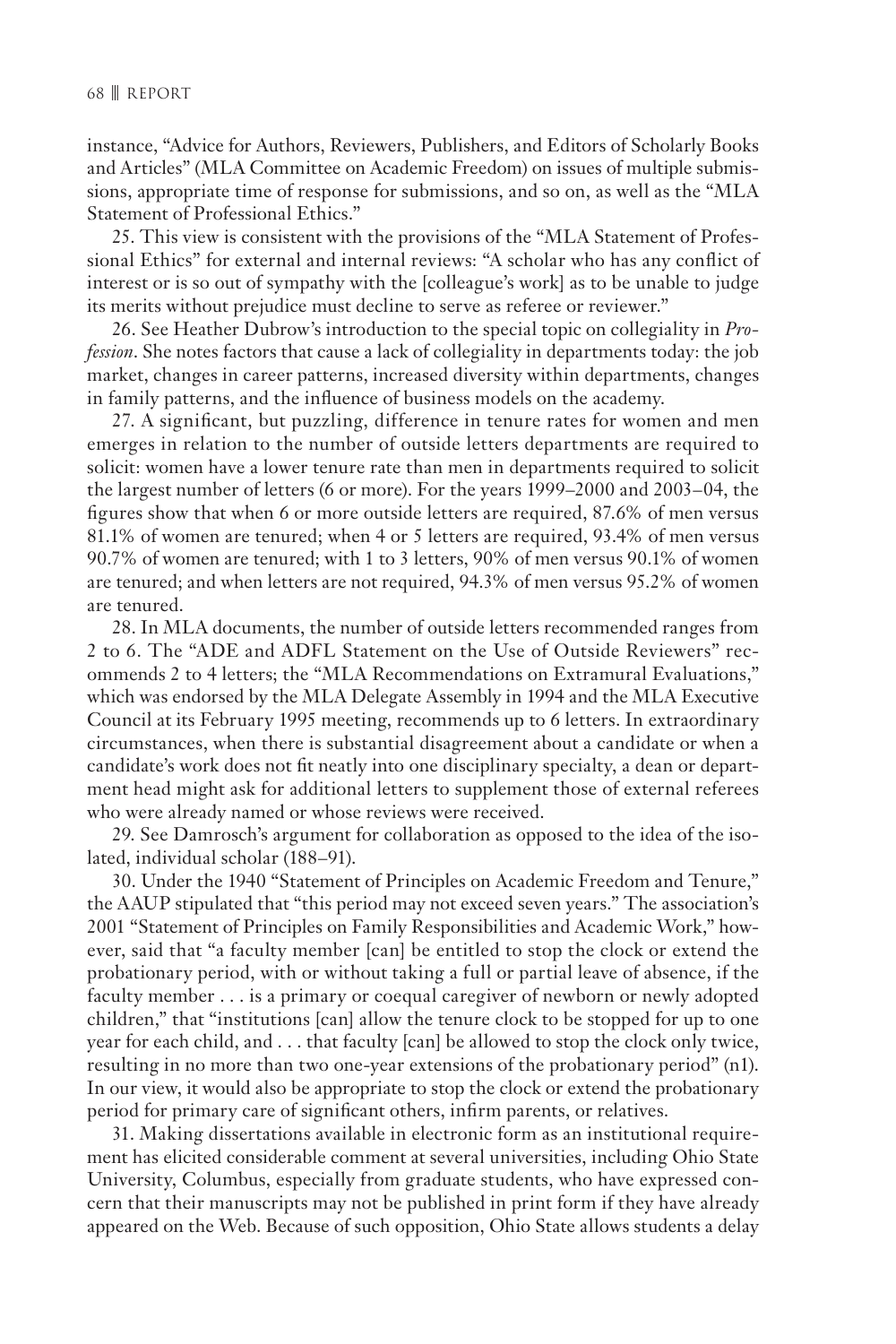of one to three years in releasing their dissertations in electronic form, and the ad ministration is considering a five-year delay to allow PhD recipients more time to publish their work (Carlson).

32. ProQuest/UMI receives dissertations electronically, prints them out, and then microfilms them to create an archival copy. Thus this company still considers the "retrograde" microfilm or microform system the most reliable way to create an ar chive of electronic texts.

33. This move raises the thorny issue of who owns the rights to the intellectual content of the dissertation, the author or the university?

34. See the final draft report from the ACLS Commission on Cyberinfrastructure for the Humanities and Social Sciences, chaired by John Unsworth.

#### WORKS CITED  $=$

- ACLS Commission on Cyberinfrastructure for the Humanities and Social Sciences. *Our Cultural Commonwealth*. 29 July 2006 <http://www.acls.org/cyberinfrastructure/ cyber.htm>.
- "ADE and ADFL Statement on the Use of Outside Reviewers." *ADE Bulletin* 132 (2002): 88. <http://www.adfl.org/resources/resources\_statement.htm>.
- ADE Ad Hoc Committee on Changes in the Profession: Teaching and Research. "ADE Statement of Good Practice: Teaching, Evaluation, and Scholarship." *ADE Bulletin* 132 (2002): 85–87. <http://www.ade.org/policy/index.htm>.
- American Association of University Professors. "The Devaluing of Higher Educa tion: The Annual Report on the Economic Status of the Profession, 2005–06." *Academe* Mar.-Apr. 2006: 25–50.
- Boyer, Ernest L. *Scholarship Reconsidered: Priorities of the Professoriate*. Princeton: Car negie Foundation for the Advancement of Teaching, 1990.
- Burnard, Lou, Katherine O'Brien O'Keeffe, and John Unsworth, eds. *Electronic Textual Editing*. New York: MLA, 2006.
- Cahalan, Margaret, et al. *Fall Staff in Postsecondary Institutions, 1993*. NCES 96-323. Washington: GPO, 1996.
- Carlson, Scott. "Students Oppose Ohio State's Plan to Put Dissertations Online." *Chronicle of Higher Education* 30 May 2003: A33. <http://chronicle.com/temp/ email2.php?id=pMDvbzdcjcqpRD6kzmyntB4yHSdJjhJX>.
- Cataldi, Emily Forrest, et al. *2004 National Study of Postsecondary Faculty*. NCES 2005-172. Washington: GPO, 2005.
- Council of Editors of Learned Journals. "The Contributions of Journal Editors to the Scholarly Community." 20 Oct. 2004. <http://www.celj.org/news.html# october202004>.
- Crewe, Jennifer. "Scholarly Publishing: Why Our Business Is Your Business Too." *Profession 2002*. New York: MLA, 2002. 25–31.
- Culler, Jonathan. *Framing the Sign: Criticism and Its Institutions*. Norman: U of Okla homa P, 1988.
- Damrosch, David. *We Scholars: Changing the Culture of the University*. Cambridge: Harvard UP, 1995.
- Diamond, Robert M. "Scholarship Reconsidered: Barriers to Change." O'Meara and Rice 56–59.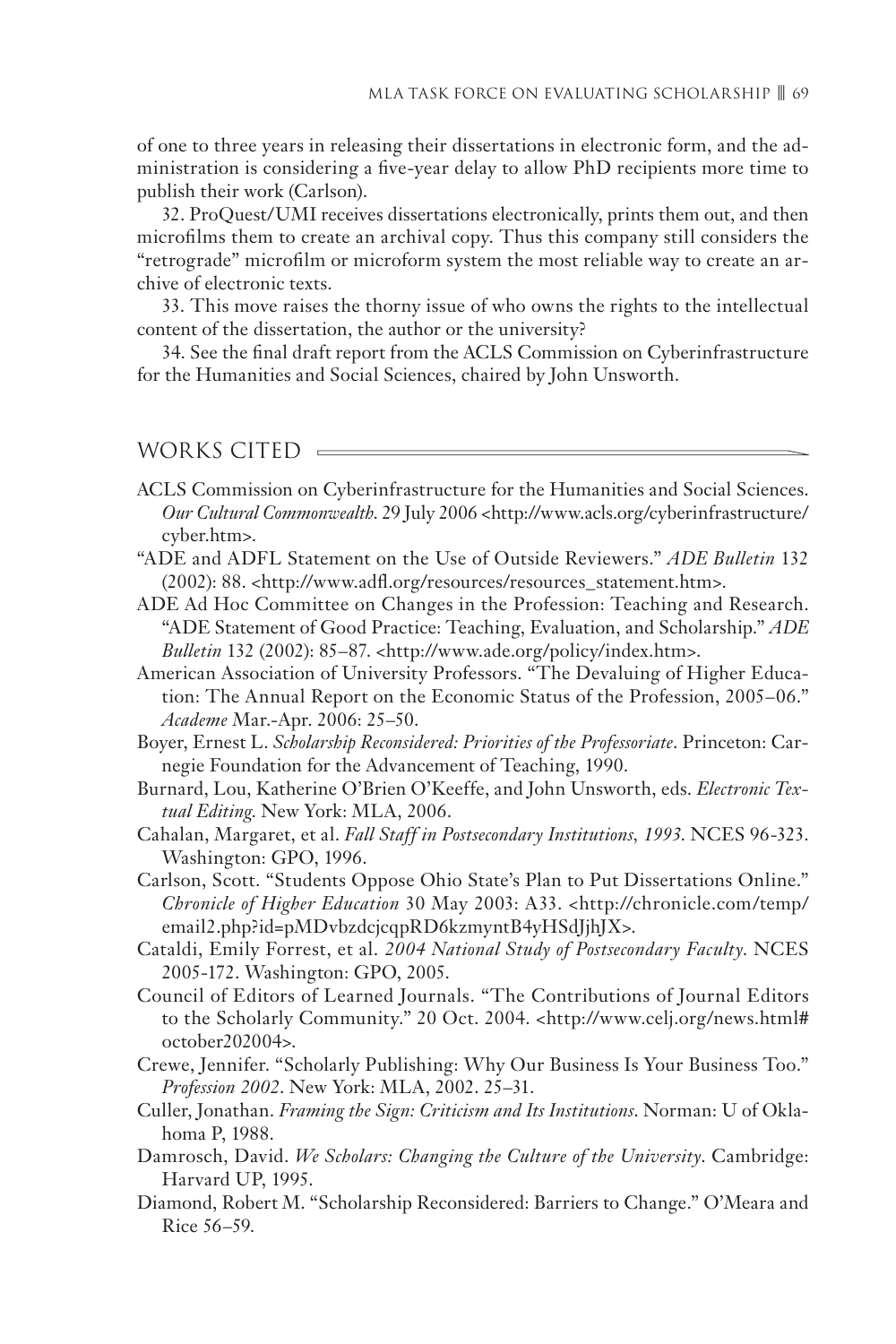- Dooris, Michael J., and Marianne Guidos. "Tenure Achievement Rates at Research Universities." Annual Forum of Association for Institutional Research. Sheraton Chicago Hotel and Towers. 17 May 2006. <http://www.epi.elps.vt.edu/Perspectives/ TenureFlow.pdf>.
- Dubrow, Heather. Introduction. "Collegiality." *Profession 2006*. New York: MLA, 2006. 48–59.
- Franklin, Phyllis. "The Debate over College Costs." *MLA Newsletter* 29.3 (1997): 5–6.
- Givler, Peter. E-mail to David Nicholls. 8 Aug. 2006.
- Glassic, Charles E., Mary Taylor Huber, and Gene I. Maeroff. *Scholarship Assessed: Evaluation of the Professoriate*. San Francisco: Jossey-Bass, 1997.
- Greenblatt, Stephen. "Call for Action on Problems in Scholarly Book Publishing." *Modern Language Association*. 28 May 2002. 27 Nov. 2006 <http://www.mla.org/ rep\_scholarly\_pub>.
- Guillory, John. "Evaluating Scholarship in the Humanities: Principles and Proce dures." *ADE Bulletin* 137 (2005): 18–35.
- Haluska-Rausch, Elizabeth, and Bonnie Wheeler. "A CELJ Snapshot of Learned Journals and E-Publication in 2004." *CELJ*. 15 Feb. 2005. 27 Nov. 2006 <http:// www.celj.org/news.html>.
- Howard, Jennifer. "Gutenberg-e Lets Historians Present Research in Nontraditional Ways." *Chronicle of Higher Education* 7 July 2006. <http://chronicle.com/weekly/ v52/i44/44a02001.htm>.
- Jaschik, Scott. "The Shrinking Tenure Track." *Inside Higher Ed* 19 May 2005. 5 Dec. 2006 <http://www.insidehighered.com/news/2005/05/19/data>.
- Jencks, Christopher, and David Reisman. *The Academic Revolution*. New York: Dou bleday, 1968.
- Laurence, David, and Doug Steward. "Placement Outcomes for Modern Language PhDs: Findings from the MLA's Surveys of PhD Placement." *ADE Bulletin* 138– 39 (2005–06): 103–22.
- "Meeting of the MLA Executive Council." *PMLA* 120 (2005): 276–84.
- MLA Ad Hoc Committee on the Future of Scholarly Publishing. "The Future of Scholarly Publishing." *Profession 2002*. New York: MLA, 2002. 172–86.
- MLA Commission on Professional Service. "Making Faculty Work Visible: Reinter preting Professional Service, Teaching, and Research in the Fields of Language and Literature." *Profession 1996*. New York: MLA, 1996. 161–216. <http://www .mla.org/resources/documents/rep\_facultyvis>.
- MLA Committee on Academic Freedom and Professional Rights and Responsibili ties. "Advice for Authors, Reviewers, Publishers, and Editors of Scholarly Books and Articles." *ADE Bulletin* 132 (2002): 107–11.
- MLA Committee on Information Technology. "Guidelines for Evaluating Work with Digital Media in the Modern Languages." 20 May 2000. *ADE Bulletin* 132 (2002): 94–95. <http://www.mla.org/guidelines\_evaluation\_digital>.
- MLA Committee on Professional Employment. "Final Report." *PMLA* 113 (1998): 1154–77. <http://www.mla.org/prof\_employment>.
- MLA Committee on Scholarly Editions. "Guidelines for Editors of Scholarly Edi tions." Burnard, O'Brien O'Keeffe, and Unsworth 23–46. <http://www.mla.org/ resources/documents/rep\_scholarly/cse\_guidelines>.
- "MLA Recommendations on Extramural Evaluations." *ADE Bulletin* 132 (2002): 89. <http://www.mla.org/pdf/extramural\_evaluation.pdf>.